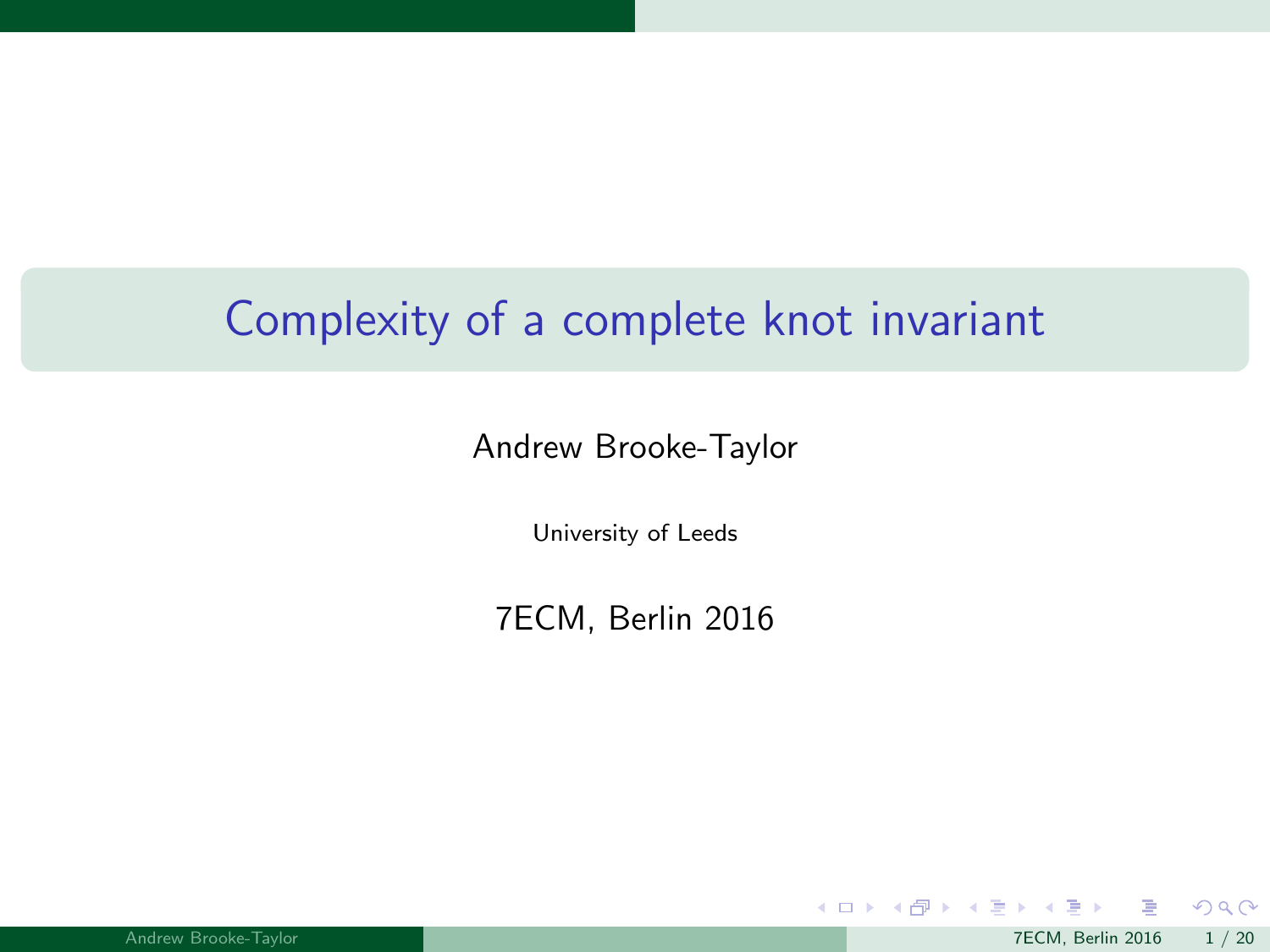Joint work with Sheila Miller, New York City College of Technology, City University of New York.

 $299$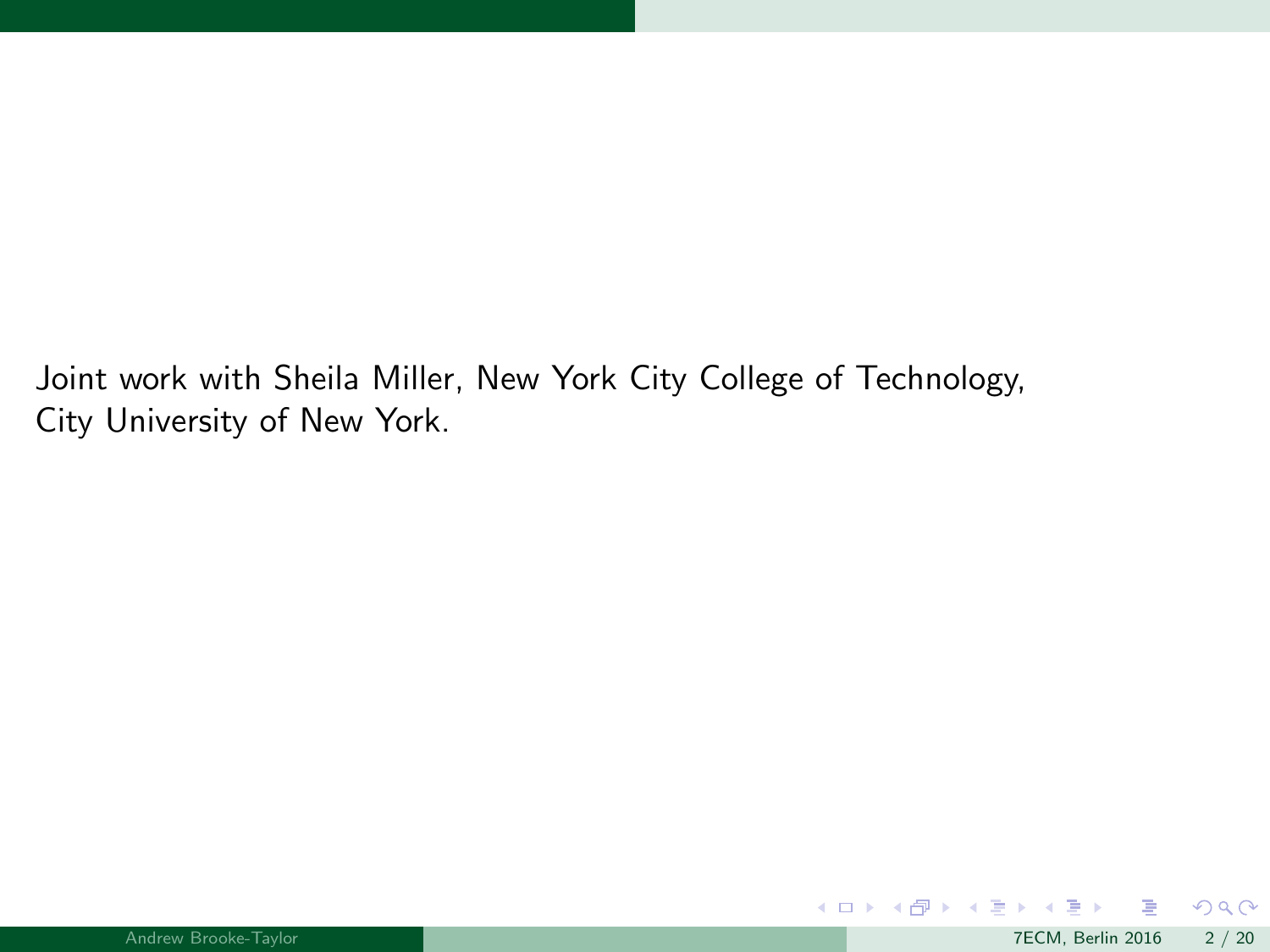







 $299$ 

メロトメ 倒 トメ ミトメ ミト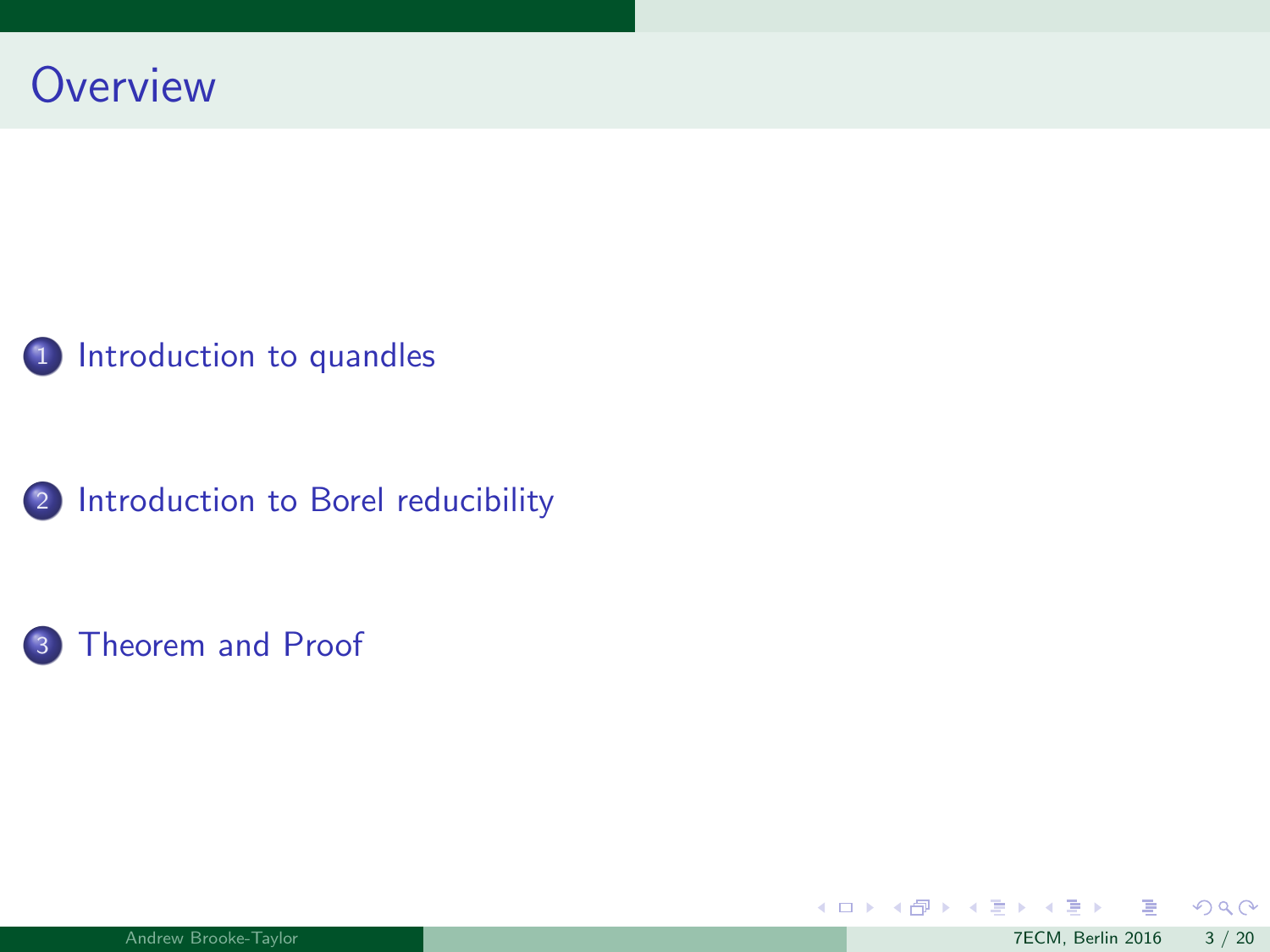# <span id="page-3-0"></span>An algebraic structure associated with knots

Take an oriented knot diagram. We define an algebraic structure with two binary relations \* and \*', a generator for each arc of the diagram, and a relation for each crossing, as follows:



 $\Omega$ 

メロメ メタメ メミメス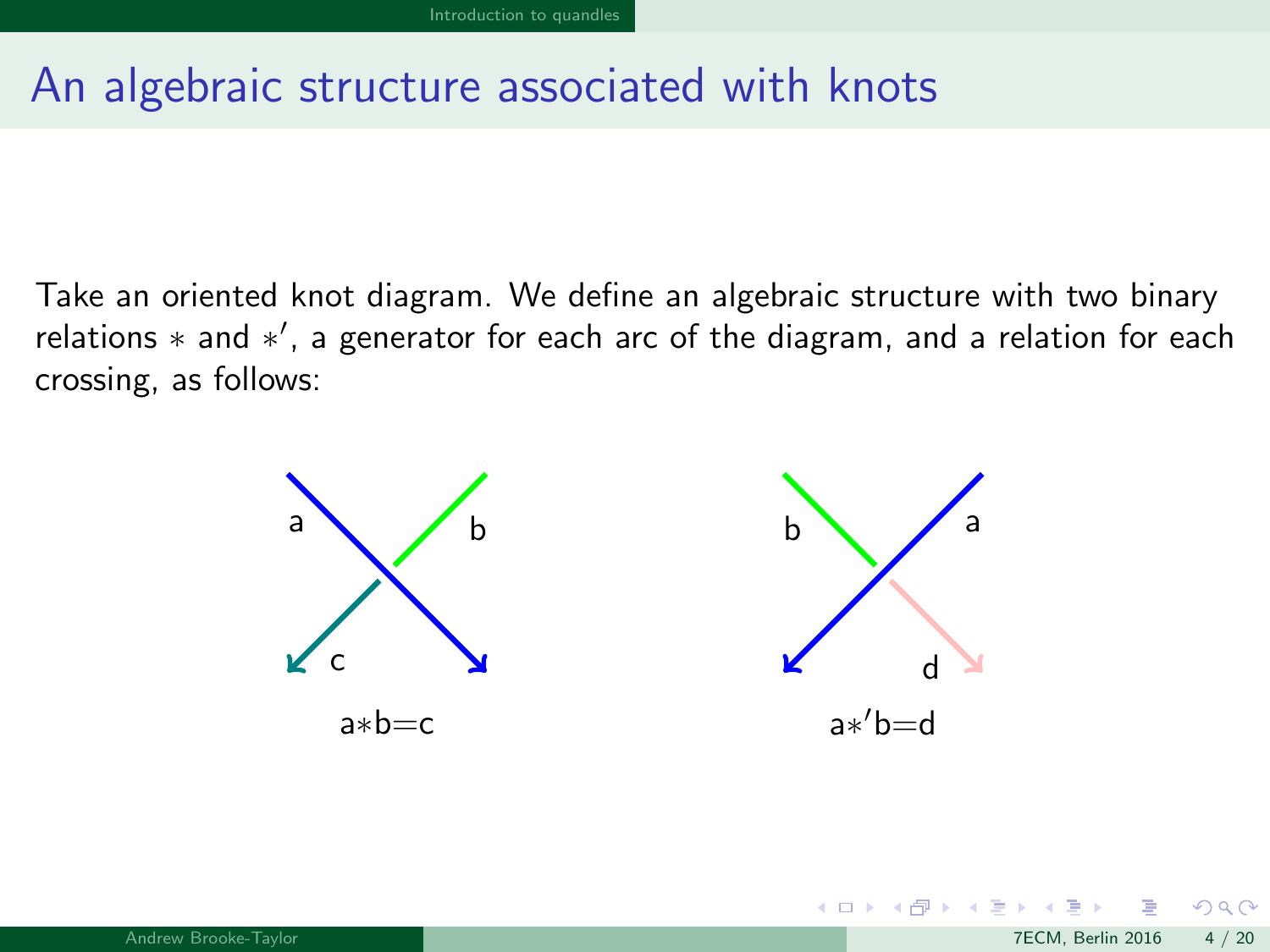# <span id="page-4-0"></span>The Reidemeister moves

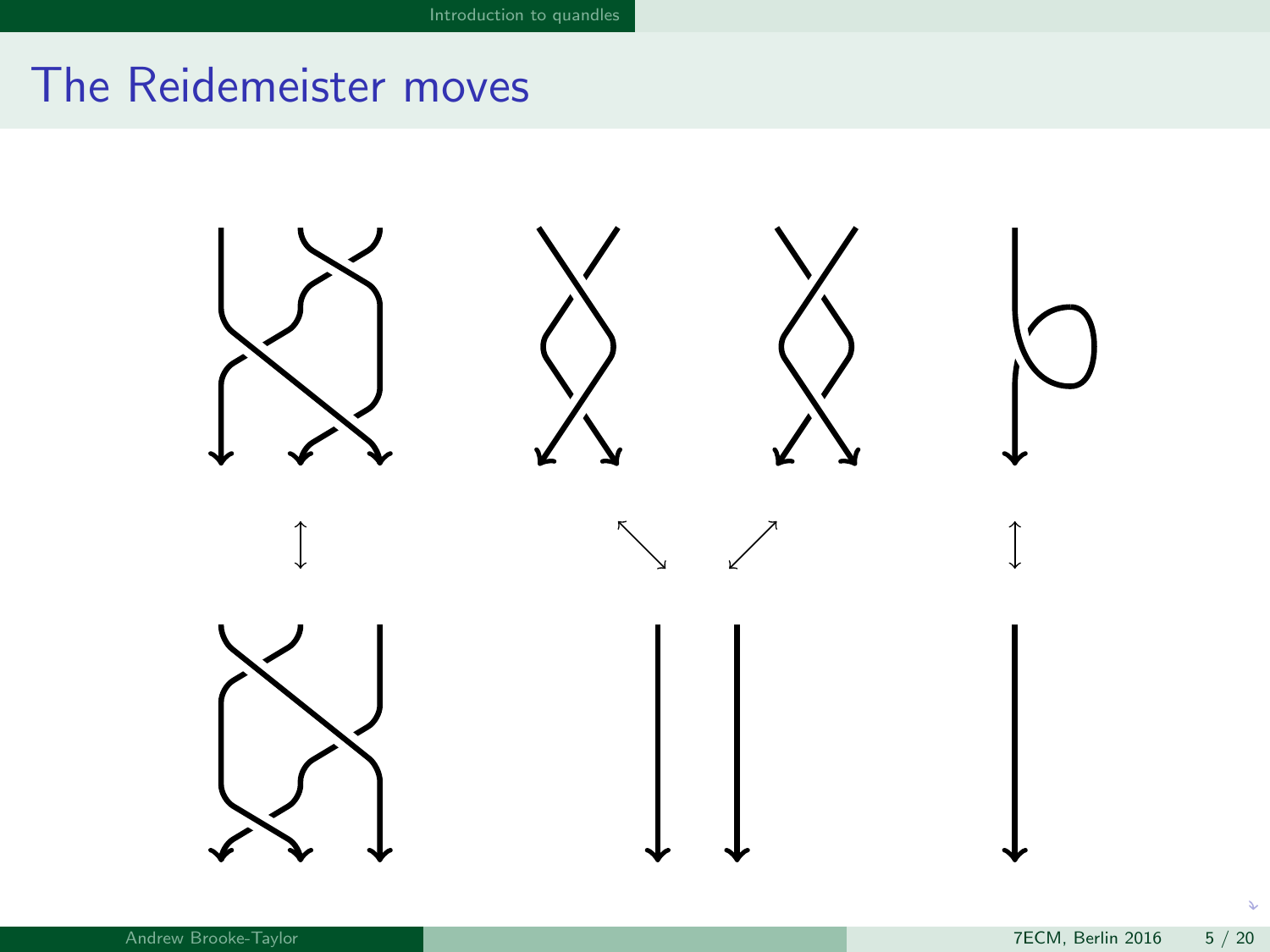# <span id="page-5-0"></span>Respecting the Reidemeister moves

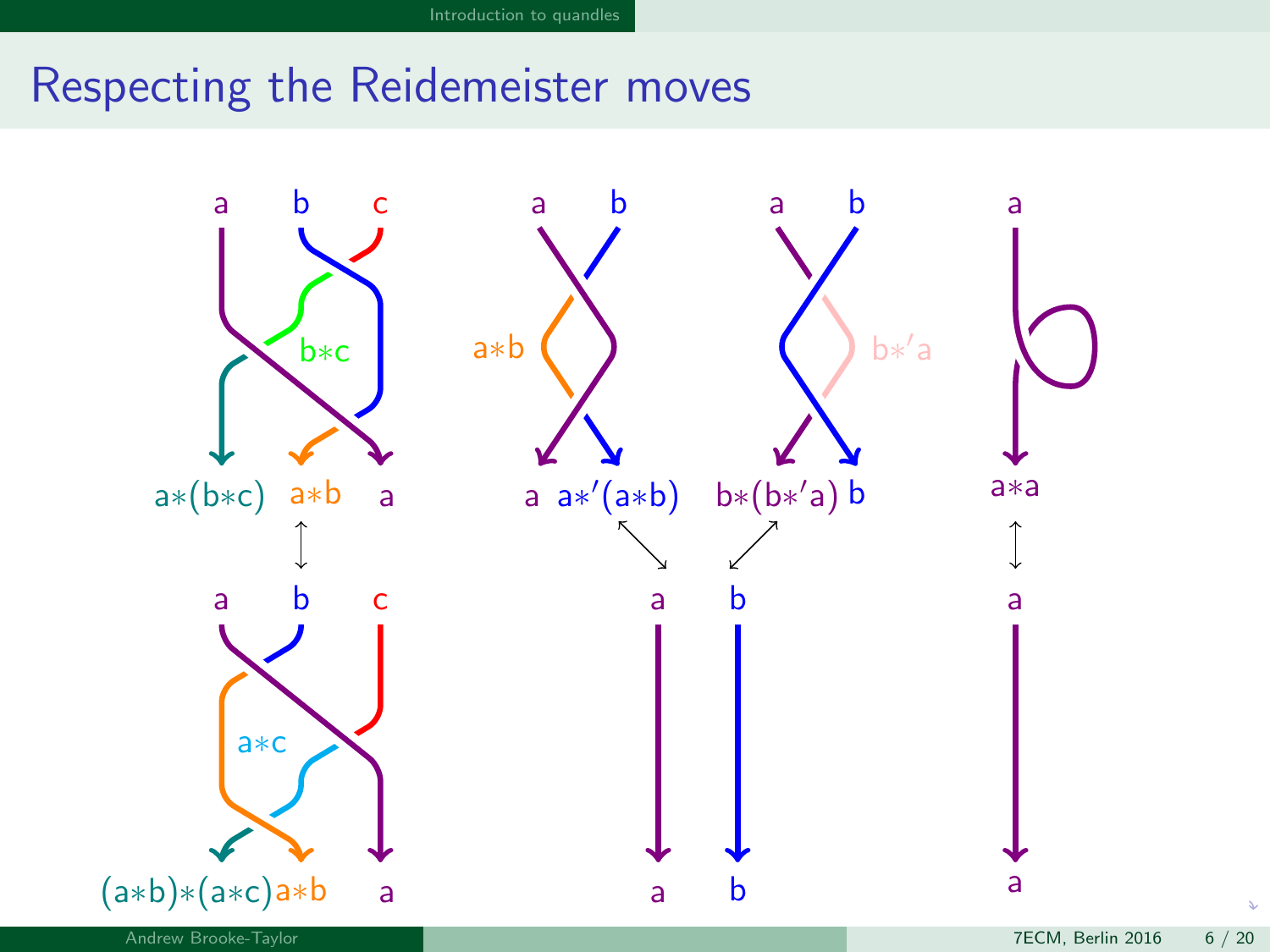## <span id="page-6-0"></span>**Definitions**

A quandle is a set with a binary operation  $*$  such that

$$
\bullet \ \forall a \forall b \forall c [a * (b * c) = (a * b) * (a * c)]
$$

**2** for all a, the map  $b \mapsto a * b$  is a bijection

$$
\bullet \ \forall a[a*a=a].
$$

Equivalently, for every a the operation of left multiplication by a (i.e.  $b \mapsto a * b$ ) is an automorphism with fixed point a.

K ロ ▶ K 個 ▶ K 듣 ▶ K 듣

 $299$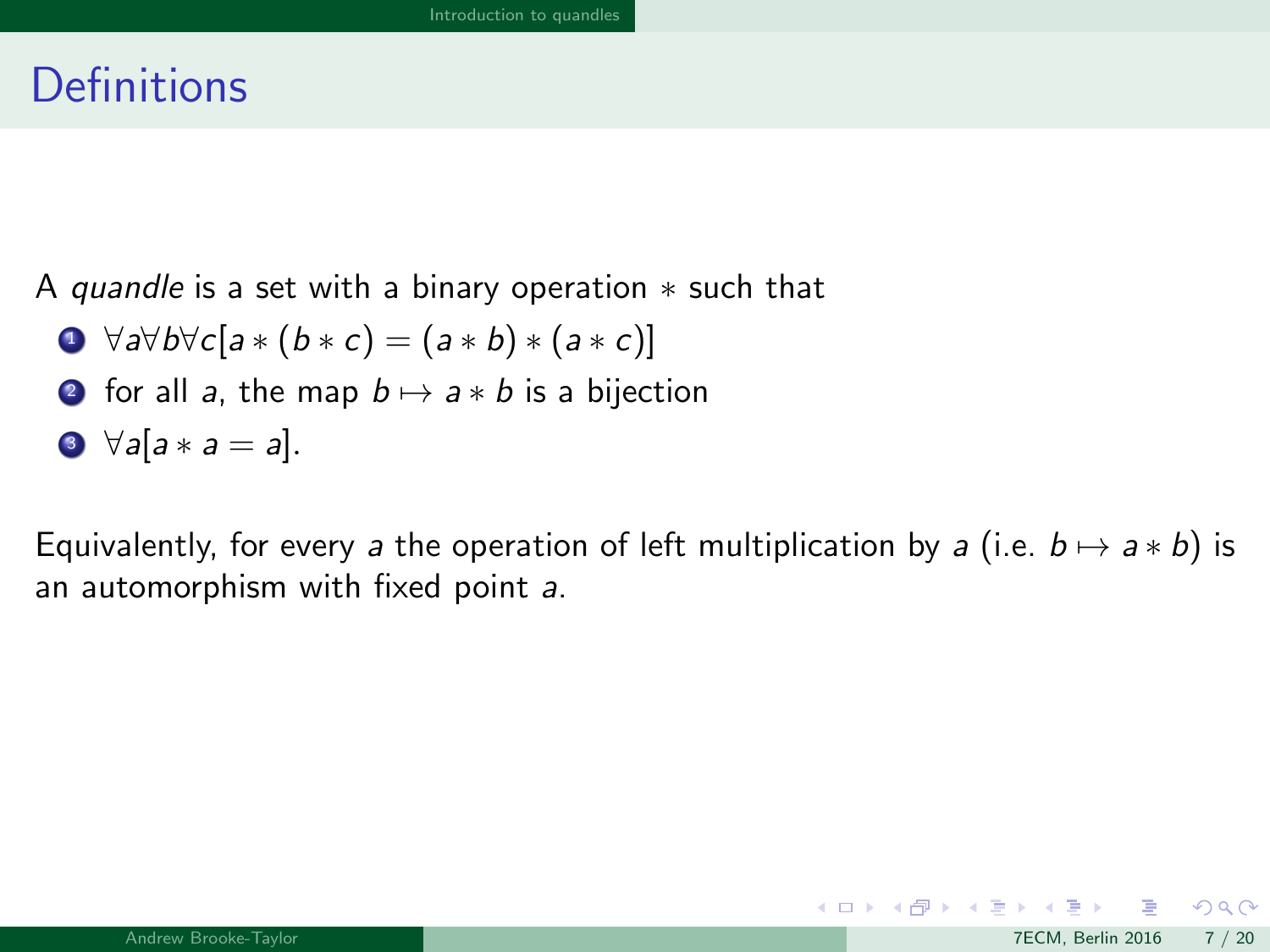## <span id="page-7-0"></span>**Definitions**

A quandle is a set with a binary operation  $*$  such that

$$
\bullet \ \forall a \forall b \forall c [a * (b * c) = (a * b) * (a * c)]
$$

**2** for all a, the map  $b \mapsto a * b$  is a bijection

$$
\bullet \ \forall a[a*a=a].
$$

Equivalently, for every a the operation of left multiplication by a (i.e.  $b \mapsto a * b$ ) is an automorphism with fixed point a.

#### Example

Any group with the operation of conjugation  $(a * b = aba^{-1})$  is a quandle.

 $\Omega$ 

 $\left\{ \begin{array}{ccc} 1 & 0 & 0 \\ 0 & 1 & 0 \end{array} \right.$   $\left\{ \begin{array}{ccc} 0 & 0 & 0 \\ 0 & 0 & 0 \end{array} \right.$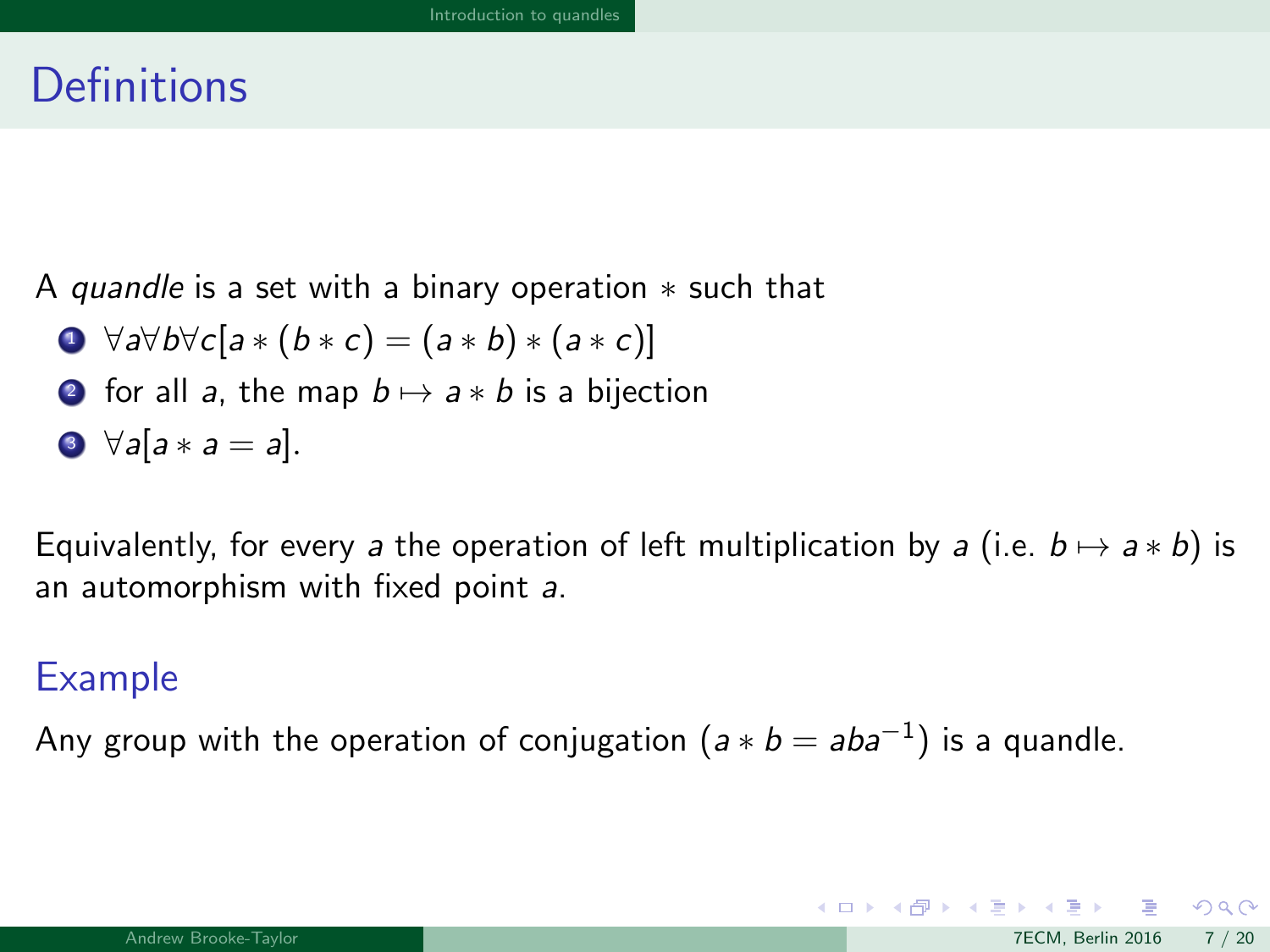## <span id="page-8-0"></span>Joyce ('82)

• The knot quandle is a complete invariant

舌

 $299$ 

メロメ メタメ メミメス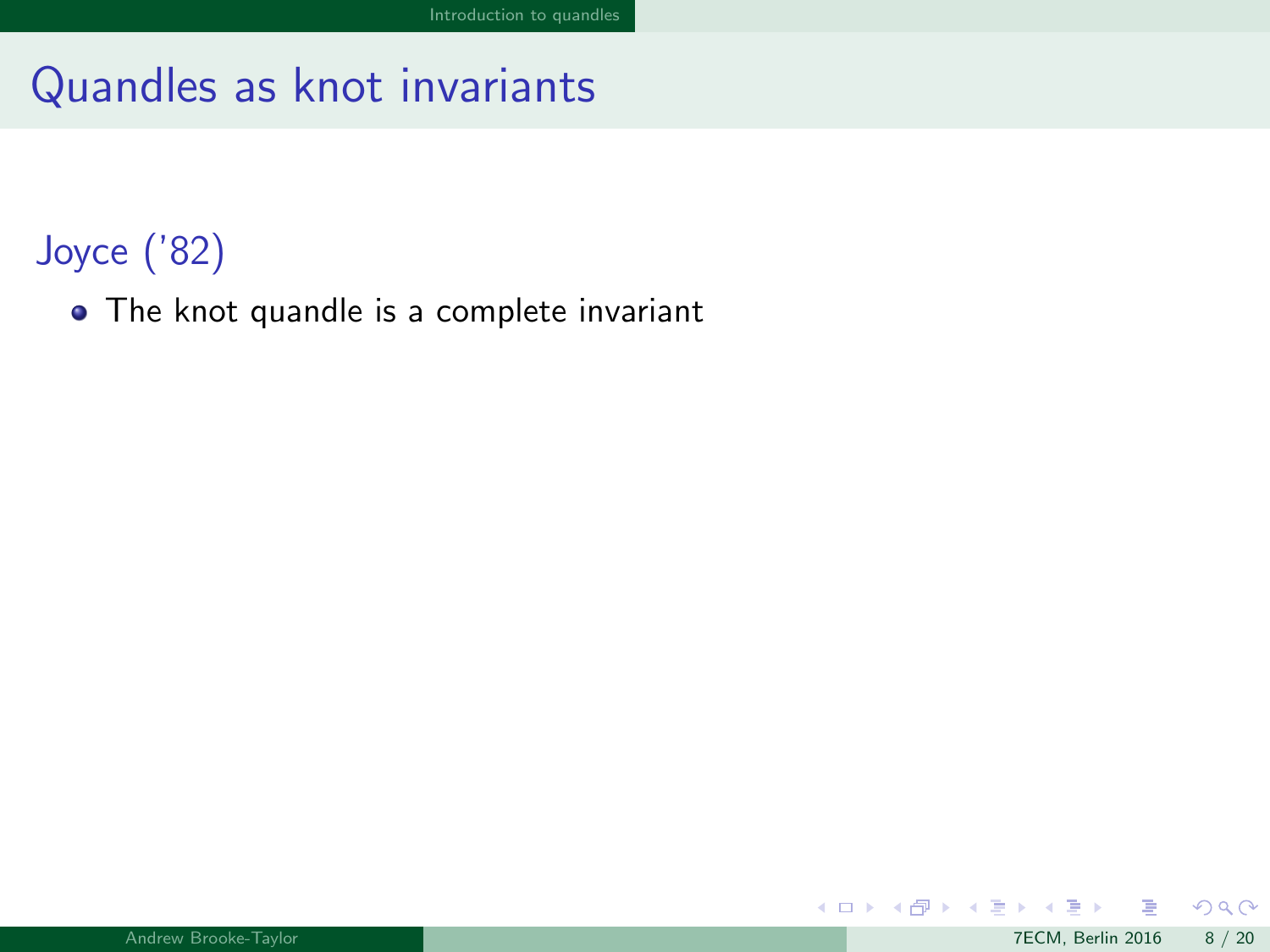# <span id="page-9-0"></span>Joyce ('82)

• The knot quandle is a complete invariant

i.e. two (tame) knots are equivalent if and only if their associated quandles are isomorphic.

メロト メ都 トメ ミトメ

 $\Omega$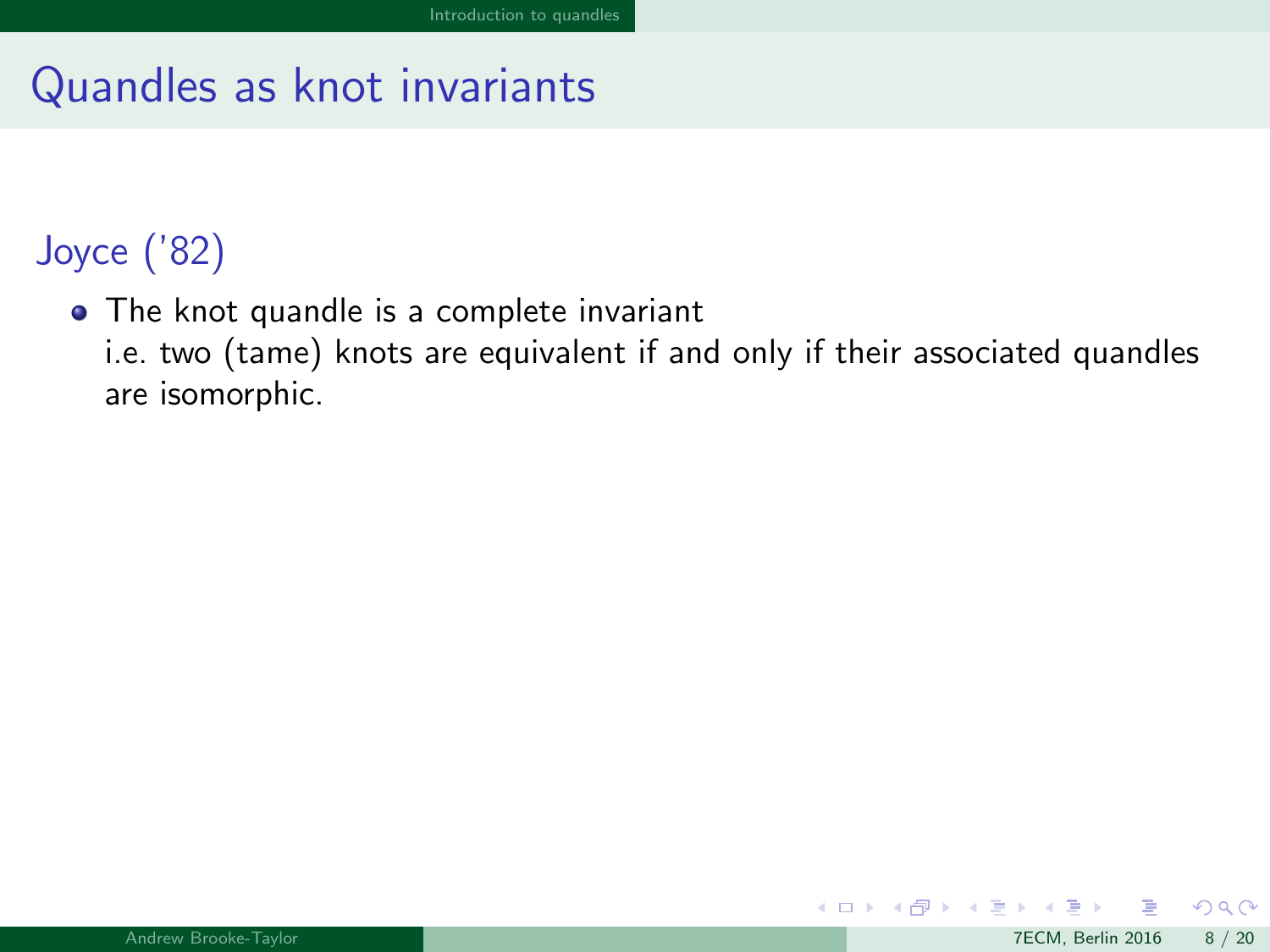# <span id="page-10-0"></span>Joyce ('82)

• The knot quandle is a complete invariant

i.e. two (tame) knots are equivalent if and only if their associated quandles are isomorphic.

### But

メロト メ都 トメ ミトメ

 $\Omega$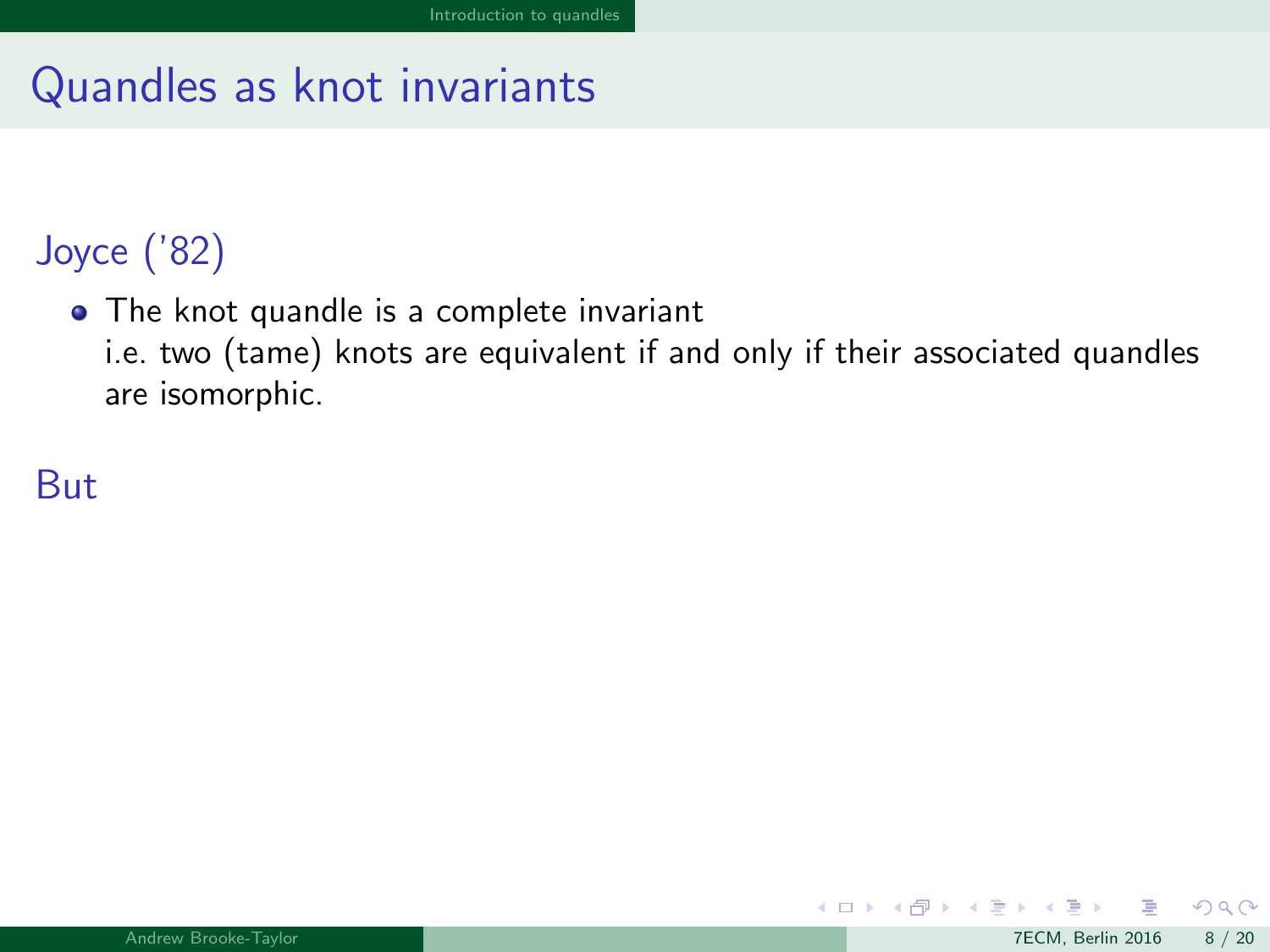# <span id="page-11-0"></span>Joyce ('82)

The knot quandle is a complete invariant

i.e. two (tame) knots are equivalent if and only if their associated quandles are isomorphic.

#### But

is it a good invariant?

メロト メ都 トメ ミトメ

 $QQ$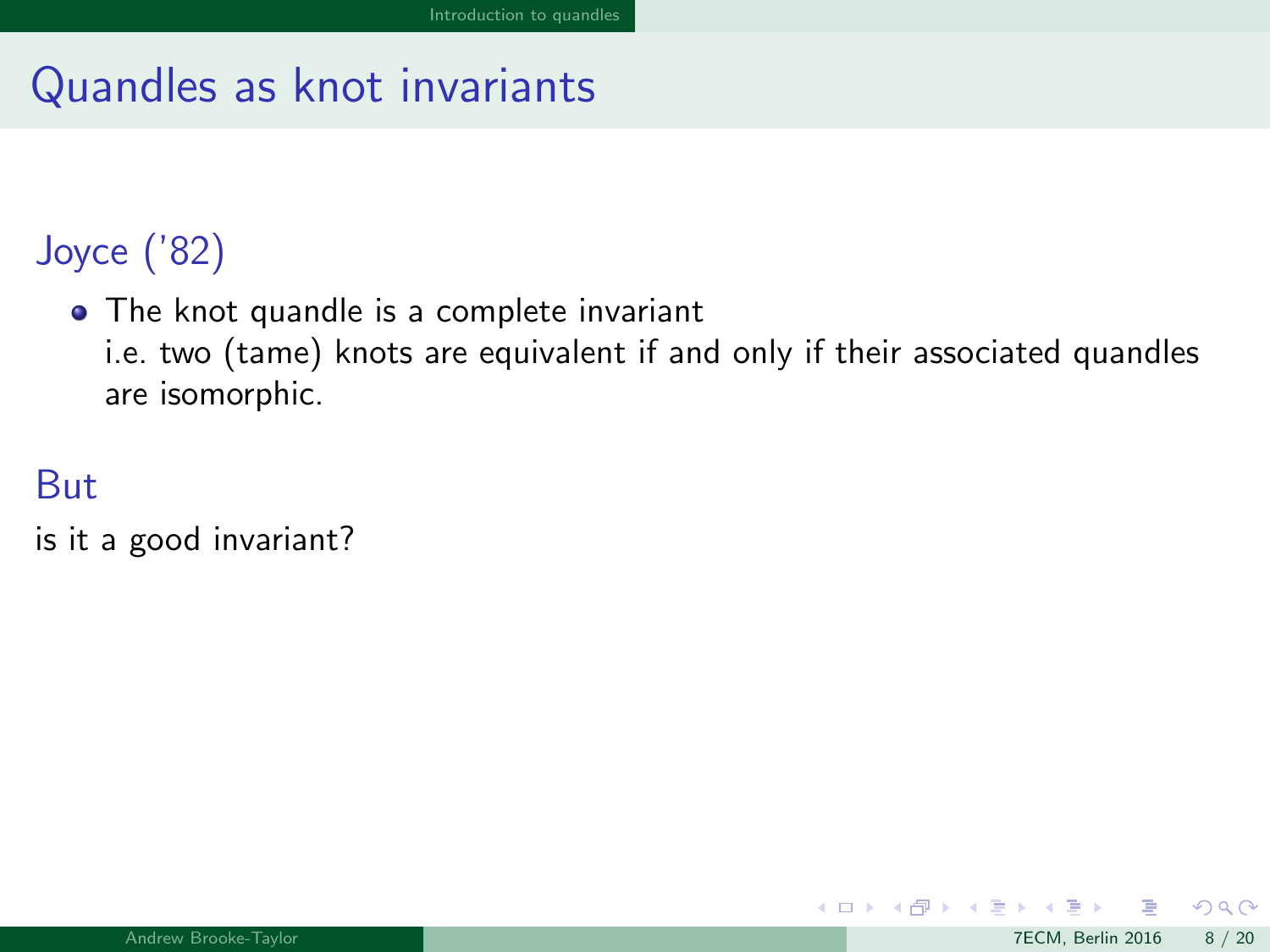# <span id="page-12-0"></span>Joyce ('82)

• The knot quandle is a complete invariant

i.e. two (tame) knots are equivalent if and only if their associated quandles are isomorphic.

#### But

is it a good invariant?

Heuristically, it seemed hard to determine whether two quandles are isomorphic.

 $\Omega$ 

イロト イ押 トイヨ トイヨ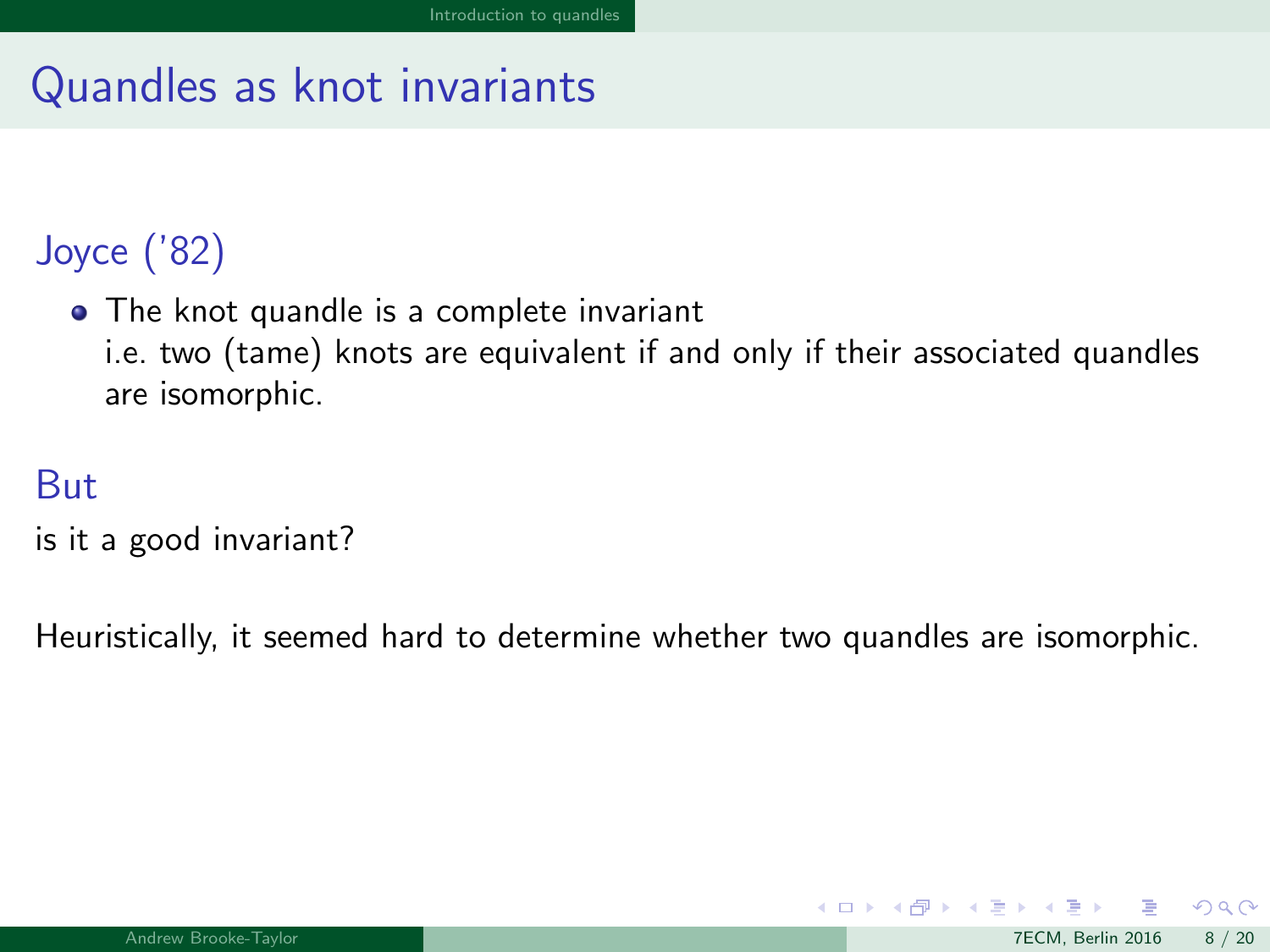# <span id="page-13-0"></span>Joyce ('82)

• The knot quandle is a complete invariant

i.e. two (tame) knots are equivalent if and only if their associated quandles are isomorphic.

#### But

is it a good invariant?

Heuristically, it seemed hard to determine whether two quandles are isomorphic.

### Gist of Theorem (A.B.-T., S. Miller)

Isomorphism of general countable quandles is as complex as possible.

 $\Omega$ 

 $\left\{ \begin{array}{ccc} 1 & 0 & 0 \\ 0 & 1 & 0 \end{array} \right\}$  ,  $\left\{ \begin{array}{ccc} 0 & 0 & 0 \\ 0 & 0 & 0 \end{array} \right\}$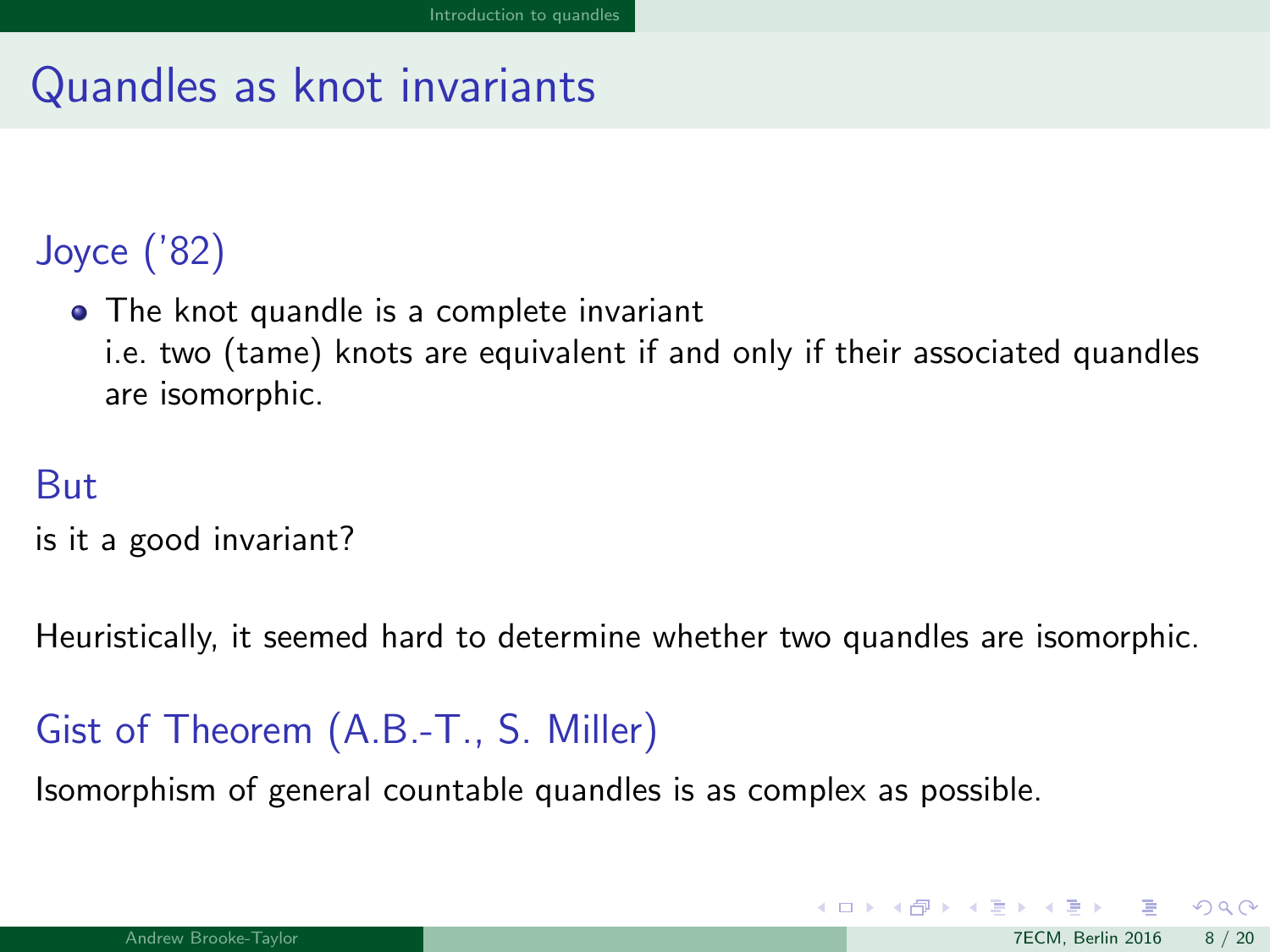<span id="page-14-0"></span>We talk about complexity in the framework of Borel reducibility.

 $299$ 

メロメ メ御 メメ きょうぼき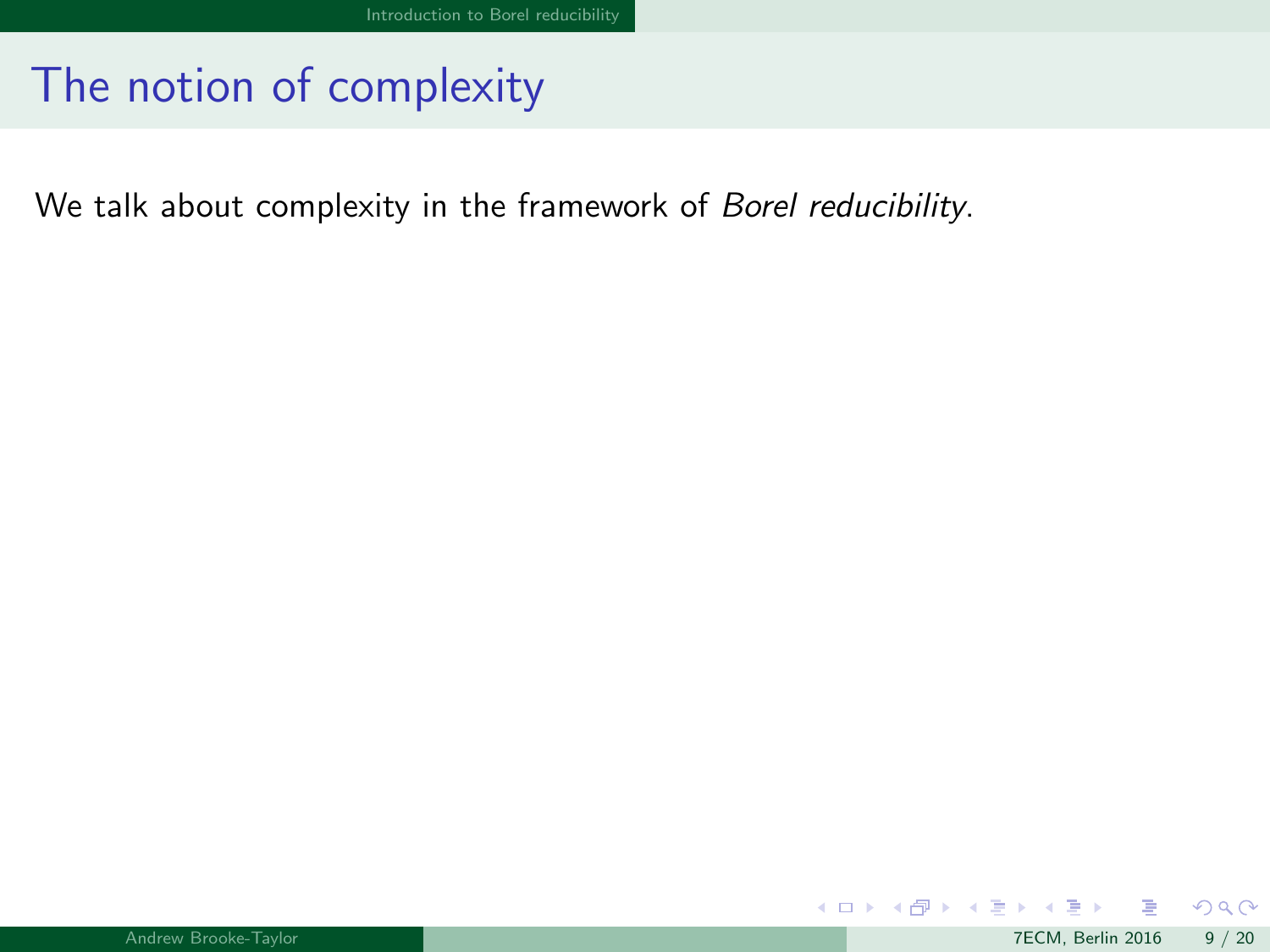<span id="page-15-0"></span>We talk about complexity in the framework of *Borel reducibility*. This has been used to great effect in showing that classification problems in some fields are not resolvable, e.g.  $C^*$ -algebras, dynamical systems.

 $\Omega$ 

メロメ メ御 メメ きょうぼき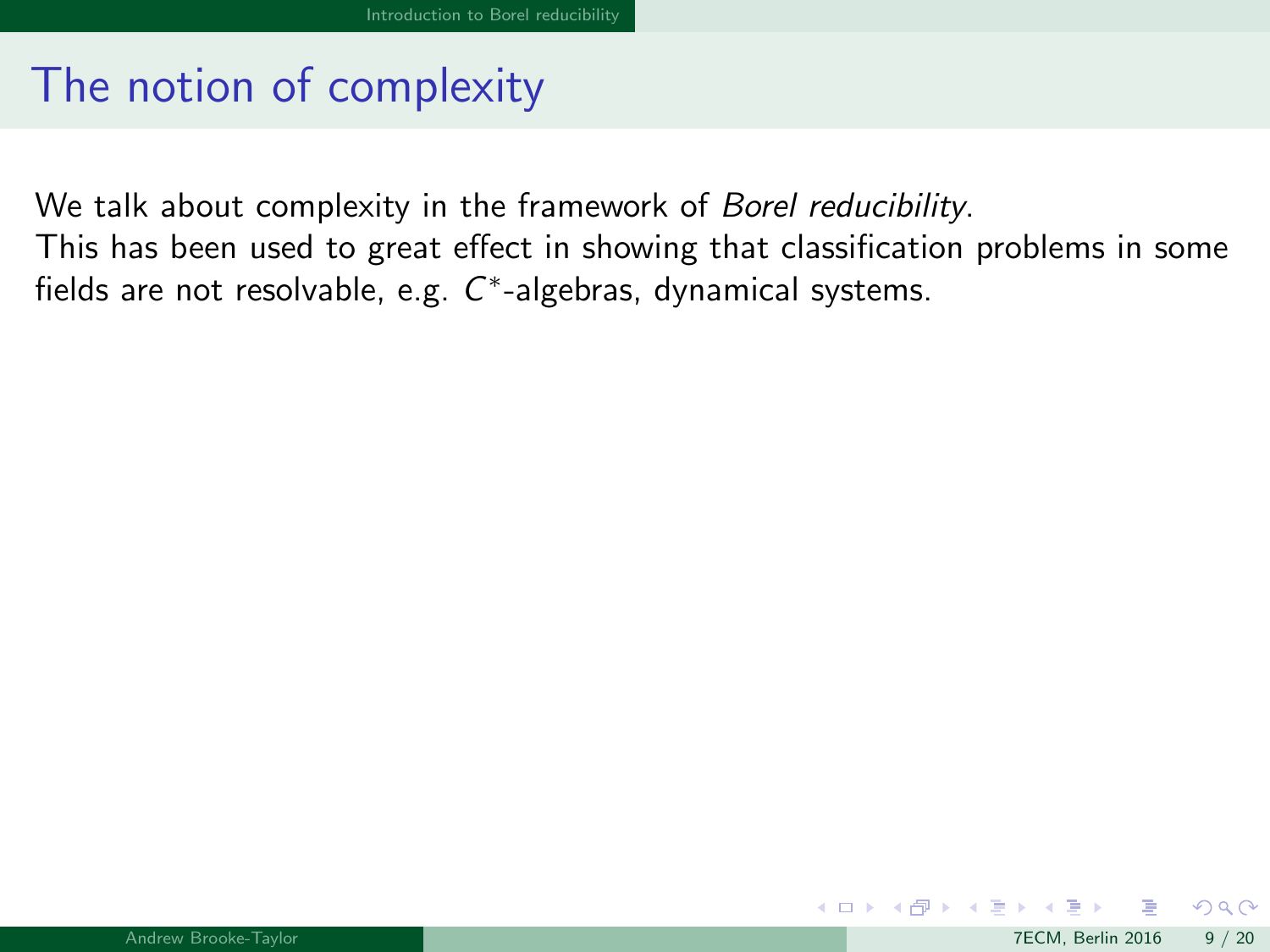<span id="page-16-0"></span>We talk about complexity in the framework of *Borel reducibility*. This has been used to great effect in showing that classification problems in some fields are not resolvable, e.g.  $C^*$ -algebras, dynamical systems.

Classification maps should be reasonably definable: we

• topologise (in a natural way) the spaces of objects to be classified and of invariants,

 $\Omega$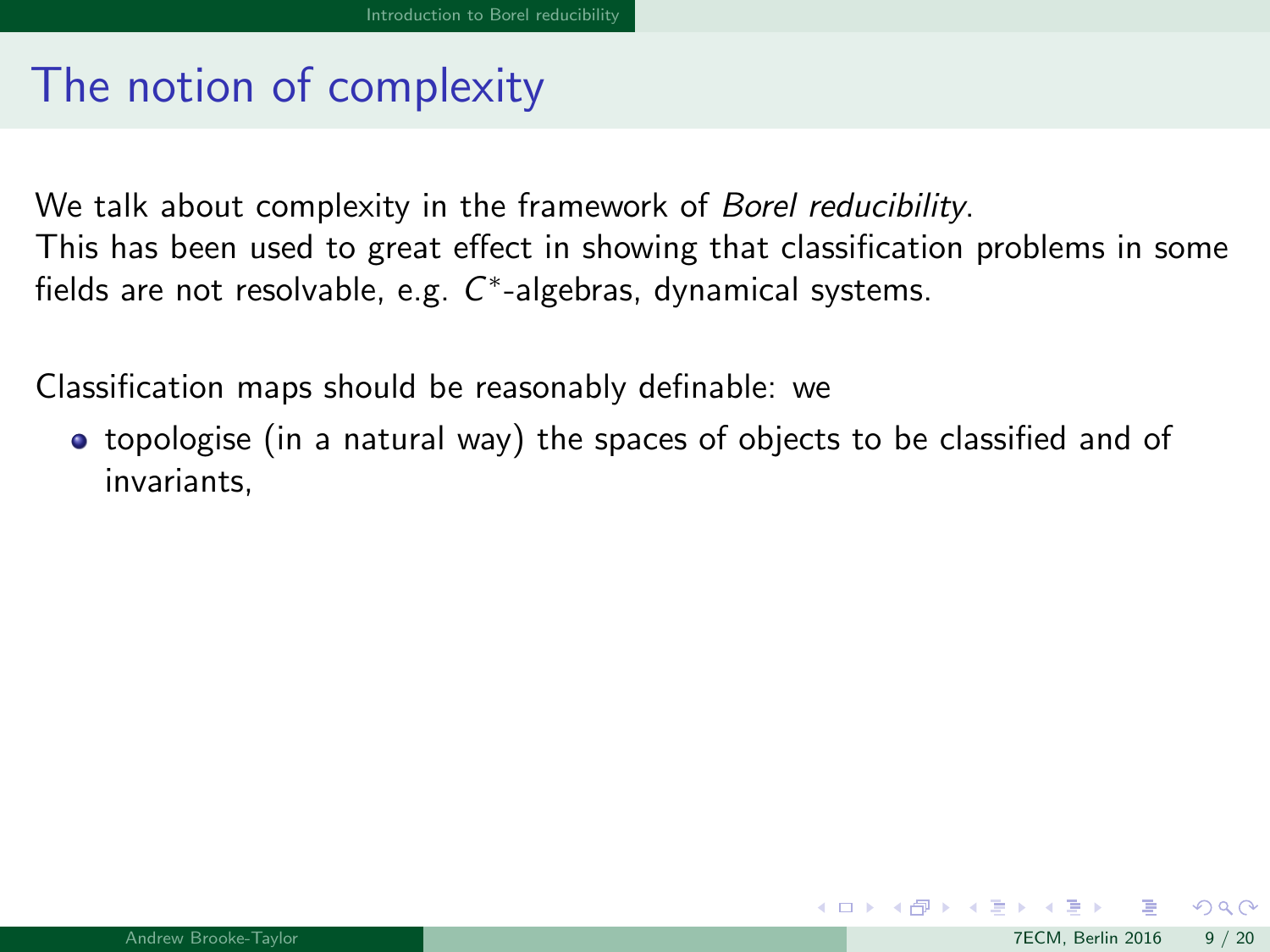<span id="page-17-0"></span>We talk about complexity in the framework of *Borel reducibility*. This has been used to great effect in showing that classification problems in some fields are not resolvable, e.g.  $C^*$ -algebras, dynamical systems.

Classification maps should be reasonably definable: we

- topologise (in a natural way) the spaces of objects to be classified and of invariants, and
- **•** require that the classification map be Borel.

(Recall that a set is Borel if it lies in the least  $\sigma$ -algebra containing the open sets, and a map is Borel if the inverse image of any open set is Borel.)

 $\Omega$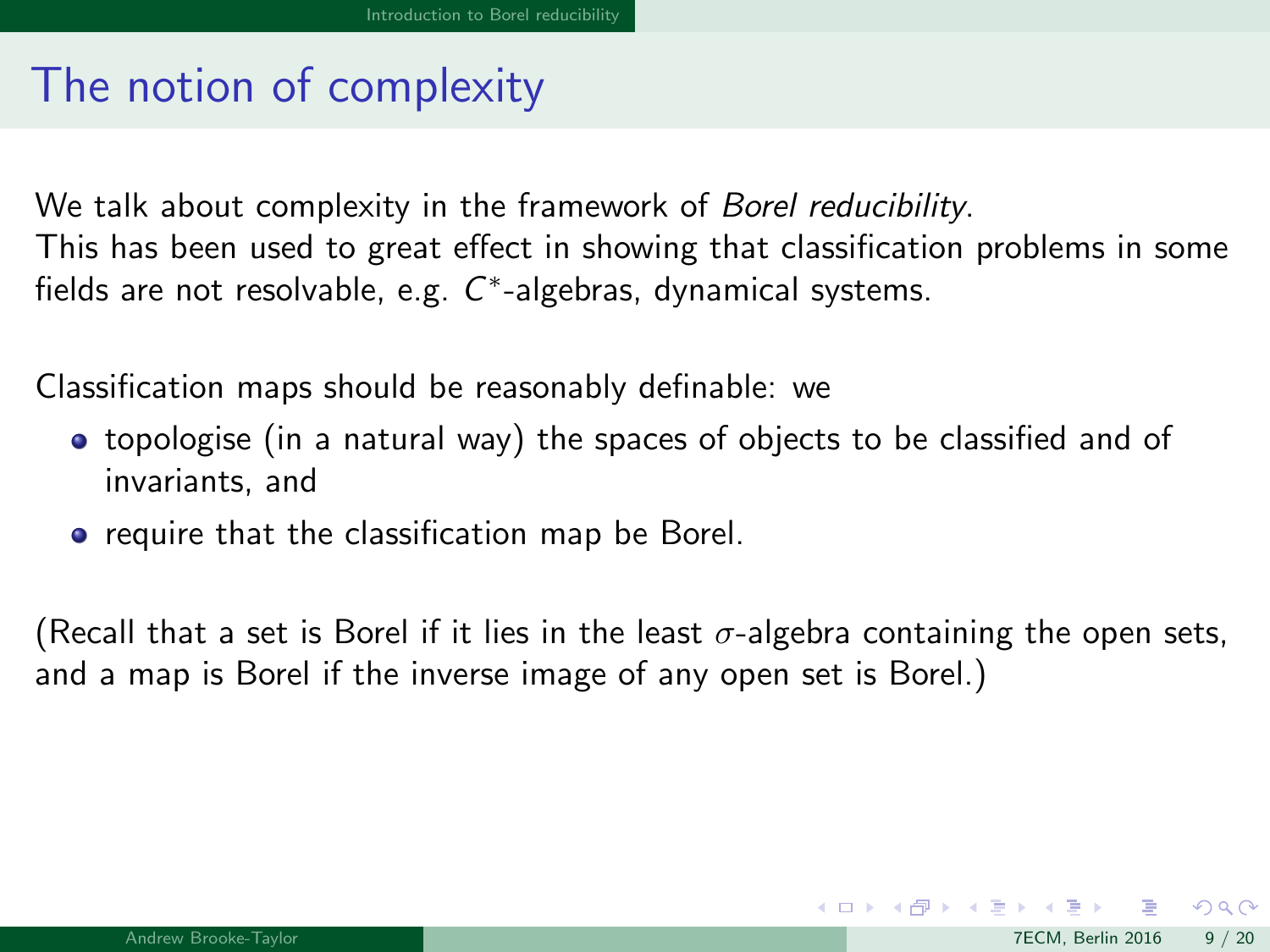<span id="page-18-0"></span>We talk about complexity in the framework of *Borel reducibility*. This has been used to great effect in showing that classification problems in some fields are not resolvable, e.g.  $C^*$ -algebras, dynamical systems.

Classification maps should be reasonably definable: we

- topologise (in a natural way) the spaces of objects to be classified and of invariants, and
- **•** require that the classification map be Borel.

(Recall that a set is Borel if it lies in the least  $\sigma$ -algebra containing the open sets, and a map is Borel if the inverse image of any open set is Borel.)

#### **Note**

As usual, we only want to consider objects & invariants up to isomorphism, ambient isotopy, or some other such equivalence relation.

 $\Omega$ 

 $\left\{ \begin{array}{ccc} 1 & 0 & 0 \\ 0 & 1 & 0 \end{array} \right\}$  ,  $\left\{ \begin{array}{ccc} 0 & 0 & 0 \\ 0 & 0 & 0 \end{array} \right\}$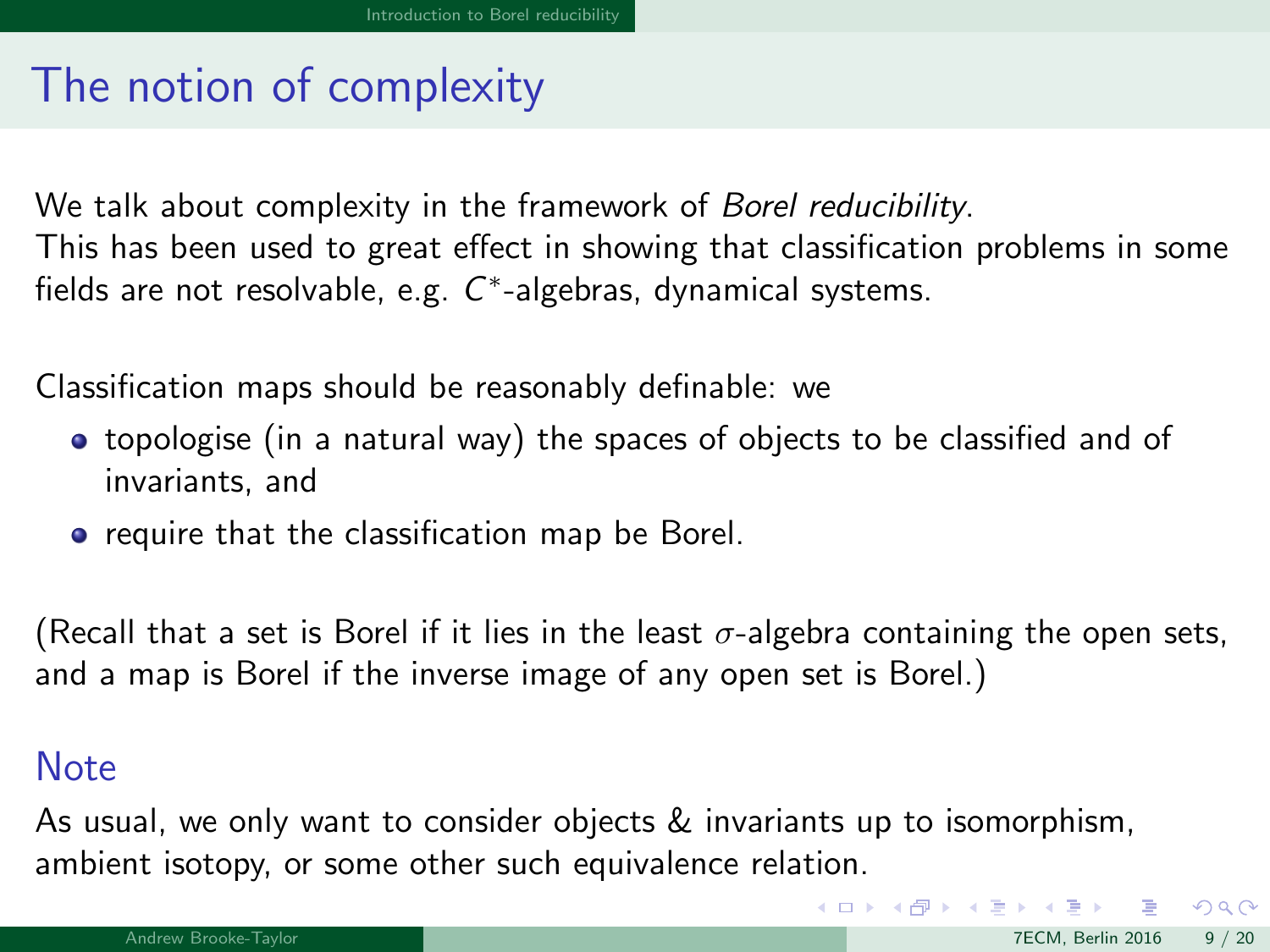#### <span id="page-19-0"></span>**Definition**

Let X and Y be Polish spaces (separable, complete-metrizable spaces), let  $E$  be an equivalence relation on X, and let F be an equivalence relation on Y. We say that  $E$  is *Borel reducible* to  $F$ , and write

#### $E \leq_B F$

if there is a Borel function  $f : X \rightarrow Y$  such that

 $x_1 E x_2$  iff  $f(x_1) F f(x_2)$ .

 $\Omega$ 

メロト メ押 トメミトメミ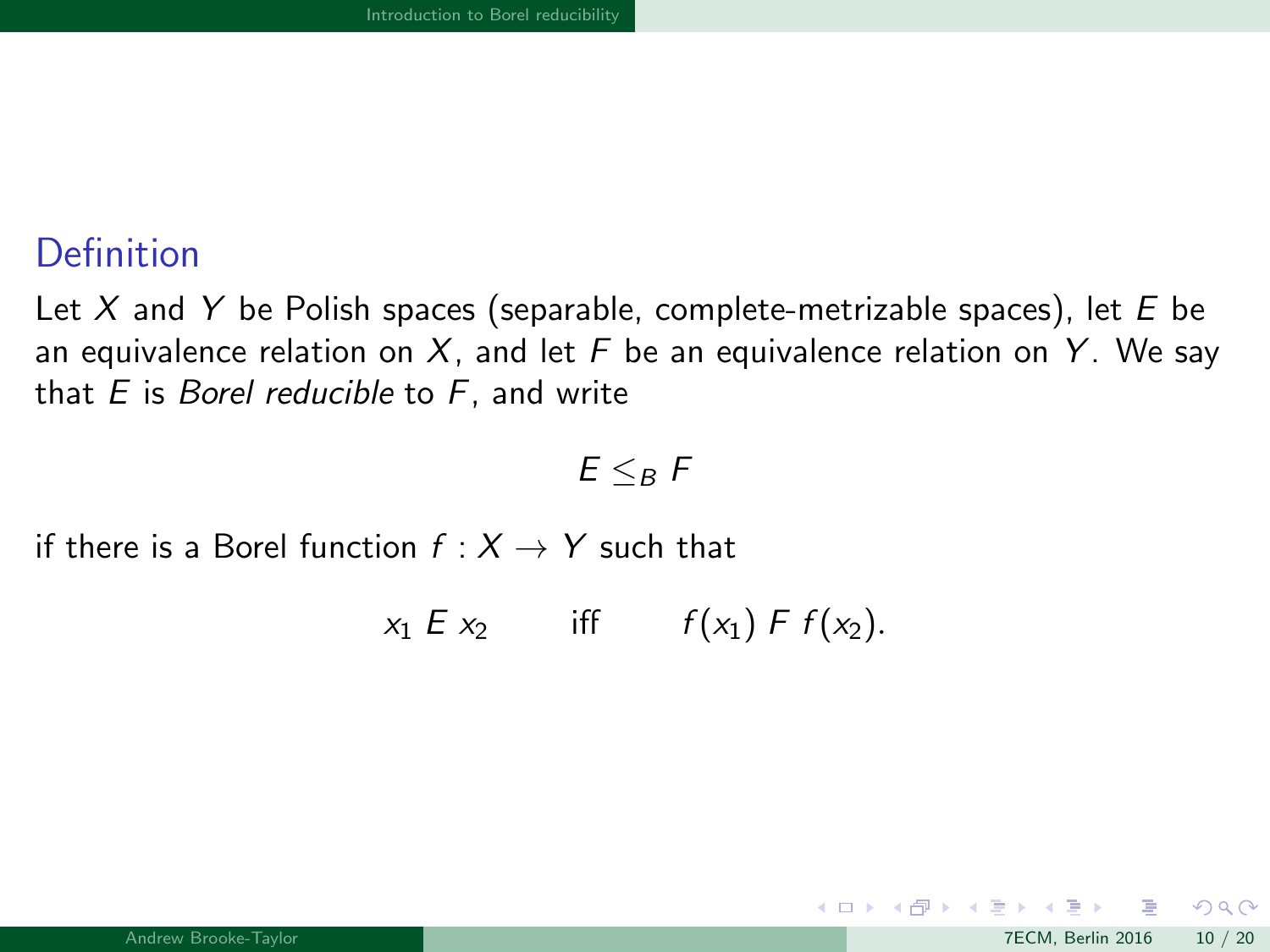# <span id="page-20-0"></span>Classes of structures

#### Our focus:

isomorphism relations on first order classes of countable structures, such as of graphs, groups, or indeed quandles.

K ロ ▶ K 御 ▶ K 경 ▶ K 경

 $2990$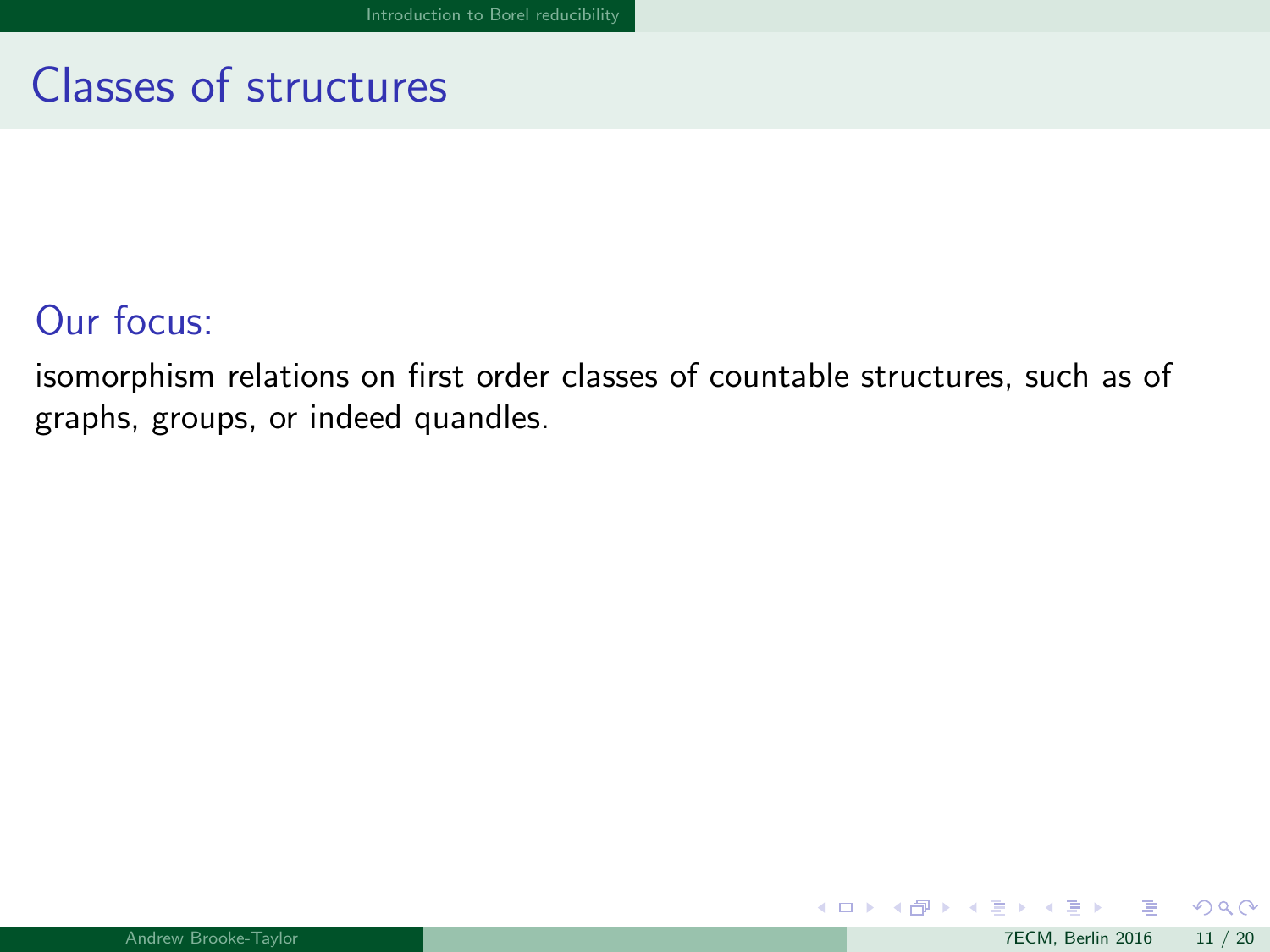# <span id="page-21-0"></span>Classes of structures

### Our focus:

isomorphism relations on first order classes of countable structures, such as of graphs, groups, or indeed quandles.

#### Definition

We say such a class  $C$  is *Borel complete* if it is maximal: for every other first order class of countable structures D,

$$
\cong_{\mathcal{D}} \leq_B \cong_{\mathcal{C}}.
$$

 $\Omega$ 

イロト イ押 トイヨ トイヨ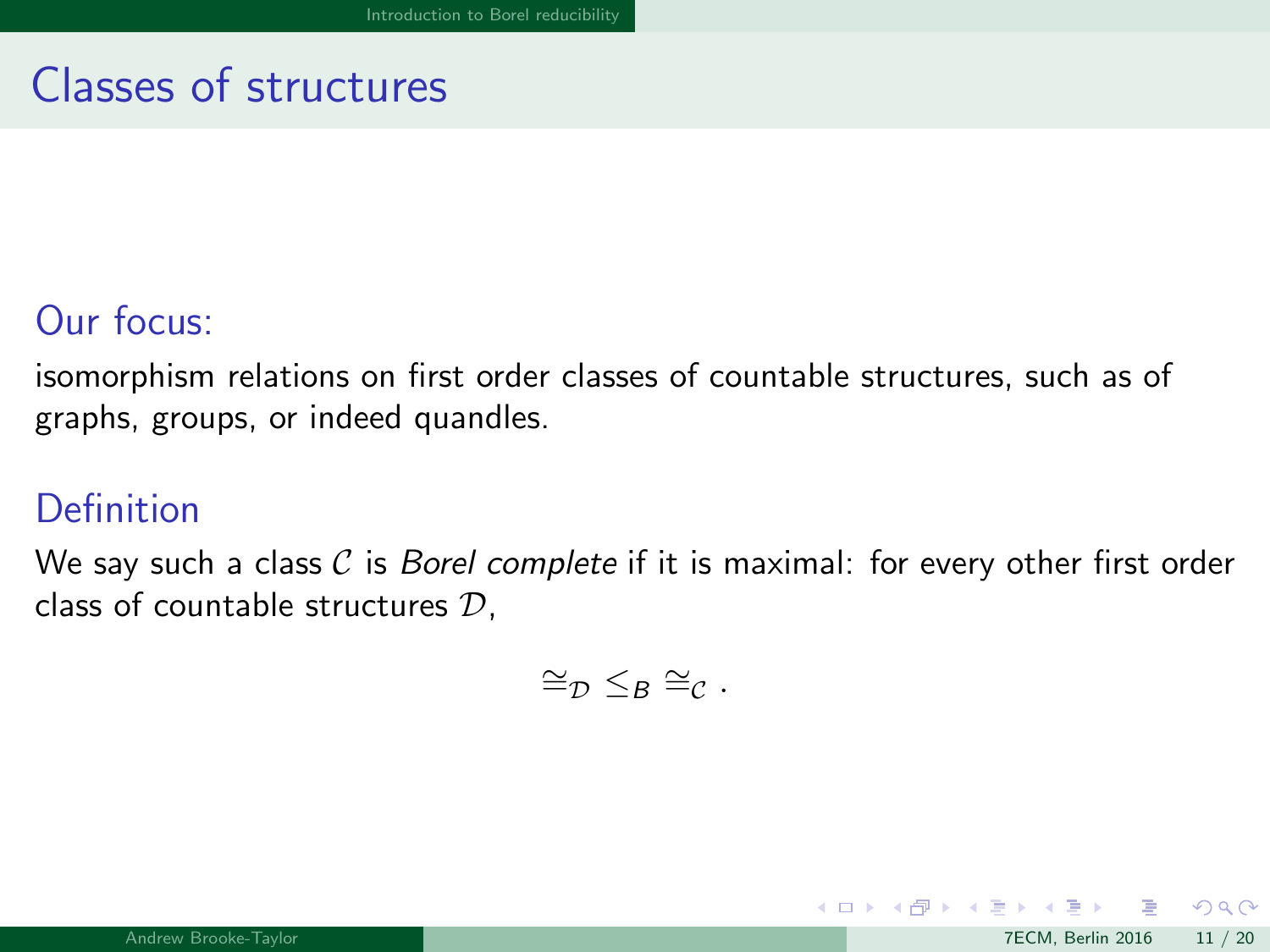<span id="page-22-0"></span>The class of quandles is Borel complete.

 $299$ 

メロメ メ御 メメ きょうぼき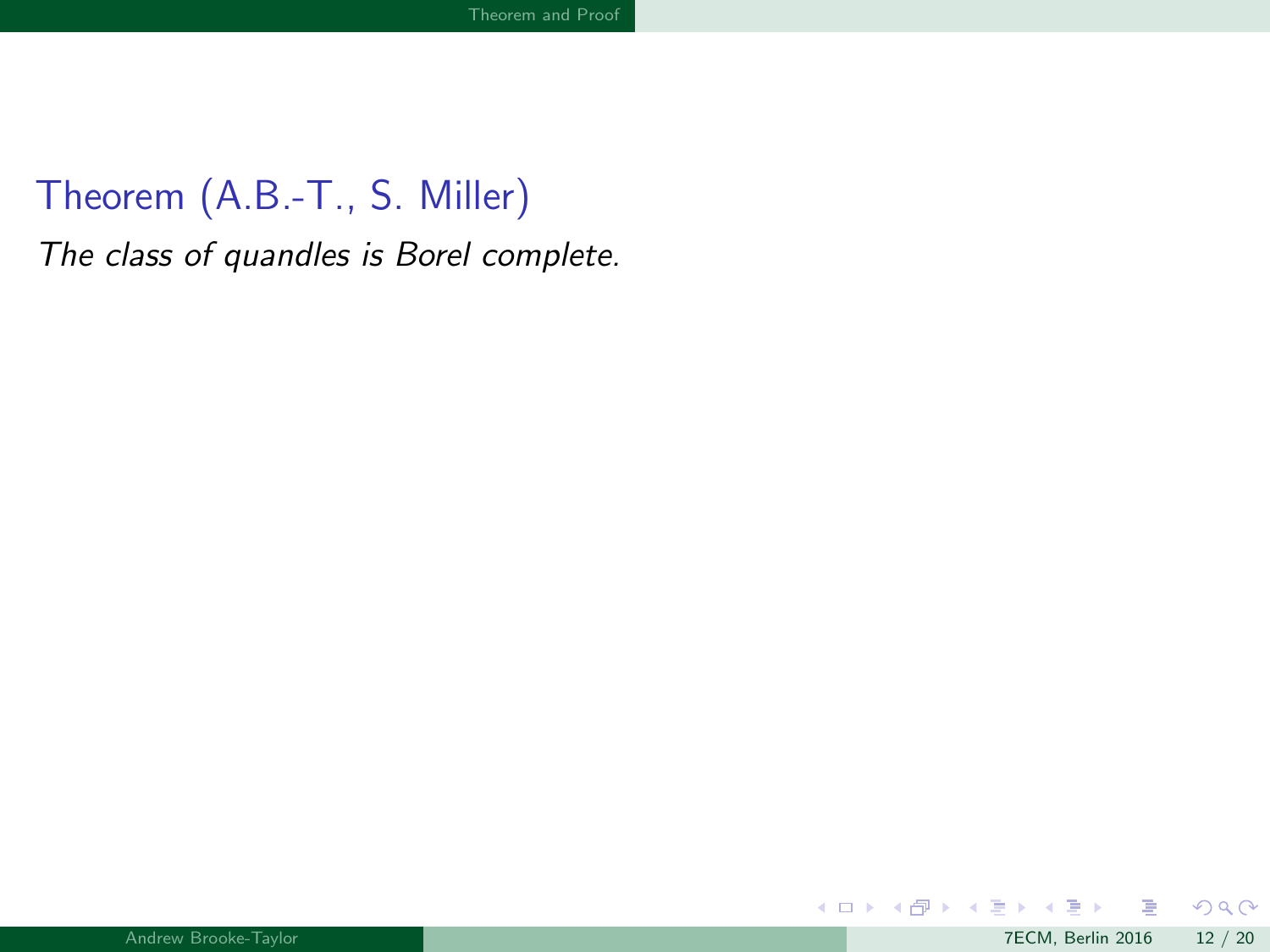<span id="page-23-0"></span>The class of quandles is Borel complete.

#### Proof

We construct a mapping Q taking (directed, irreflexive) graphs to quandles such that

$$
\Gamma \cong_{Graphs} \Gamma' \qquad \text{iff} \qquad Q(\Gamma) \cong_{Quandles} Q(\Gamma').
$$

 $\Omega$ 

メロト メ都 トメ ミトメ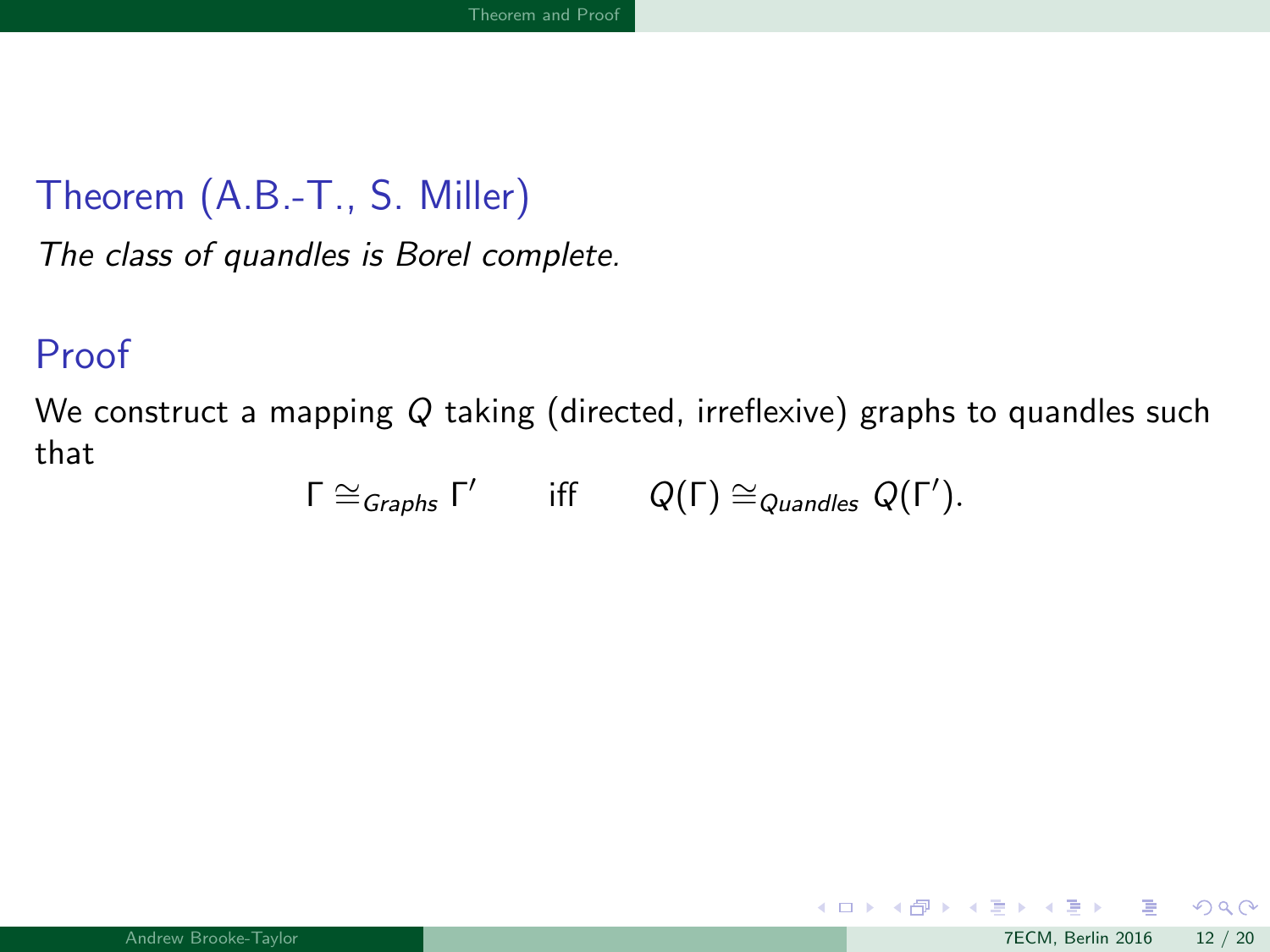<span id="page-24-0"></span>The class of quandles is Borel complete.

#### Proof

We construct a mapping Q taking (directed, irreflexive) graphs to quandles such that

$$
\Gamma \cong_{Graphs} \Gamma' \qquad \text{iff} \qquad Q(\Gamma) \cong_{Quandles} Q(\Gamma').
$$

It's a hands-on construction, so inevitably will be Borel (in fact it's continuous with the standard topologies).

 $\Omega$ 

 $\left\{ \begin{array}{ccc} 1 & 0 & 0 \\ 0 & 1 & 0 \end{array} \right\}$  ,  $\left\{ \begin{array}{ccc} 0 & 0 & 0 \\ 0 & 0 & 0 \end{array} \right\}$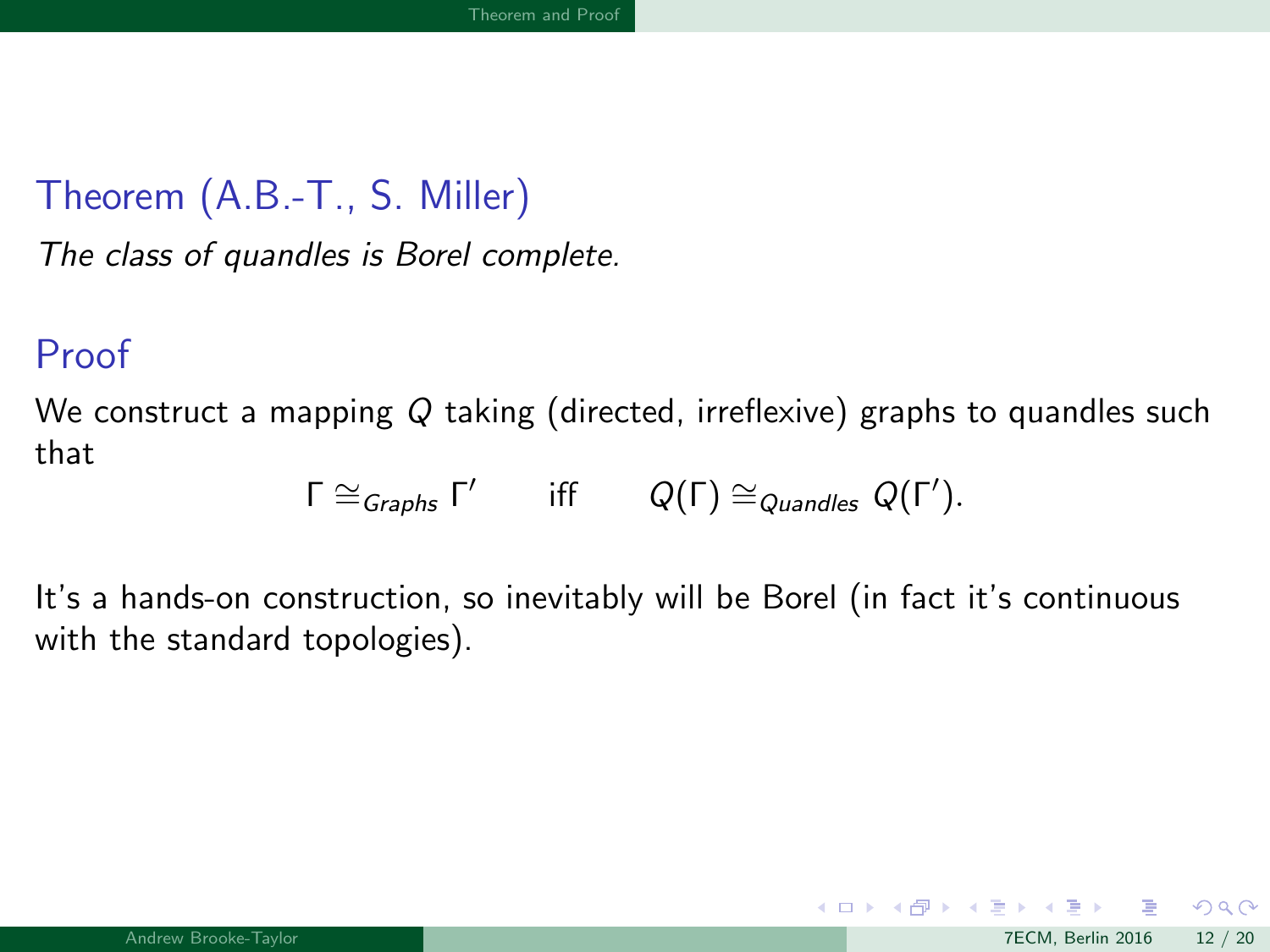<span id="page-25-0"></span>The class of quandles is Borel complete.

#### Proof

We construct a mapping Q taking (directed, irreflexive) graphs to quandles such that

$$
\Gamma \cong_{Graphs} \Gamma' \qquad \text{iff} \qquad Q(\Gamma) \cong_{Quandles} Q(\Gamma').
$$

It's a hands-on construction, so inevitably will be Borel (in fact it's continuous with the standard topologies).

Since the class of graphs is known to be Borel complete, this implies that the class of quandles is Borel complete.

 $\Omega$ 

 $\left\{ \begin{array}{ccc} 1 & 0 & 0 \\ 0 & 1 & 0 \end{array} \right.$   $\left\{ \begin{array}{ccc} 0 & 0 & 0 \\ 0 & 0 & 0 \end{array} \right.$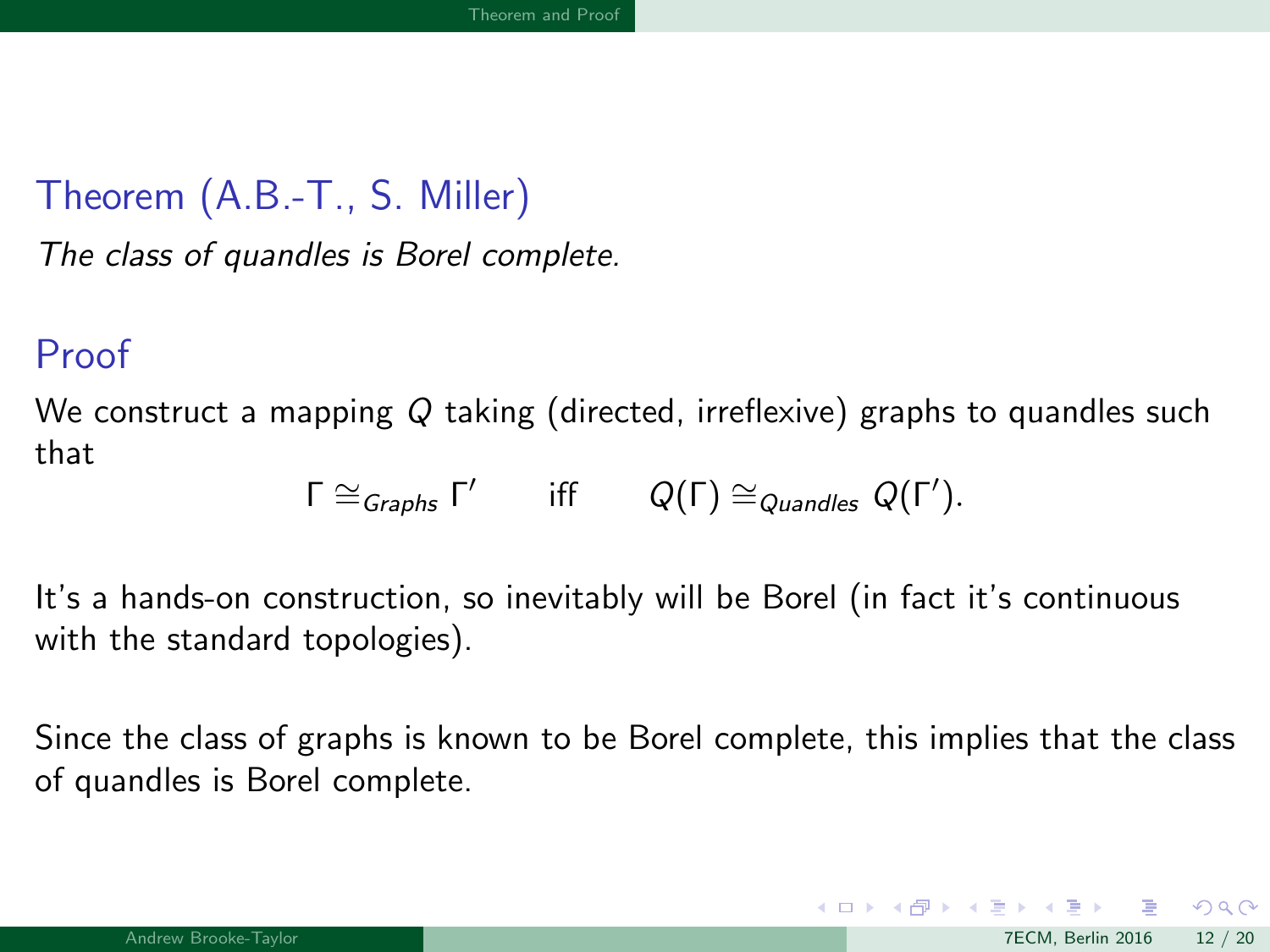$299$ 

<span id="page-26-0"></span>メロトメ 御 トメ 君 トメ 君 ト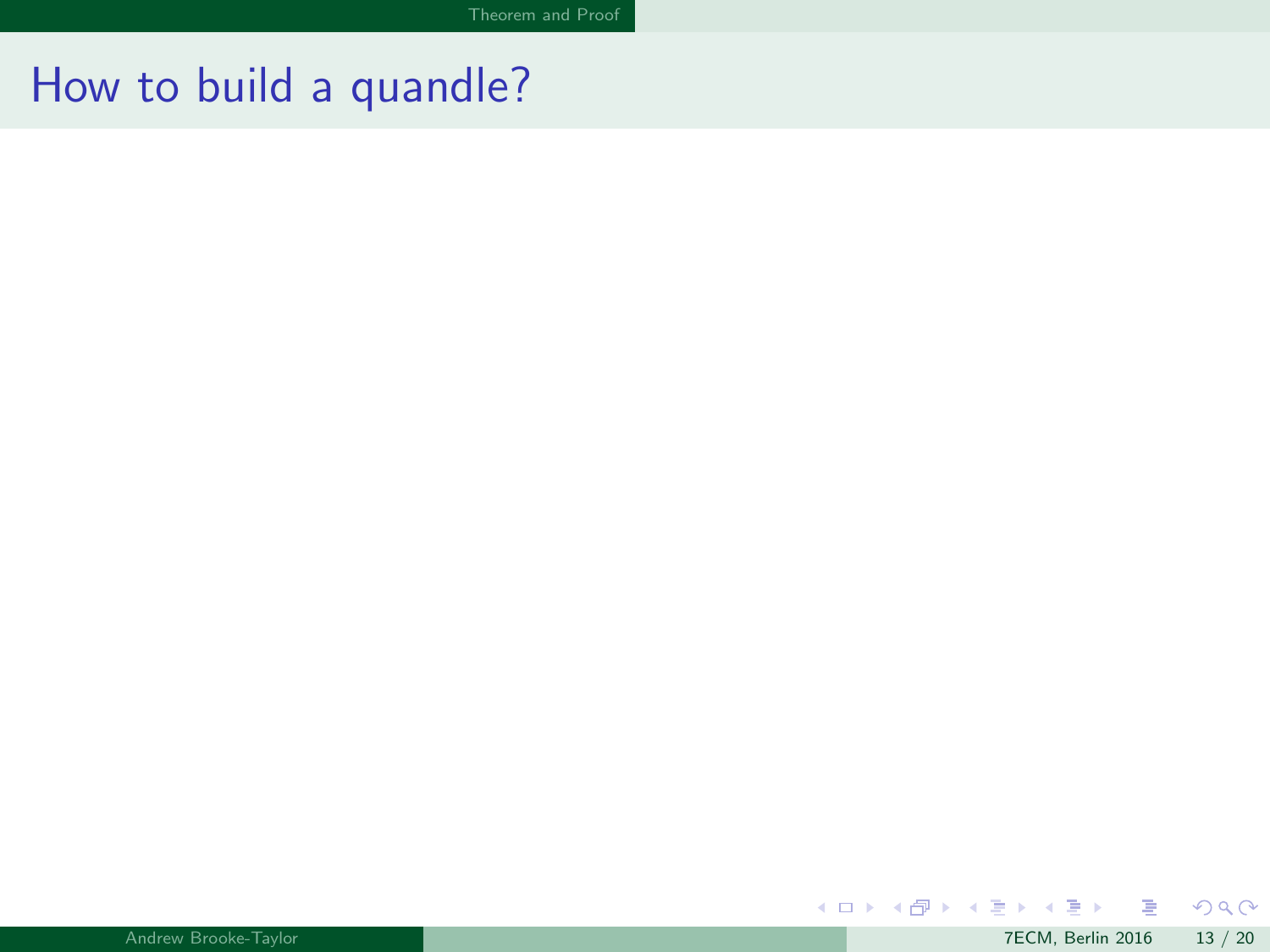<span id="page-27-0"></span>Need to choose an automorphism  $b \mapsto a * b$  for every element a.

 $299$ 

K ロメ X 御 X X 평 X X 평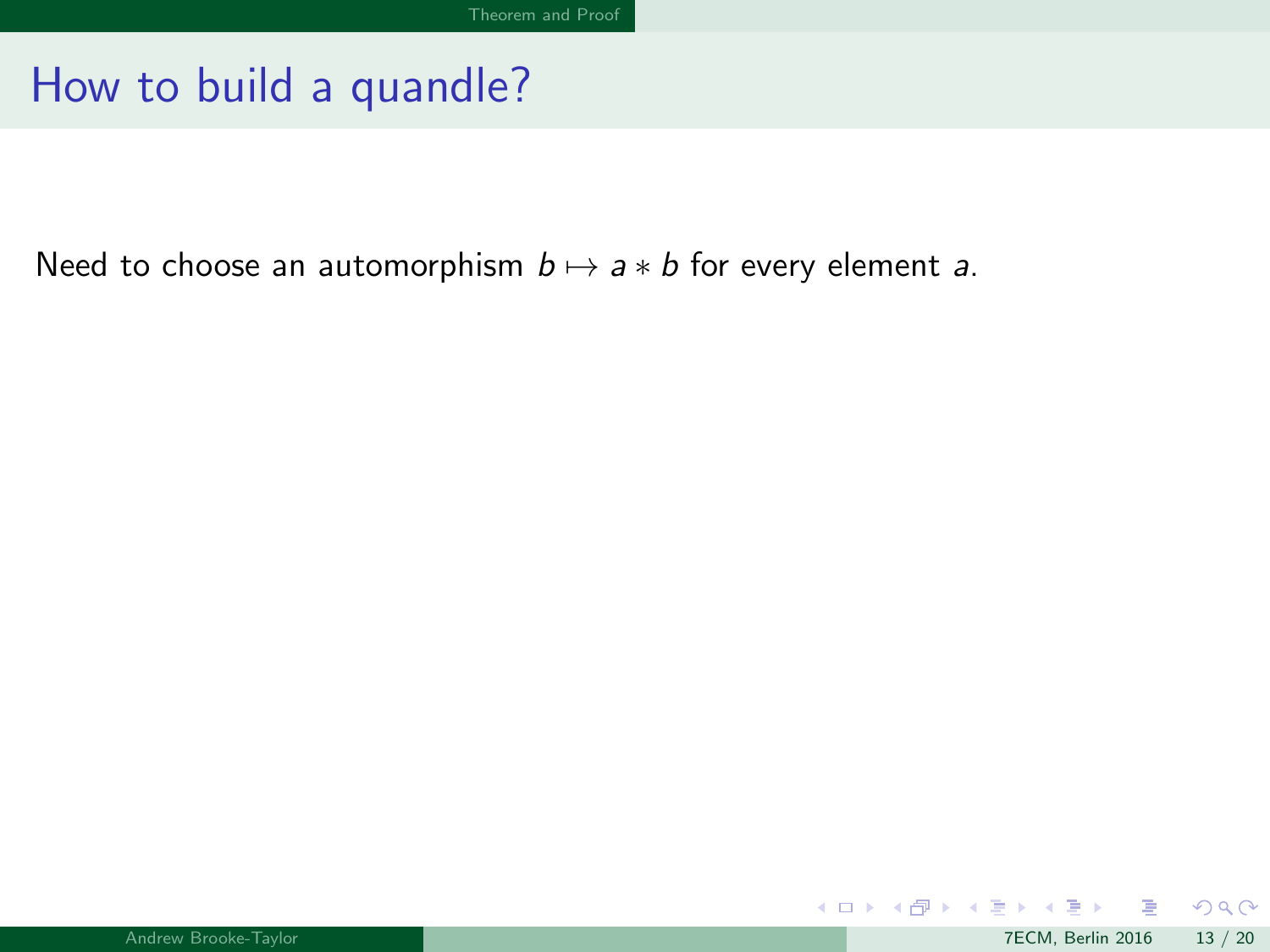<span id="page-28-0"></span>Need to choose an automorphism  $b \mapsto a * b$  for every element a.

The most trivial choice

Always take the identity map.

K ロ ▶ K 御 ▶ K 경 ▶ K 경

 $QQ$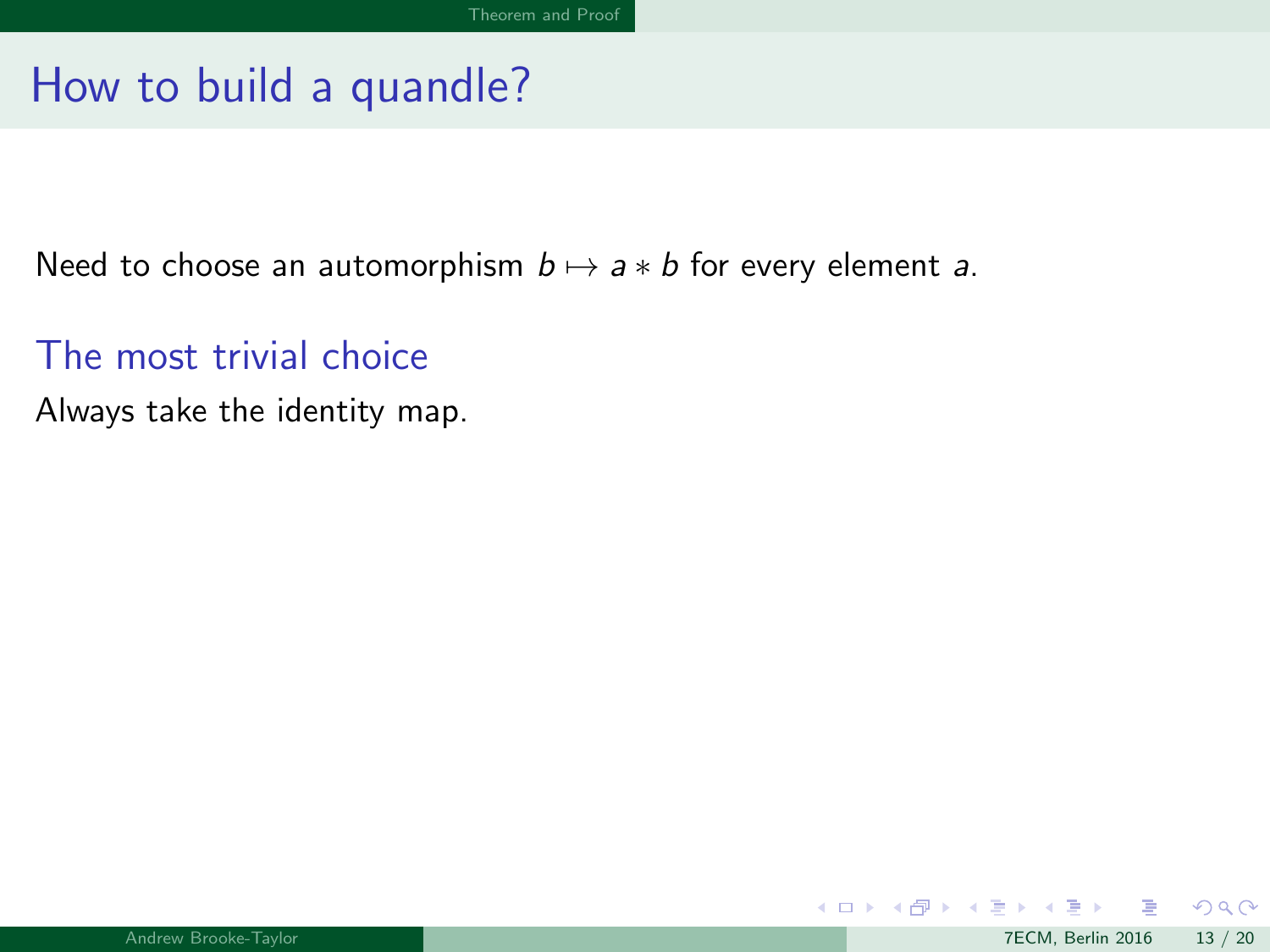<span id="page-29-0"></span>Need to choose an automorphism  $b \mapsto a * b$  for every element a.

#### The most trivial choice

Always take the identity map. This indeed gives a quandle, but it's not very interesting.

 $\Omega$ 

K ロ ▶ K 御 ▶ K 경 ▶ K 경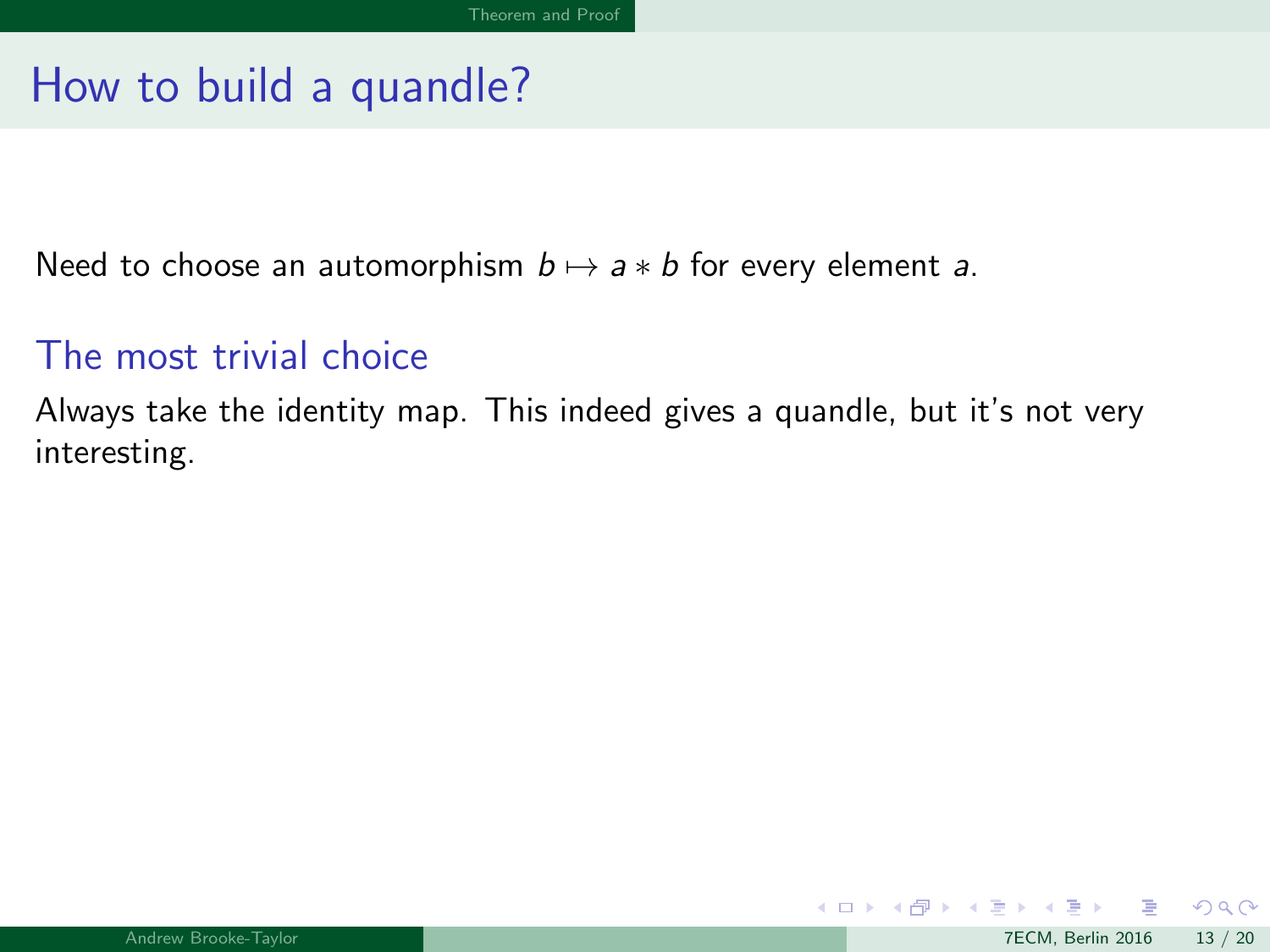<span id="page-30-0"></span>Need to choose an automorphism  $b \mapsto a * b$  for every element a.

#### The most trivial choice

Always take the identity map. This indeed gives a quandle, but it's not very interesting.

#### The next most trivial possibility

Some other bijection  $\tau$ .

 $\Omega$ 

イロト イ押 トイヨ トイヨ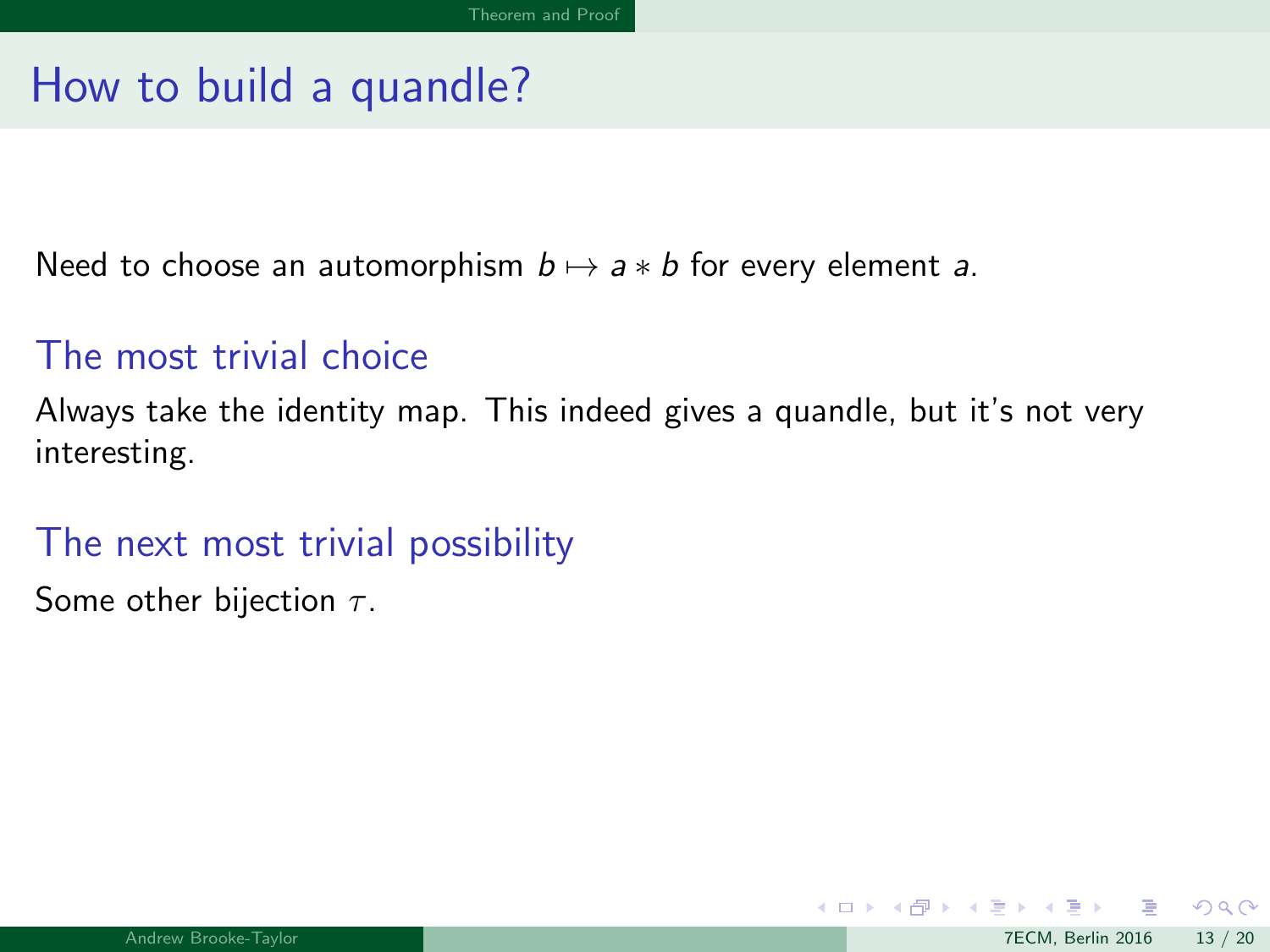<span id="page-31-0"></span>Need to choose an automorphism  $b \mapsto a * b$  for every element a.

#### The most trivial choice

Always take the identity map. This indeed gives a quandle, but it's not very interesting.

#### The next most trivial possibility

Some other bijection  $\tau$ . But we require  $a * a = a$  for every a.

 $\Omega$ 

 $\left\{ \begin{array}{ccc} 1 & 0 & 0 \\ 0 & 1 & 0 \end{array} \right.$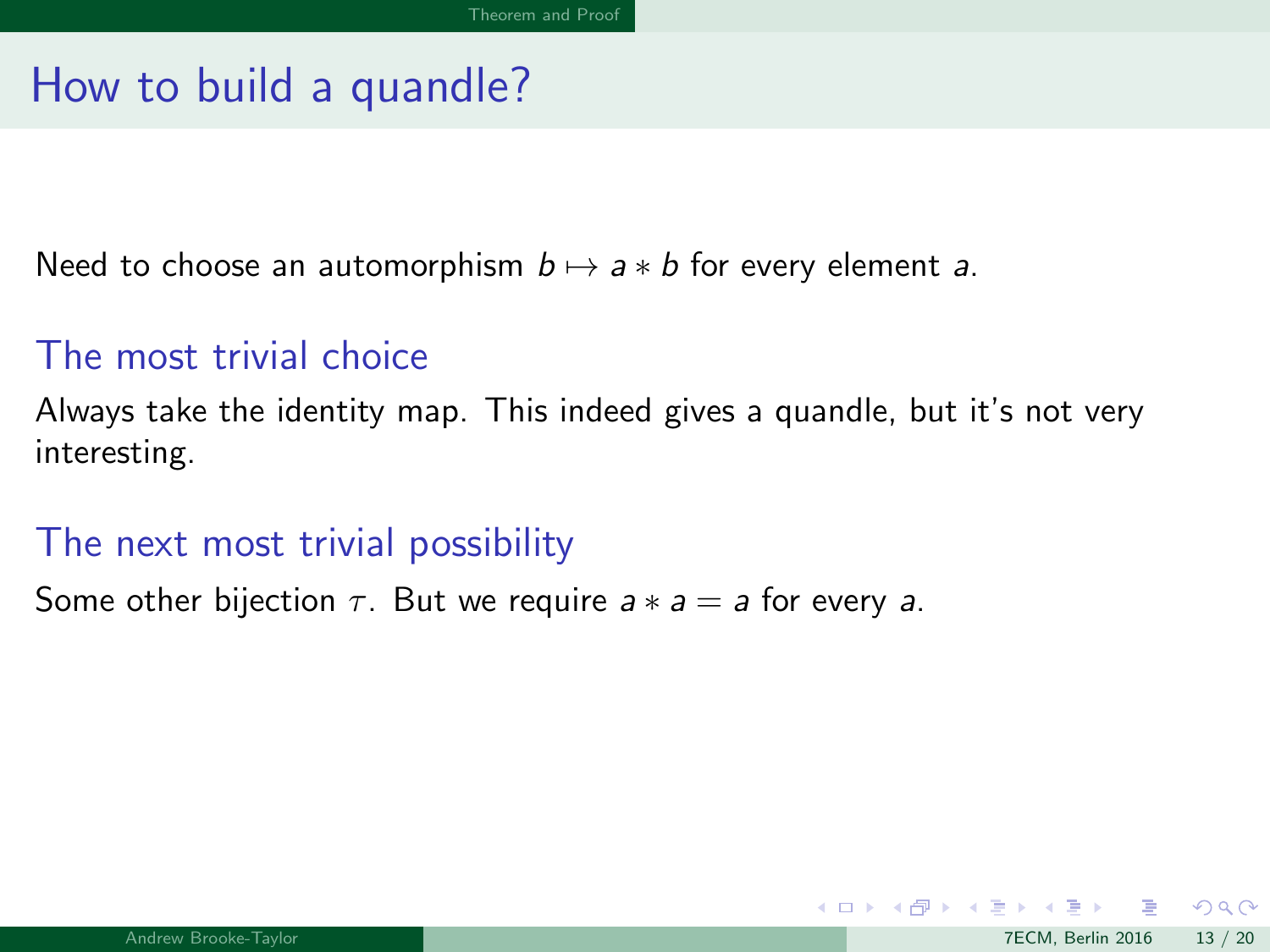<span id="page-32-0"></span>Need to choose an automorphism  $b \mapsto a * b$  for every element a.

#### The most trivial choice

Always take the identity map. This indeed gives a quandle, but it's not very interesting.

#### The next most trivial possibility

Some other bijection  $\tau$ . But we require  $a * a = a$  for every a.

We could decree that  $a * a = a$ .

 $\Omega$ 

イロト イ押 トイヨ トイヨ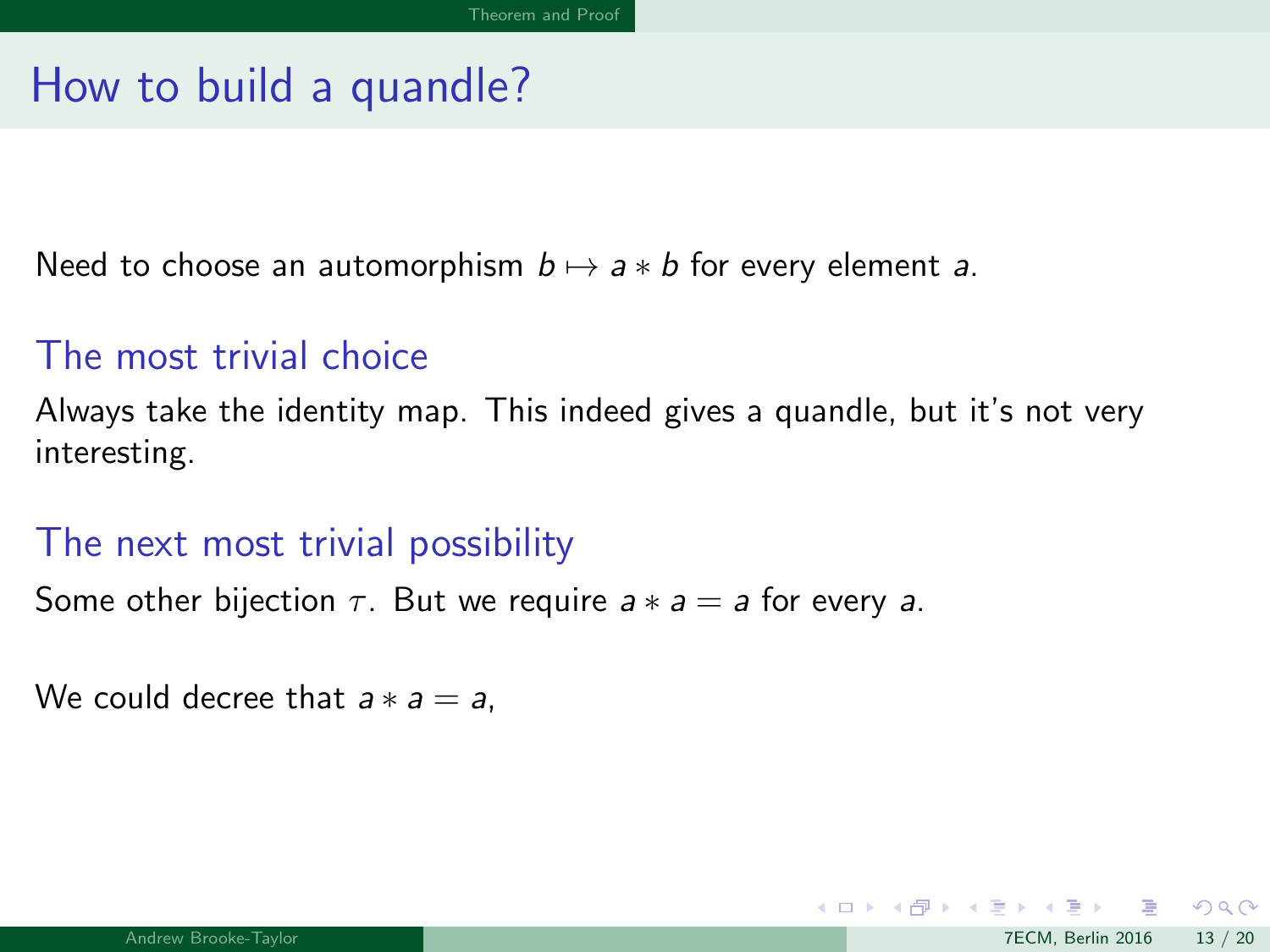<span id="page-33-0"></span>Need to choose an automorphism  $b \mapsto a * b$  for every element a.

#### The most trivial choice

Always take the identity map. This indeed gives a quandle, but it's not very interesting.

#### The next most trivial possibility

Some other bijection  $\tau$ . But we require  $a * a = a$  for every a.

We could decree that  $a * a = a$ , but then to preserve bijection, we should probably also decree that  $a' * a = a$  for every  $a'$  in the  $\tau$  orbit of a.

 $\Omega$ 

 $\left\{ \begin{array}{ccc} 1 & 0 & 0 \\ 0 & 1 & 0 \end{array} \right.$   $\left\{ \begin{array}{ccc} 0 & 0 & 0 \\ 0 & 0 & 0 \end{array} \right.$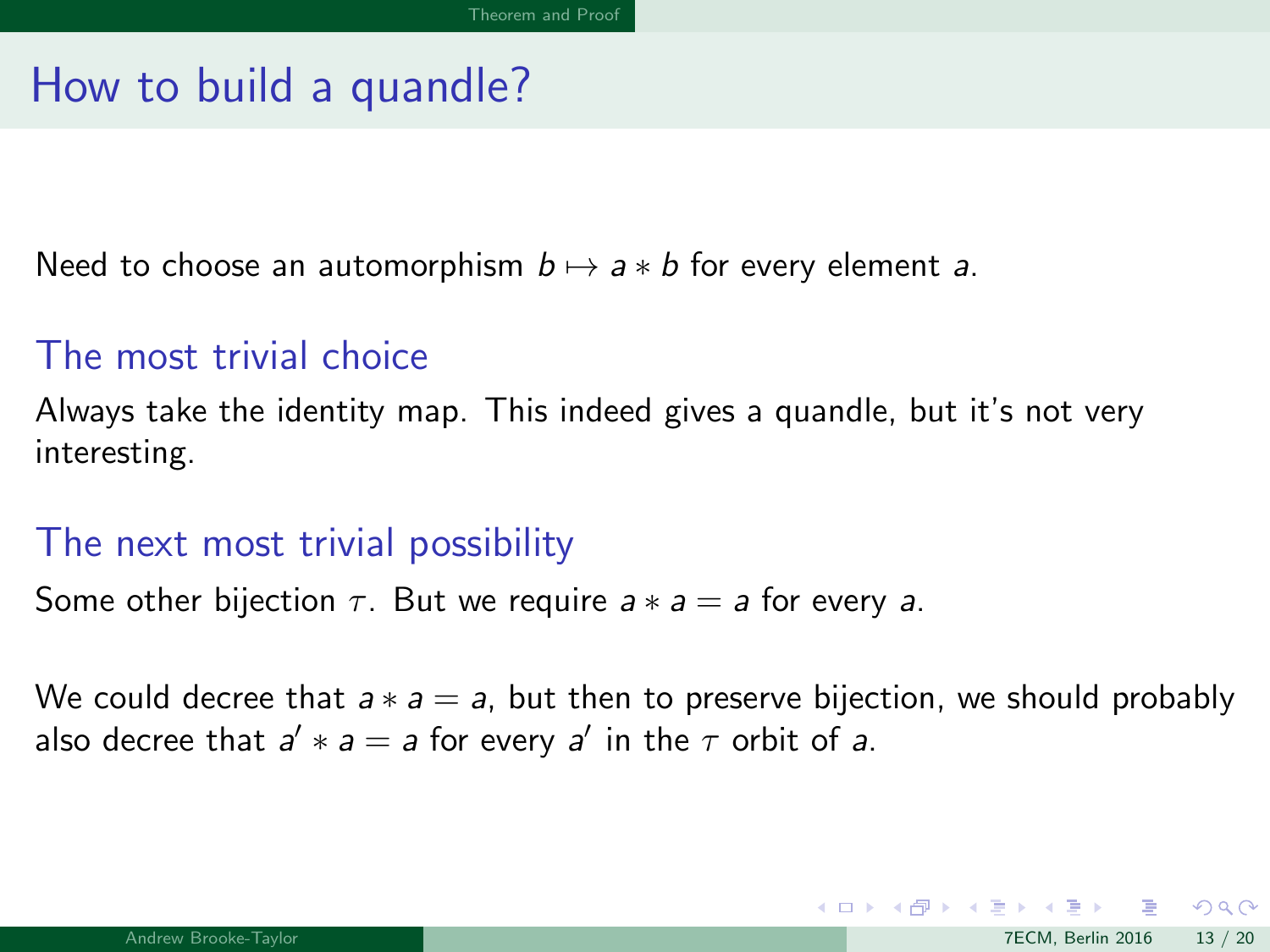<span id="page-34-0"></span>Need to choose an automorphism  $b \mapsto a * b$  for every element a.

#### The most trivial choice

Always take the identity map. This indeed gives a quandle, but it's not very interesting.

#### The next most trivial possibility

Some other bijection  $\tau$ . But we require  $a * a = a$  for every a.

We could decree that  $a * a = a$ , but then to preserve bijection, we should probably also decree that  $a' * a = a$  for every  $a'$  in the  $\tau$  orbit of  $a$ . Or even in some collection of orbits.

 $\Omega$ 

 $\left\{ \begin{array}{ccc} 1 & 0 & 0 \\ 0 & 1 & 0 \end{array} \right.$   $\left\{ \begin{array}{ccc} 0 & 0 & 0 \\ 0 & 0 & 0 \end{array} \right.$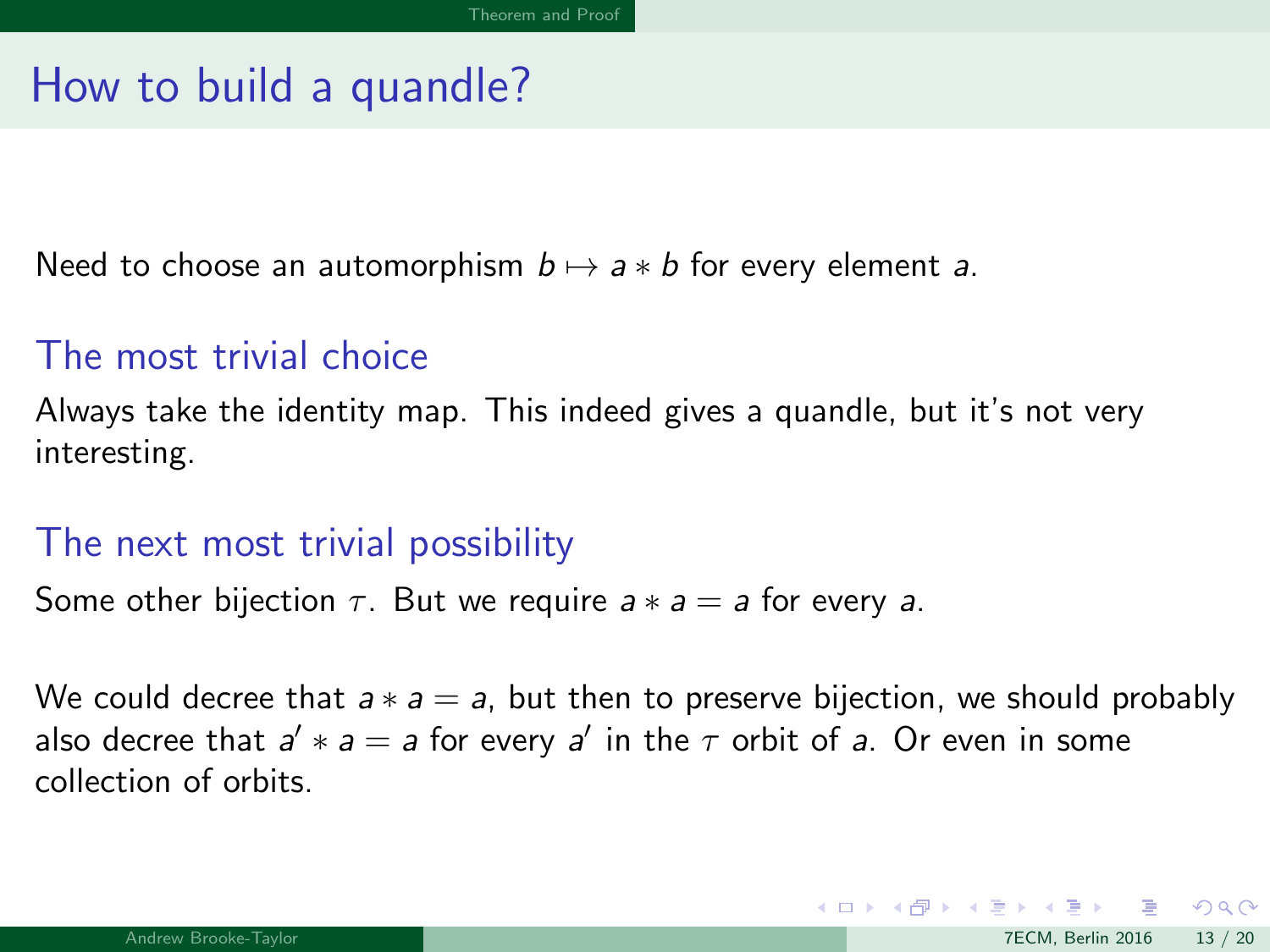<span id="page-35-0"></span>Introduced by Kamada (2010).

Let X be a set and  $\tau$  a bijection  $X \to X$ .

 $299$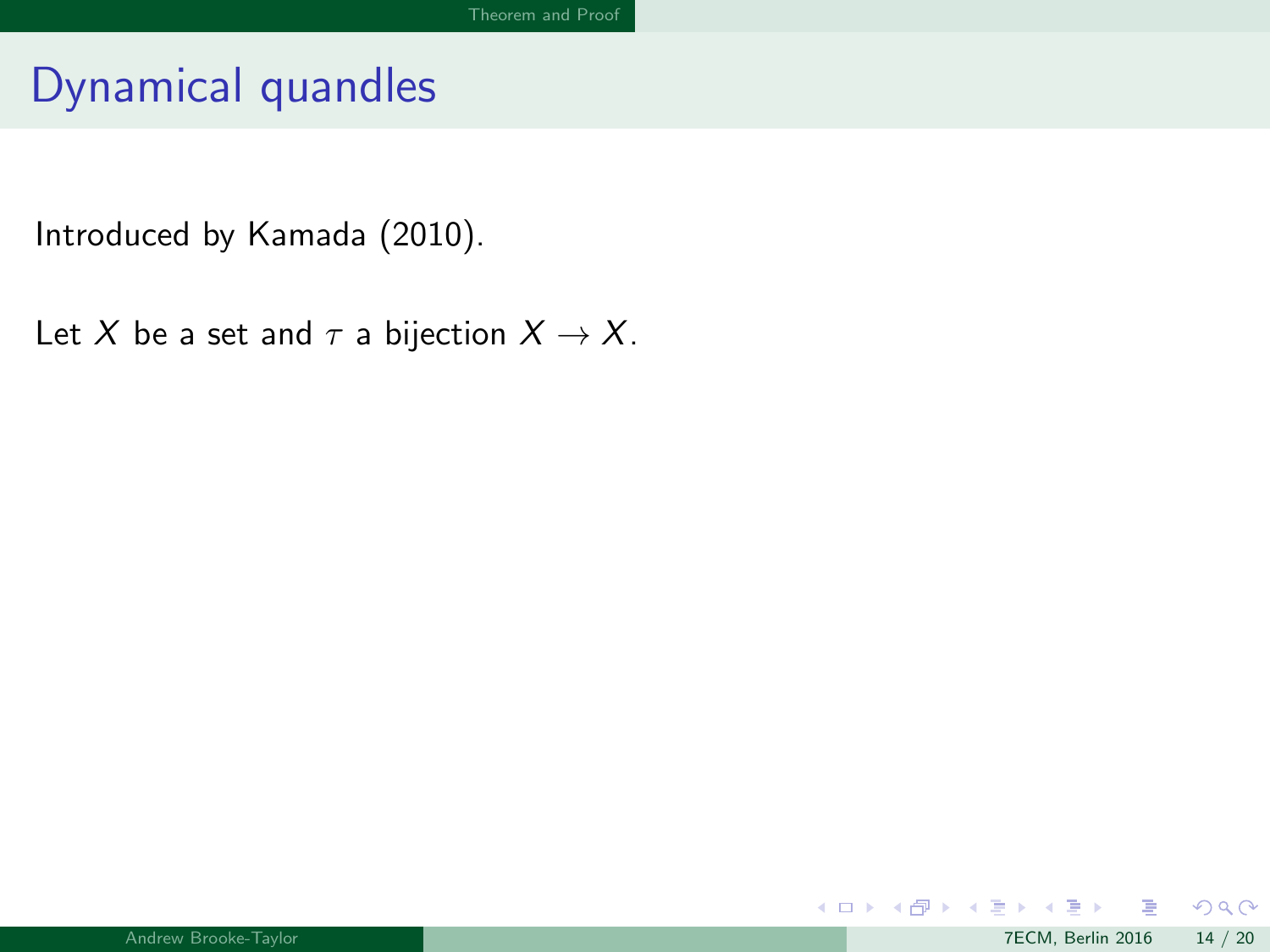<span id="page-36-0"></span>Introduced by Kamada (2010).

Let X be a set and  $\tau$  a bijection  $X \to X$ .

Let  $\Omega$  denote the set of  $\tau$ -orbits  $[x]_{\tau}$  of X,

 $299$ 

メロメ メ都 メメ ミメ メヨメ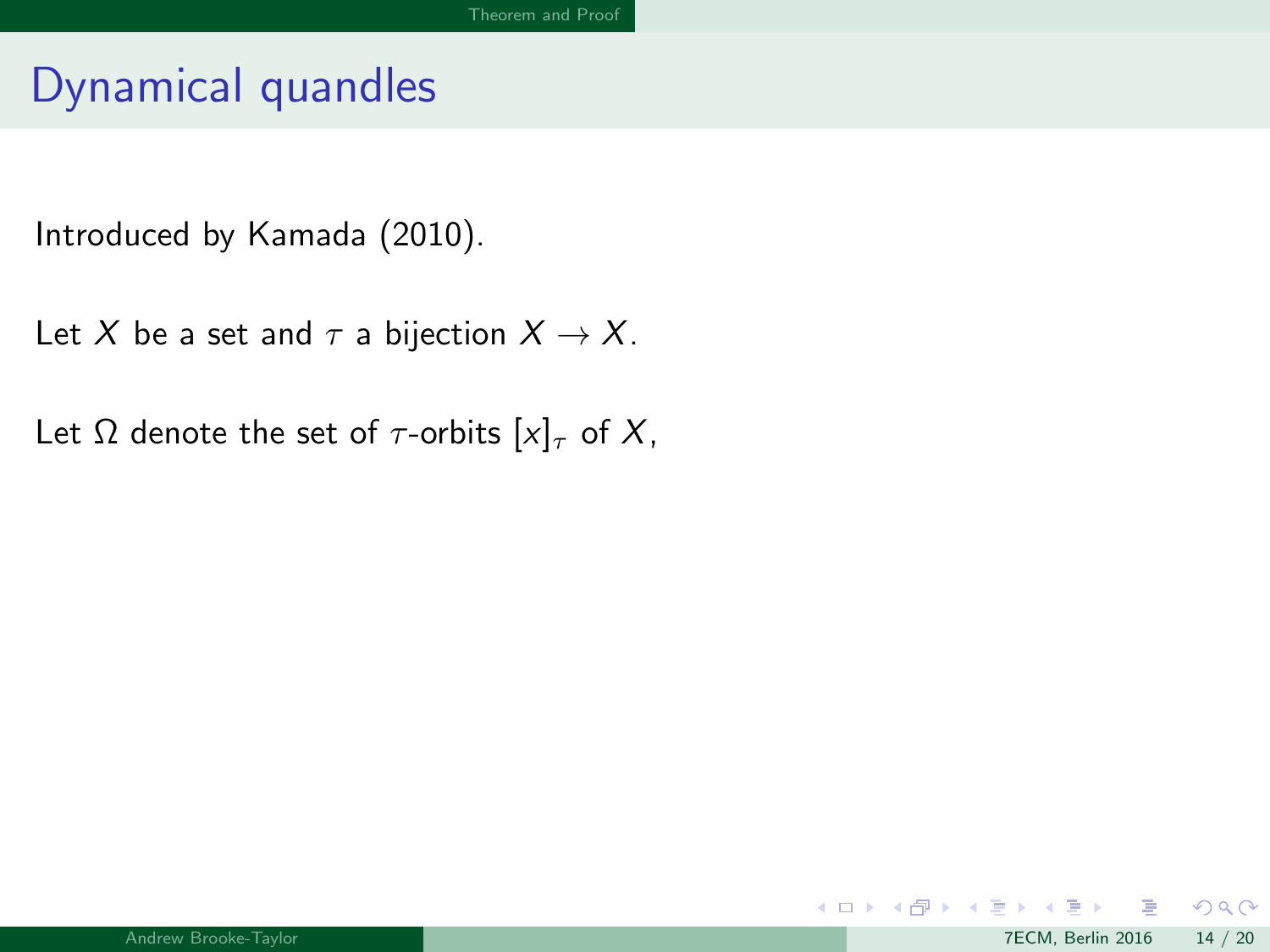<span id="page-37-0"></span>Introduced by Kamada (2010).

Let X be a set and  $\tau$  a bijection  $X \to X$ .

Let  $\Omega$  denote the set of  $\tau$ -orbits  $[x]_{\tau}$  of X, and let  $\theta: \Omega \to \mathcal{P}(\Omega)$  be a function such that for all x in X,  $[x]_{\tau} \in \theta([x]_{\tau})$ .

メロメ メ都 メメ ミメ メヨメ

 $299$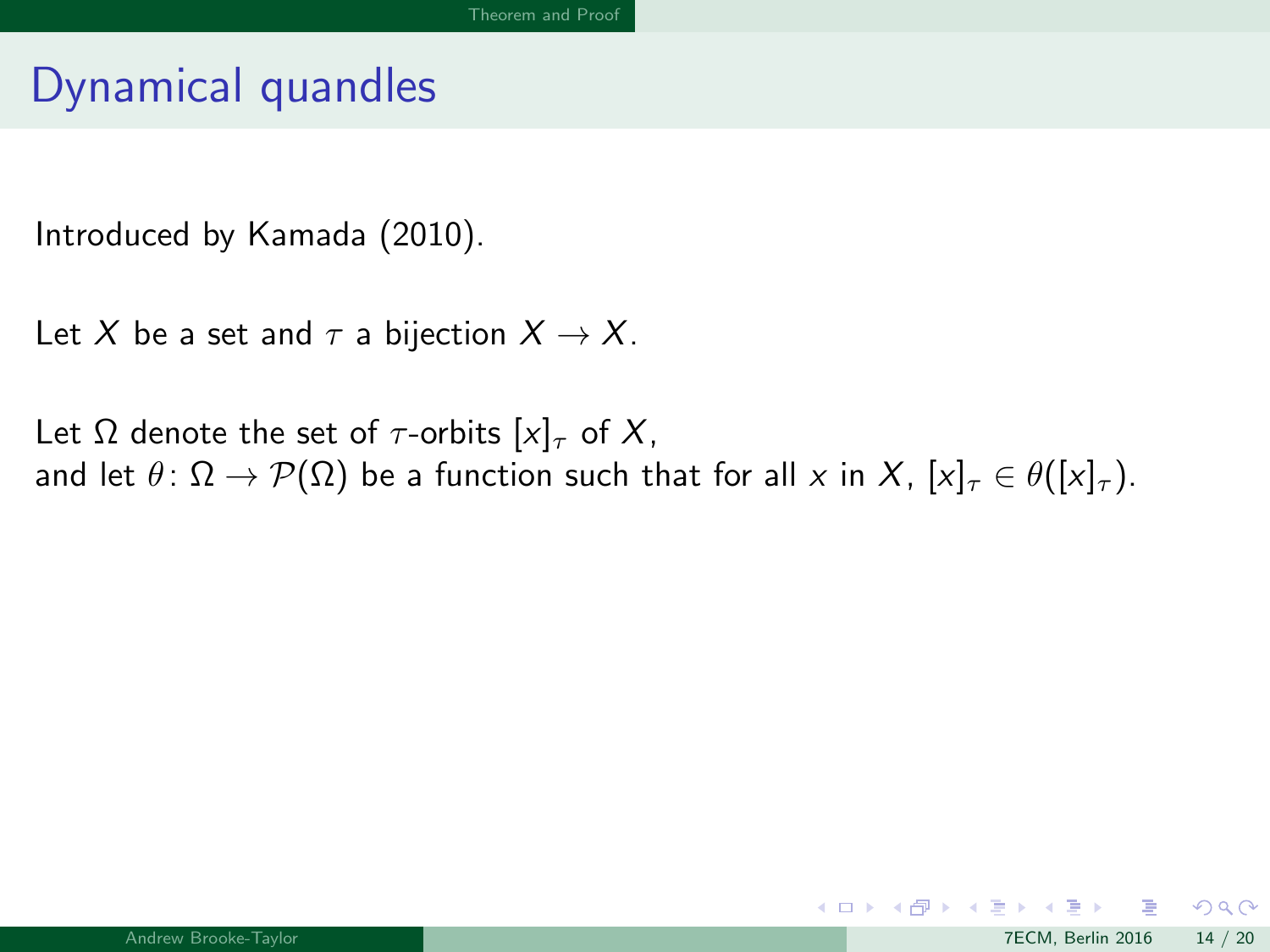<span id="page-38-0"></span>Introduced by Kamada (2010).

Let X be a set and  $\tau$  a bijection  $X \to X$ .

Let  $\Omega$  denote the set of  $\tau$ -orbits  $[x]_{\tau}$  of X, and let  $\theta: \Omega \to \mathcal{P}(\Omega)$  be a function such that for all x in X,  $[x]_{\tau} \in \theta([x]_{\tau})$ .

Then the operation  $*$  on X given by

$$
x * y = \begin{cases} y & \text{if } [x]_{\tau} \in \theta([y]_{\tau}) \\ \tau y & \text{if } [x]_{\tau} \notin \theta([y]_{\tau}) \end{cases}
$$

makes  $(X, *)$  a quandle, the *dynamical quandle derived from*  $(X, \tau)$  with respect to  $\theta$ .

 $QQ$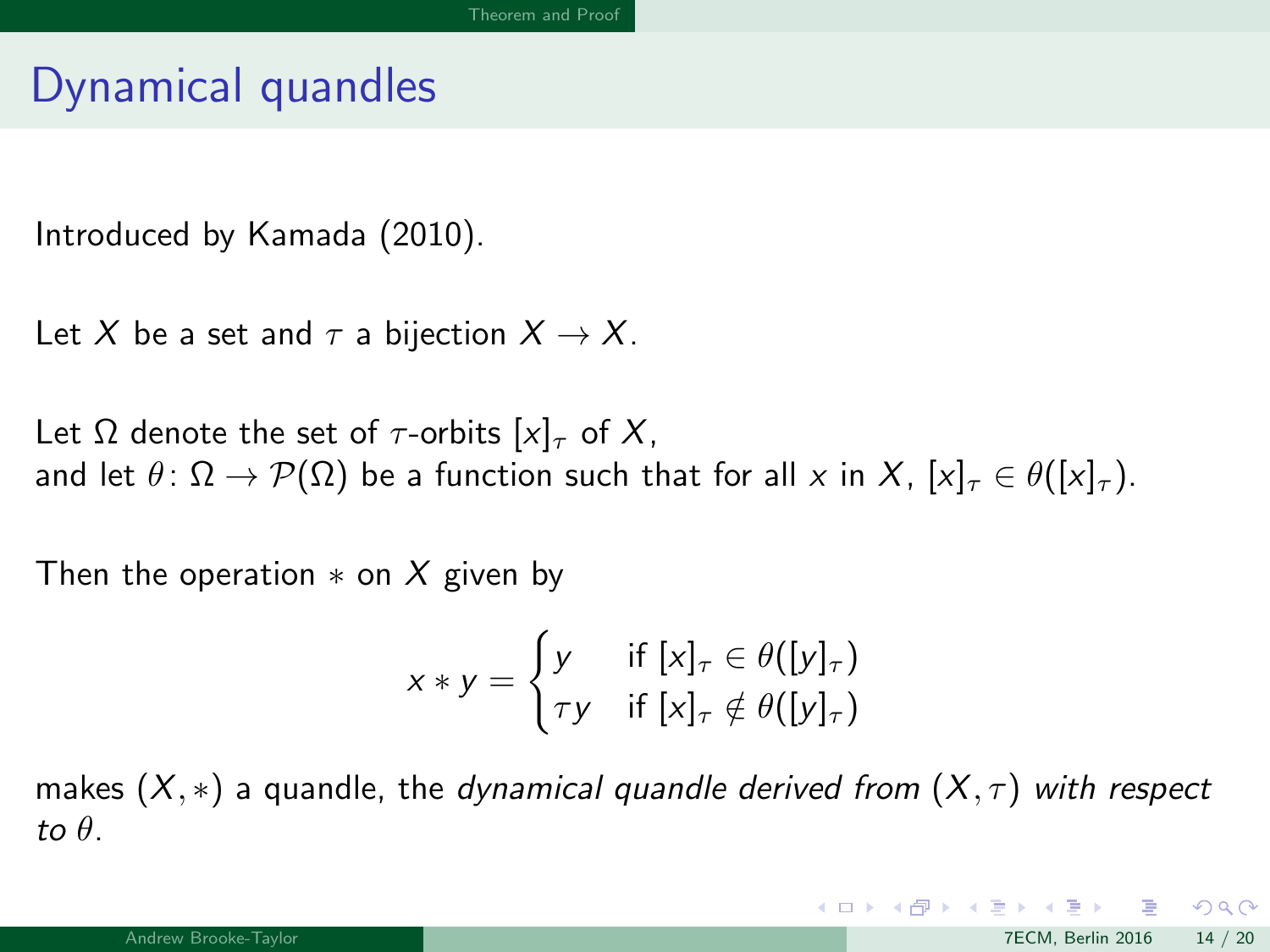<span id="page-39-0"></span>Given a graph Γ we encode Γ into the  $θ$  of a dynamical quandle.

 $299$ 

メロトメ 倒 トメ ミトメ ミト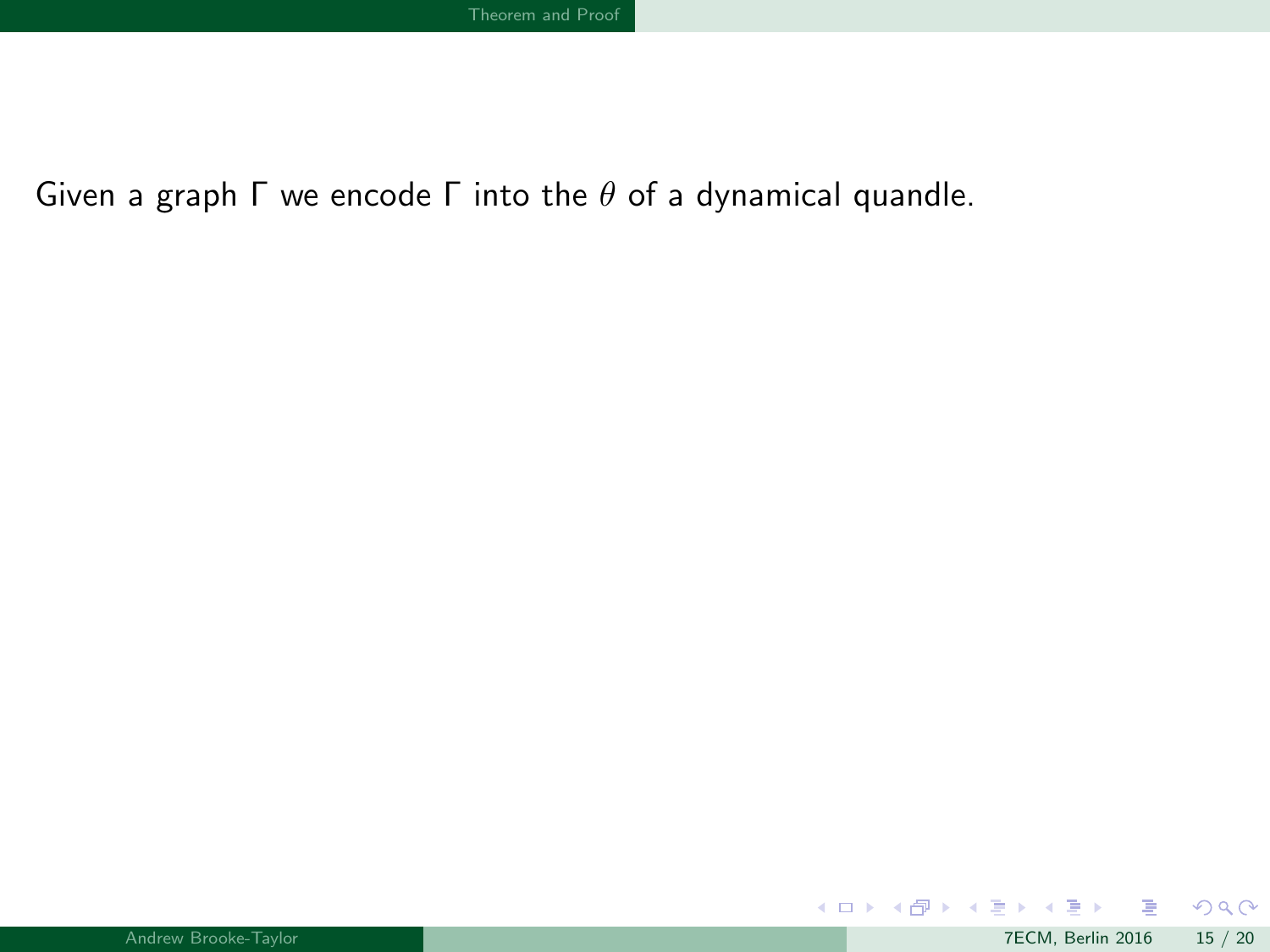<span id="page-40-0"></span>Given a graph  $\Gamma$  we encode  $\Gamma$  into the  $\theta$  of a dynamical quandle.

Let  $\Gamma = (V, E)$  be an irreflexive directed graph. We take  $X = V \times 2$ 

•  $\tau$  flipping the second coordinate:  $\tau(v, 0) = (v, 1), \tau(v, 1) = (v, 0)$ . Identify  $[(v, i)]_{\tau}$  with v, so  $\Omega$  is essentially V.

 $2990$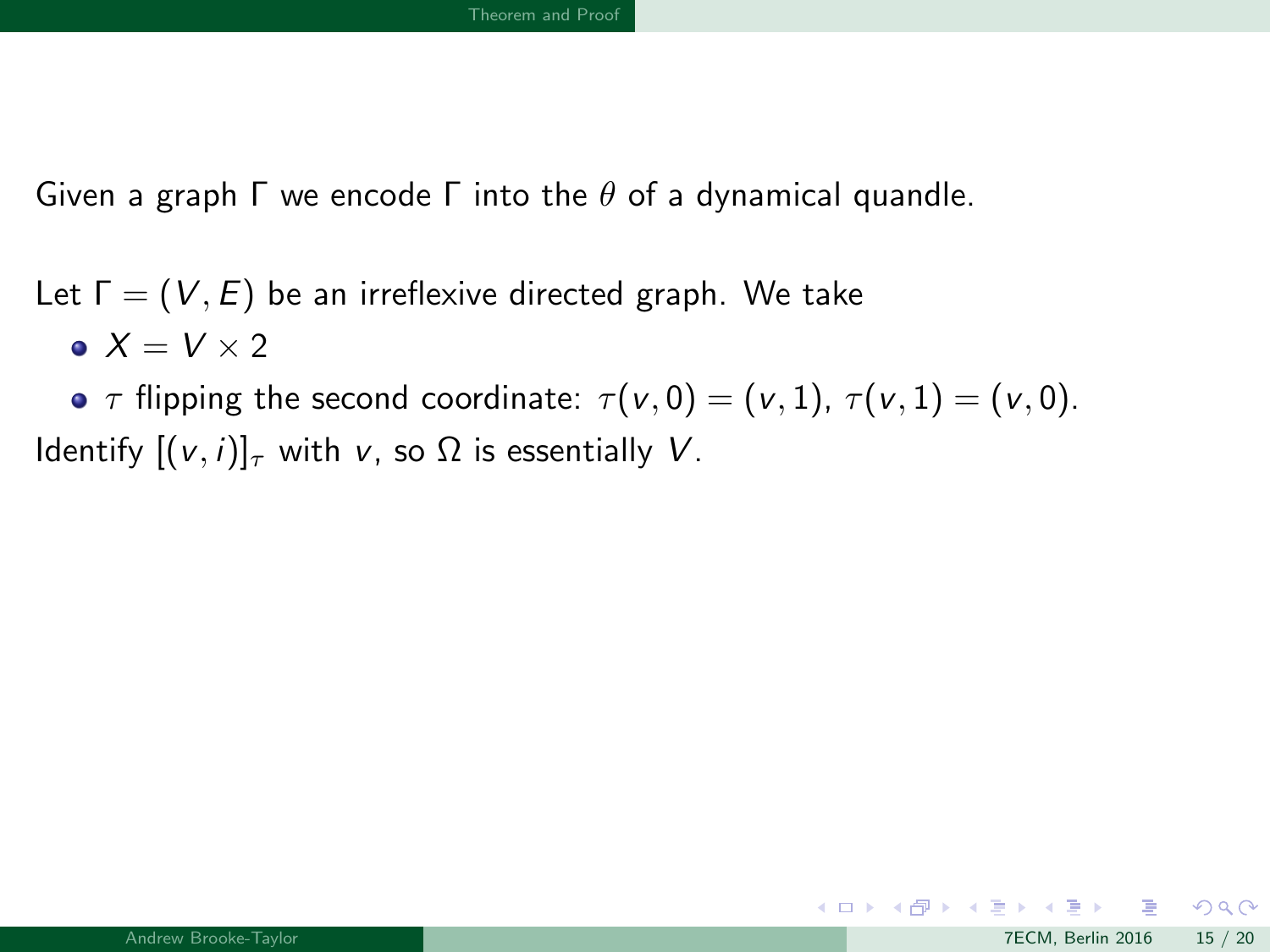<span id="page-41-0"></span>Given a graph  $\Gamma$  we encode  $\Gamma$  into the  $\theta$  of a dynamical quandle.

Let  $\Gamma = (V, E)$  be an irreflexive directed graph. We take  $X = V \times 2$ 

•  $\tau$  flipping the second coordinate:  $\tau(v, 0) = (v, 1), \tau(v, 1) = (v, 0)$ . Identify  $[(v, i)]_{\tau}$  with v, so  $\Omega$  is essentially V.

 $\bullet$   $\theta$  :  $V \rightarrow \mathcal{P}(V)$  is defined by

$$
u\in\theta(v)\quad\longleftrightarrow\quad u\mathrel{E} v\vee u=v.
$$

 $QQ$ 

メロメ メ御き メミメ メミメ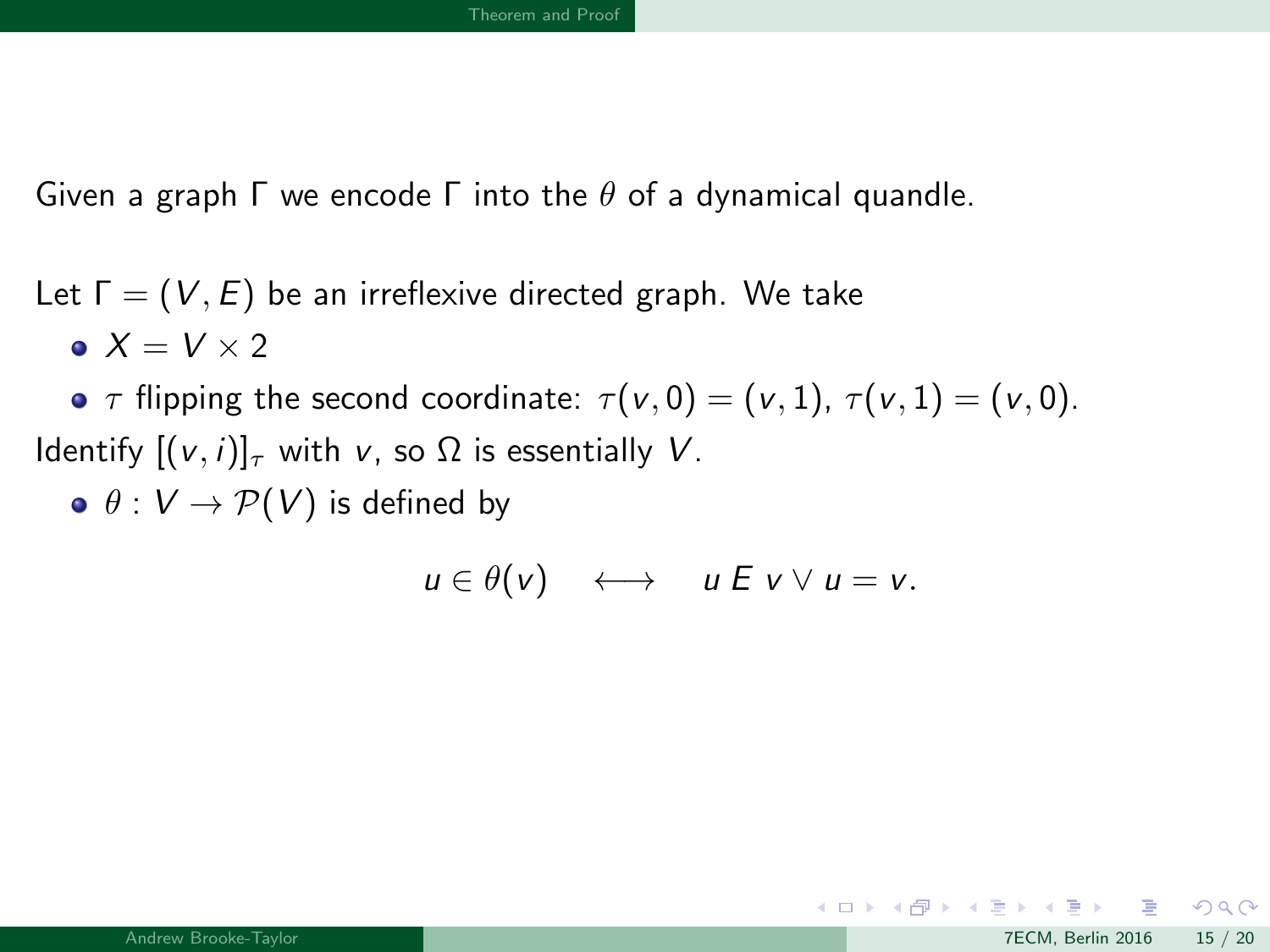<span id="page-42-0"></span>Given a graph  $\Gamma$  we encode  $\Gamma$  into the  $\theta$  of a dynamical quandle.

Let  $\Gamma = (V, E)$  be an irreflexive directed graph. We take  $X = V \times 2$ 

•  $\tau$  flipping the second coordinate:  $\tau(v, 0) = (v, 1), \tau(v, 1) = (v, 0)$ . Identify  $[(v, i)]_{\tau}$  with v, so  $\Omega$  is essentially V.

 $\bullet$   $\theta: V \rightarrow \mathcal{P}(V)$  is defined by

$$
u\in\theta(v)\quad\longleftrightarrow\quad u\mathrel{E} v\vee u=v.
$$

Then we define  $Q(\Gamma)$  to be the dynamical quandle derived from  $(X,\tau)$  with respect to  $\theta$ .

 $\Omega$ 

メロメ メ御き メミメ メミメ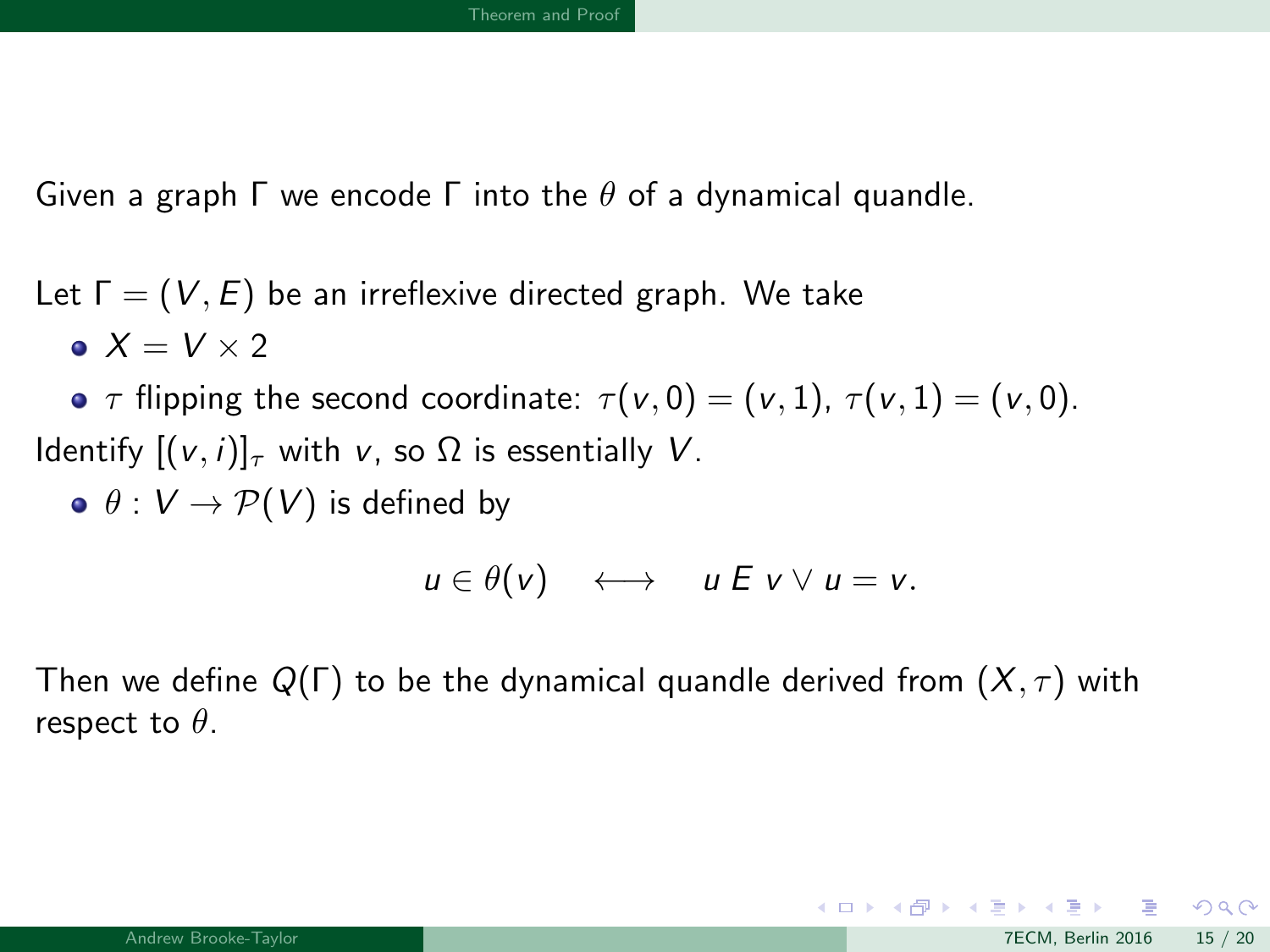### <span id="page-43-0"></span>**Definitions**

A quandle is a set with a binary operation ∗ such that

$$
\bullet \ \forall a\forall b\forall c[a*(b*c)=(a*b)*(a*c)]
$$

**2** for all a and c there is a unique b such that  $a * b = c$ 

$$
\bullet \ \forall a[a*a=a]
$$

Equivalently, for every a the operation of left multiplication by a  $(b \mapsto a * b)$  is an automorphism with fixed point a.

 $QQ$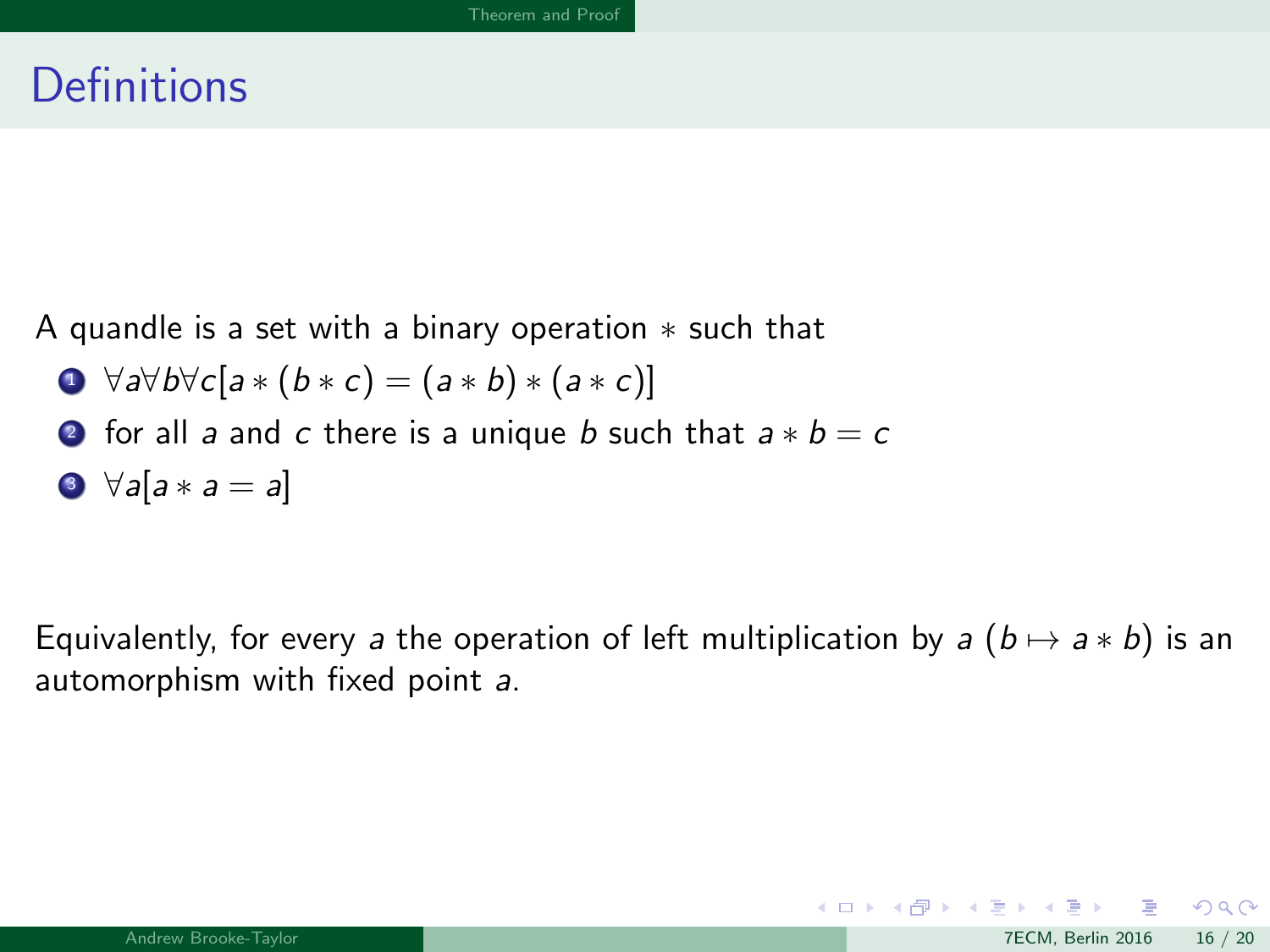### <span id="page-44-0"></span>**Definitions**

A kei is a set with a binary operation  $*$  such that

$$
\bullet \ \forall a \forall b \forall c [a * (b * c) = (a * b) * (a * c)]
$$

**2** for all a and c there is a unique b such that  $a * b = c$ 

$$
\bullet \ \forall a[a*a=a]
$$

$$
\bullet \ \forall a \forall b [a * (a * b) = b]
$$

Equivalently, for every a the operation of left multiplication by a  $(b \mapsto a * b)$  is an involution with fixed point a.

 $QQ$ 

K ロ ▶ K 個 ▶ K 듣 ▶ K 듣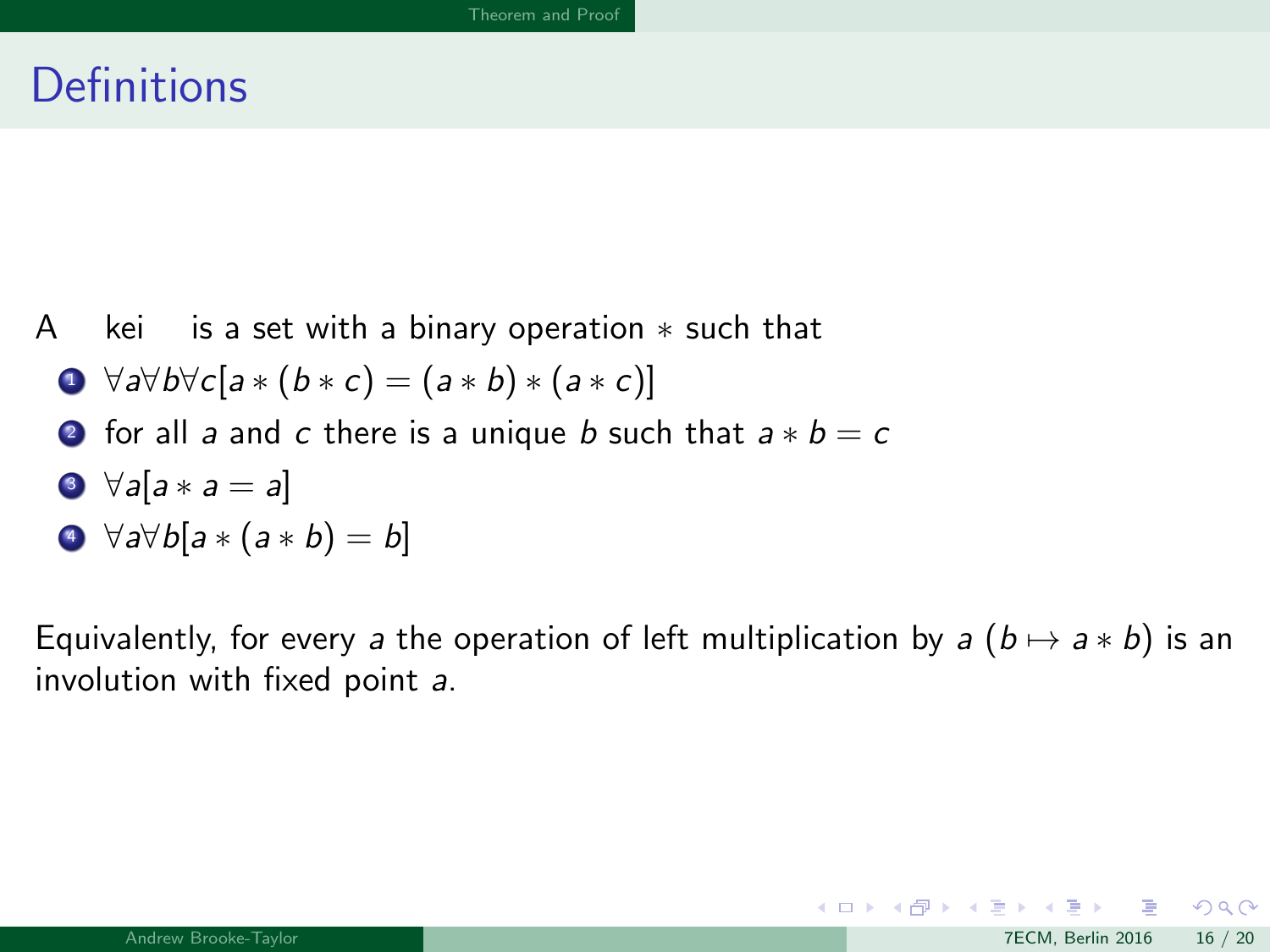```
Clearly if \Gamma \cong \Gamma' then Q(\Gamma) \cong Q(\Gamma').
```
Interesting part: if there is an isomorphism  $f: Q(\Gamma) \to Q(\Gamma')$ , why must there be an isomorphism  $\Gamma \rightarrow \Gamma^{\prime}$ ?

メロト メ御 トメ ヨ トメ ヨト

 $299$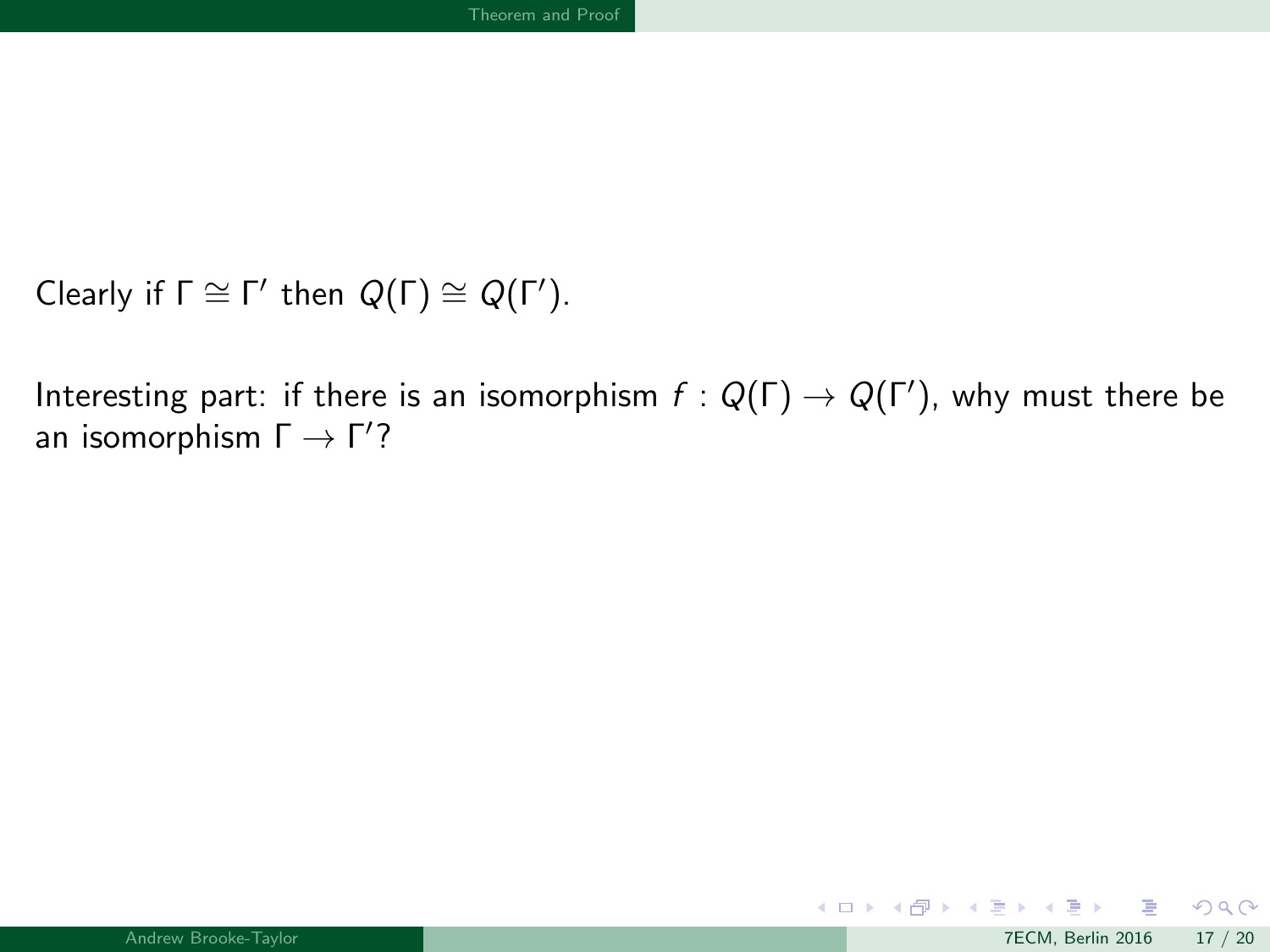```
Clearly if \Gamma \cong \Gamma' then Q(\Gamma) \cong Q(\Gamma').
```
Interesting part: if there is an isomorphism  $f: Q(\Gamma) \to Q(\Gamma')$ , why must there be an isomorphism  $\Gamma \rightarrow \Gamma^{\prime}$ ?

Our isomorphism  $f$  need not arise from a graph isomorphism.

メロメ メ都 メメ ミメ メヨメ

 $299$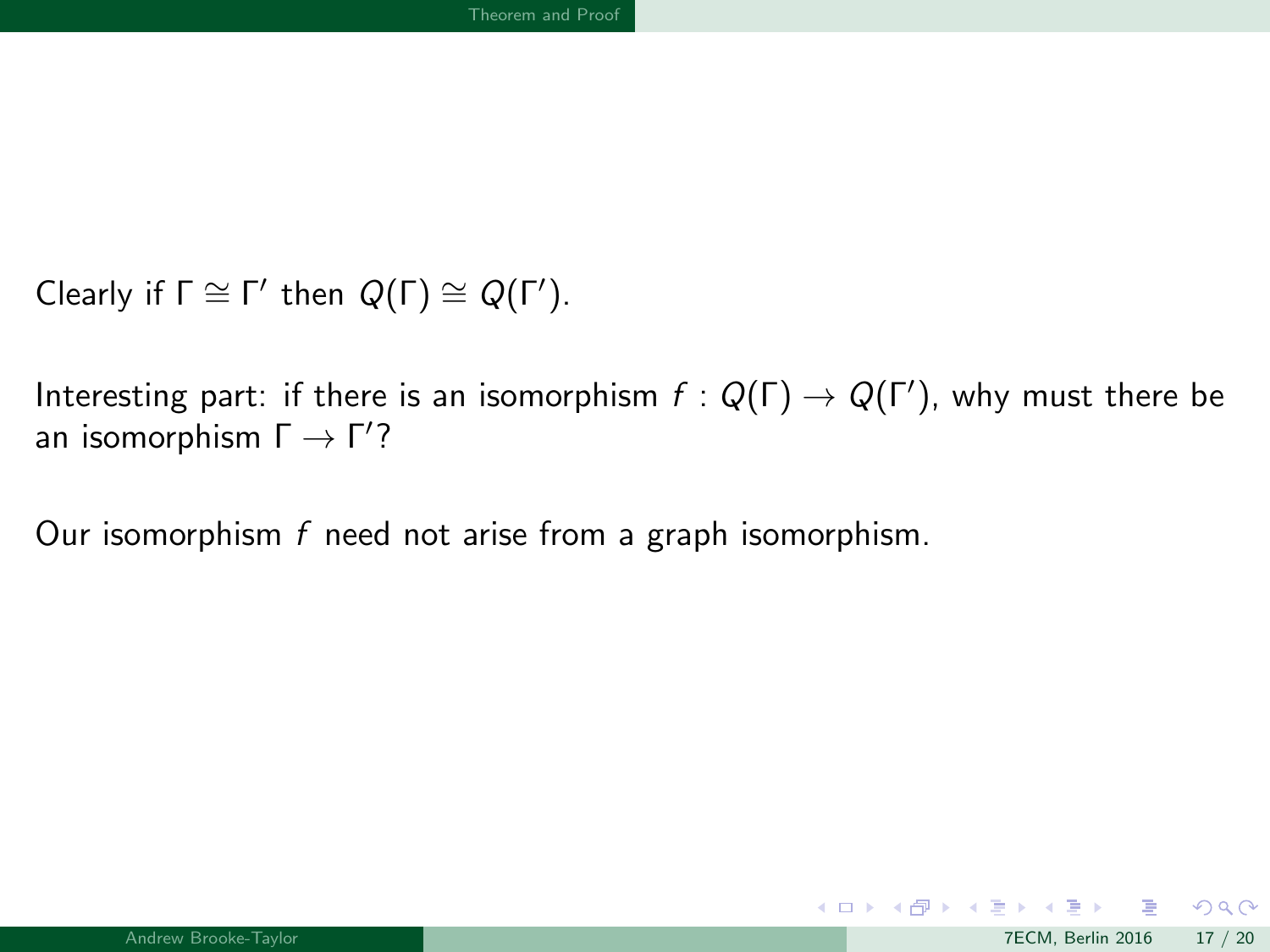```
Clearly if \Gamma \cong \Gamma' then Q(\Gamma) \cong Q(\Gamma').
```
Interesting part: if there is an isomorphism  $f: Q(\Gamma) \to Q(\Gamma')$ , why must there be an isomorphism  $\Gamma \rightarrow \Gamma^{\prime}$ ?

Our isomorphism  $f$  need not arise from a graph isomorphism. Nevertheless, given f can we construct an isomorphism  $\varphi : \Gamma \to \Gamma$ ?

 $QQ$ 

メロメ メ都 メメ ミメ メヨメ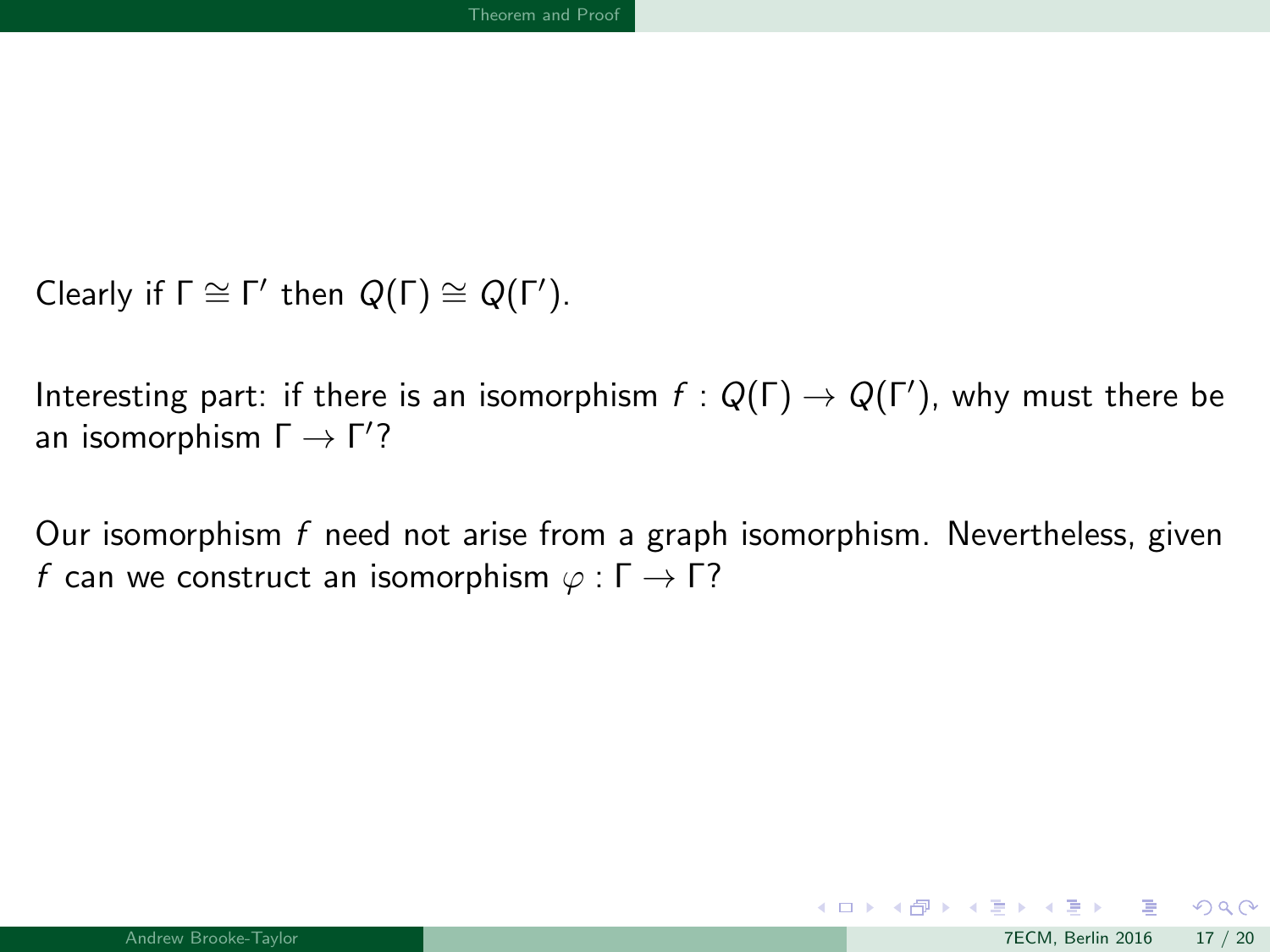<span id="page-48-0"></span>Consider any  $(v, j) \in Q(\Gamma)$ .

 $299$ 

メロトメ 伊 トメ 君 トメ 君 ト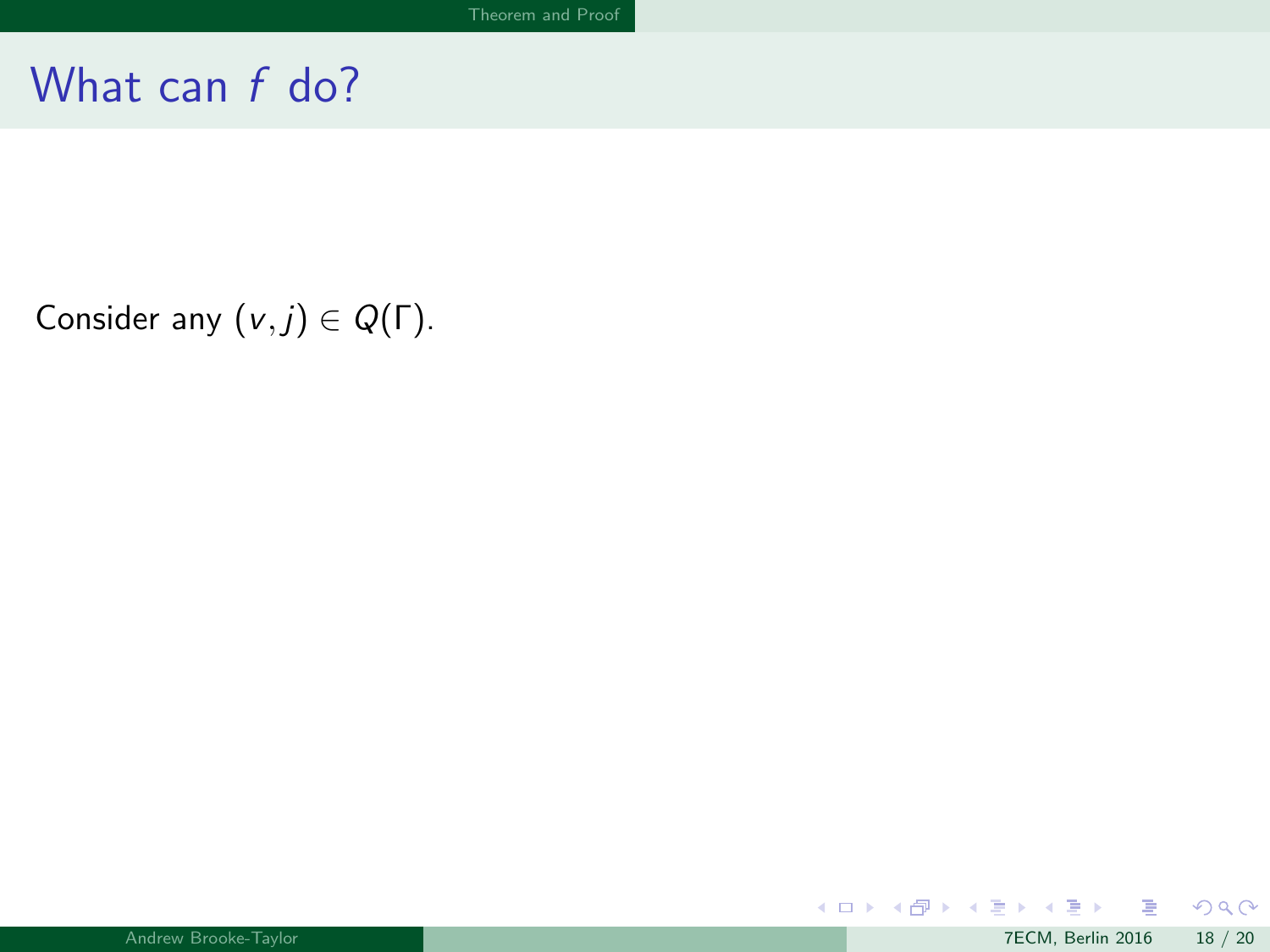<span id="page-49-0"></span>Consider any  $(v, j) \in Q(\Gamma)$ .

#### Case 1

There is some  $(u, i) \in Q(\Gamma)$  such that  $(u, i) * (v, j) \neq (v, j)$ .

 $299$ 

メロトメ 倒 トメ ミトメ ミト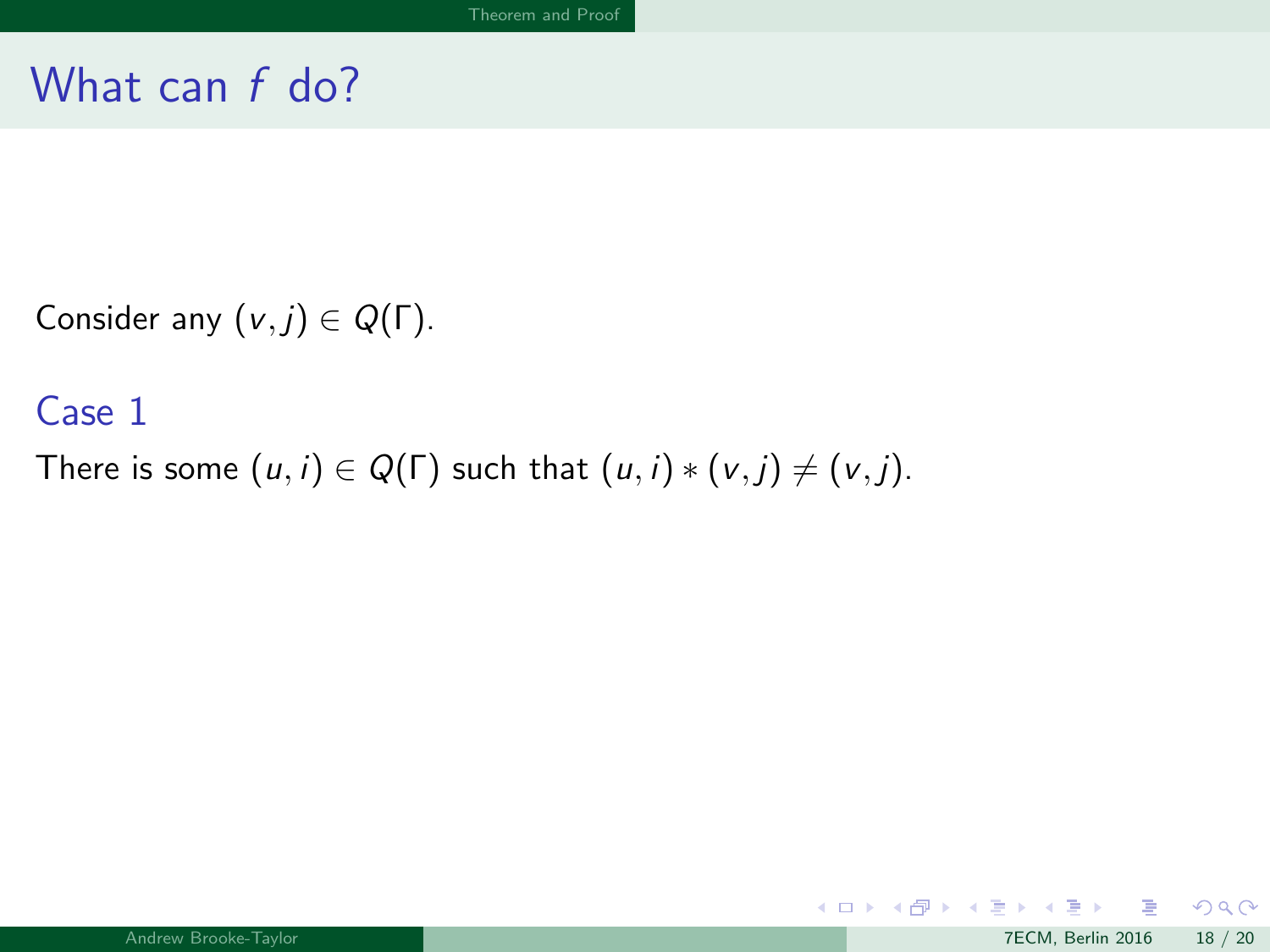<span id="page-50-0"></span>Consider any  $(v, j) \in Q(\Gamma)$ .

#### Case 1

There is some  $(u, i) \in Q(\Gamma)$  such that  $(u, i) * (v, j) \neq (v, j)$ .

Then the "twinning" of  $(v, j)$  with  $(v, 1 - j)$  is witnessed by the action of  $(u, i)$ .

 $2990$ 

メロトメ 倒 トメ ミトメ ミト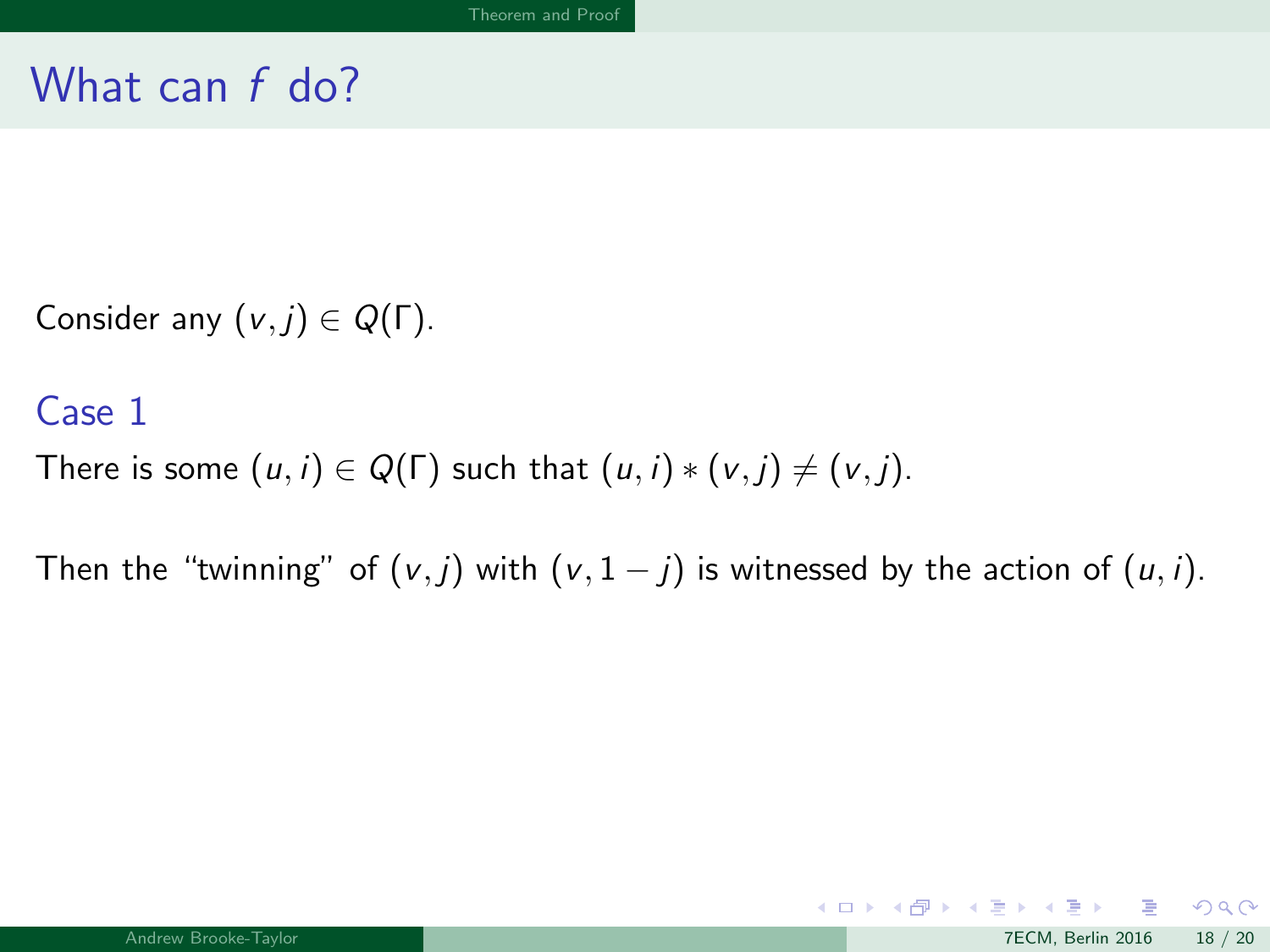<span id="page-51-0"></span>Consider any  $(v, j) \in Q(\Gamma)$ .

#### Case 1

There is some  $(u, i) \in Q(\Gamma)$  such that  $(u, i) * (v, j) \neq (v, j)$ .

Then the "twinning" of  $(v, j)$  with  $(v, 1 - j)$  is witnessed by the action of  $(u, i)$ . So the action of  $f(u, i)$  on  $f(v, i)$  is nontrivial, and takes  $f(v, i)$  it to *its* twin. So the first component of  $f(v, j)$  is independent of  $j \in \{0, 1\}$ , and we take this to be  $\varphi(v)$ .

 $\Omega$ 

メロト メ母 トメミト メミト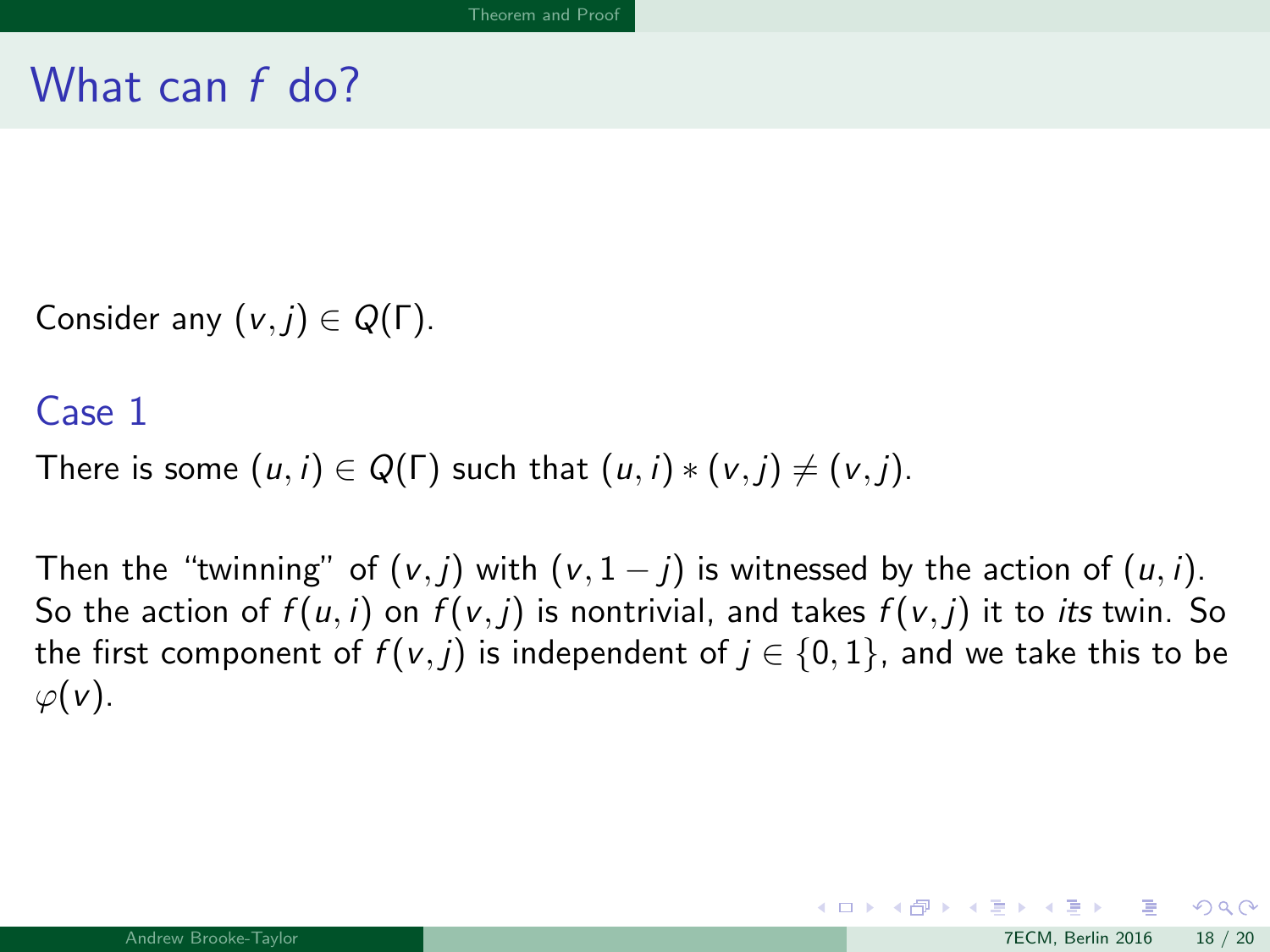### <span id="page-52-0"></span>Case 2

Every element of  $Q(\Gamma)$  acts trivially on  $(v, j)$ .

 $299$ 

メロトメ 倒 トメ ミトメ ミト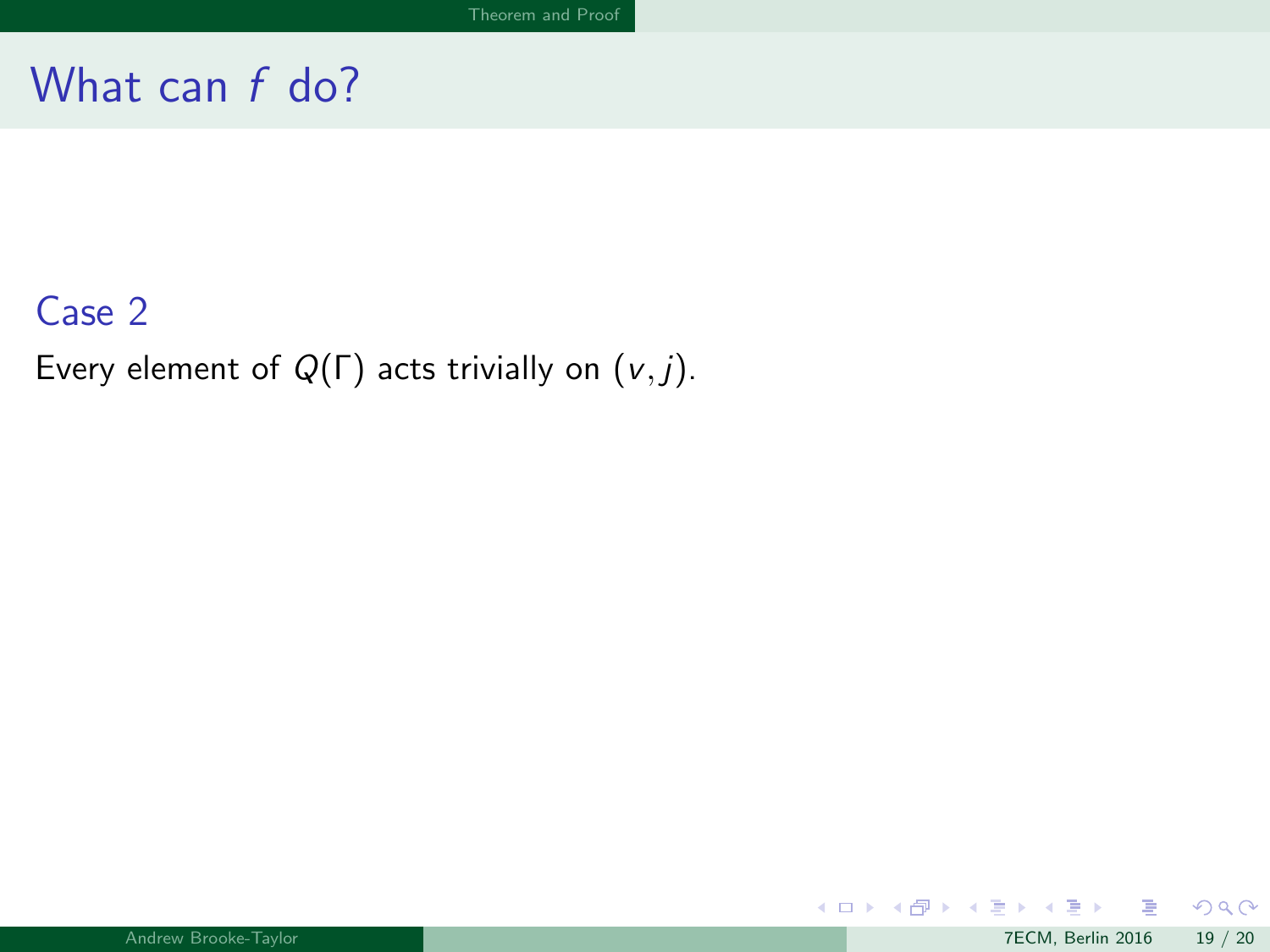#### <span id="page-53-0"></span>Case 2

Every element of  $Q(\Gamma)$  acts trivially on  $(v, j)$ .

Then  $f$  need not respect the "twinning" structure.

 $299$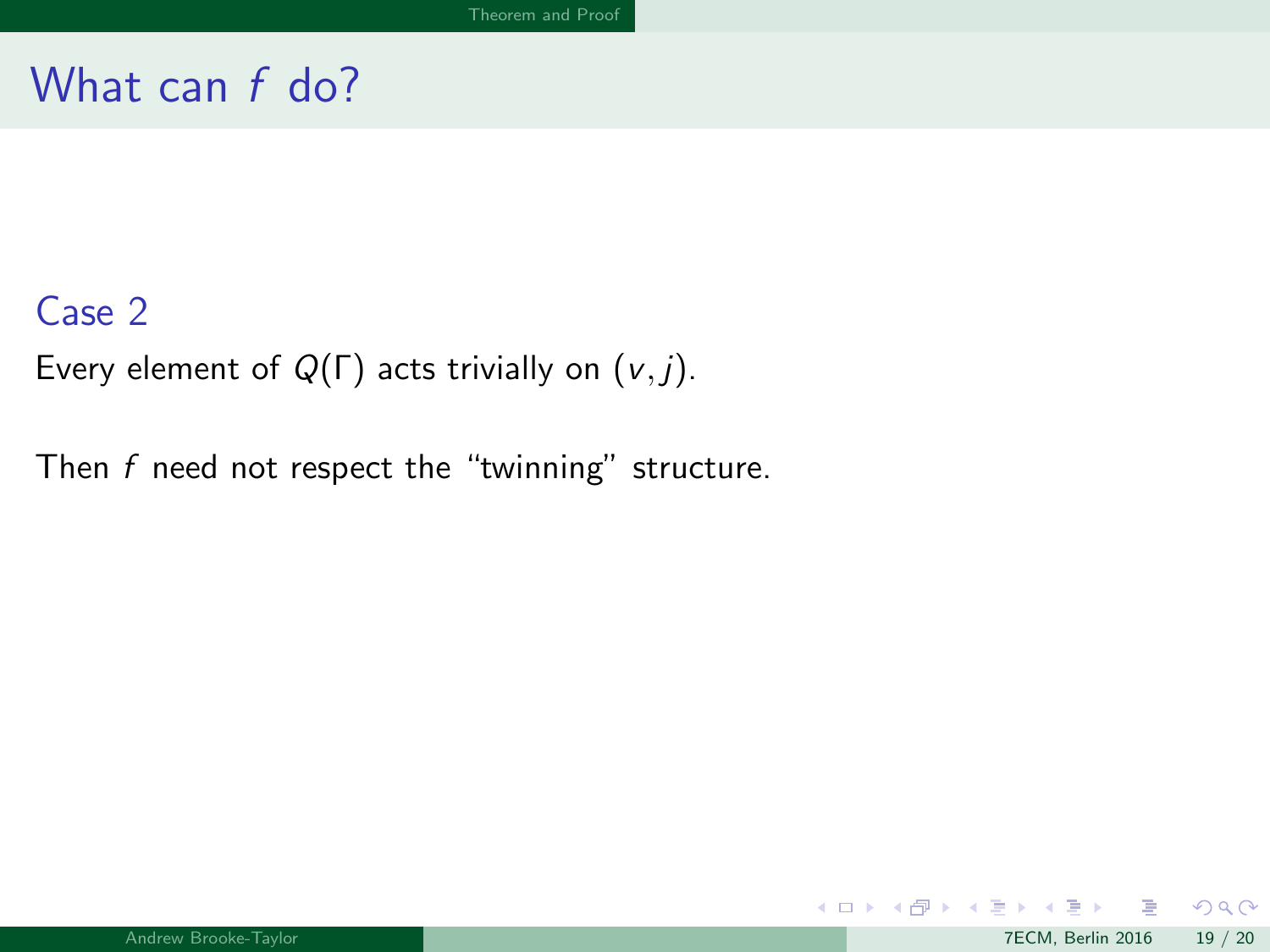#### <span id="page-54-0"></span>Case 2

Every element of  $Q(\Gamma)$  acts trivially on  $(v, j)$ .

Then f need not respect the "twinning" structure. But we can show that f only mixes around  $(v, j)$  and  $(v, 1 - j)$  within a set of elements corresponding to a clique of vertices all with the same other edges in and out, so we can choose an arbitrary bijection for  $\varphi$  on that clique.

 $\Omega$ 

メロメ メ御 メメ きょくきょ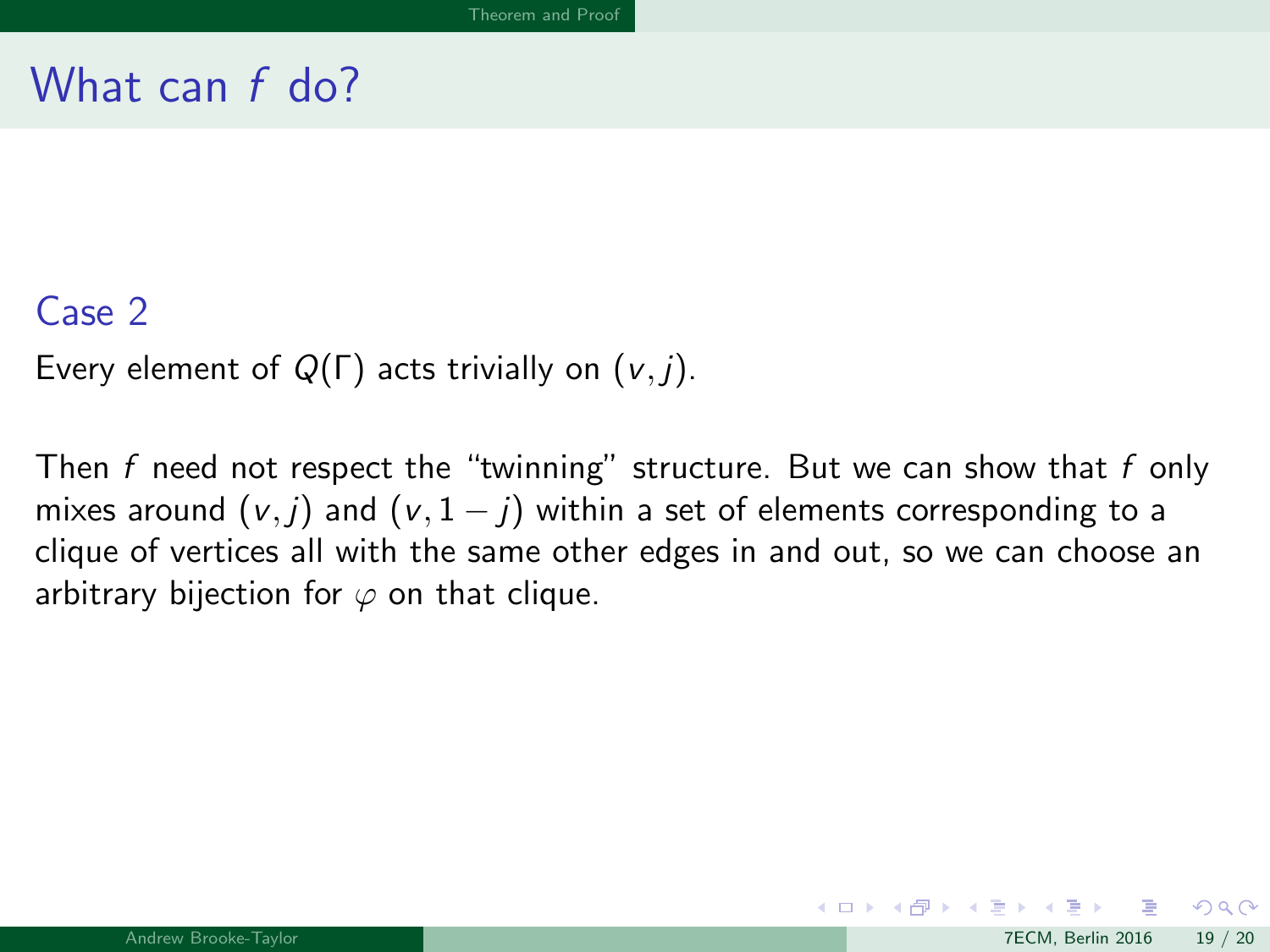#### <span id="page-55-0"></span>Case 2

Every element of  $Q(\Gamma)$  acts trivially on  $(v, j)$ .

Then f need not respect the "twinning" structure. But we can show that f only mixes around  $(v, j)$  and  $(v, 1 - j)$  within a set of elements corresponding to a clique of vertices all with the same other edges in and out, so we can choose an arbitrary bijection for  $\varphi$  on that clique.

These definitions of  $\varphi(\nu)$  combine to produce a graph isomorphism from  $\Gamma$  to  $\Gamma'.$ 

 $\Omega$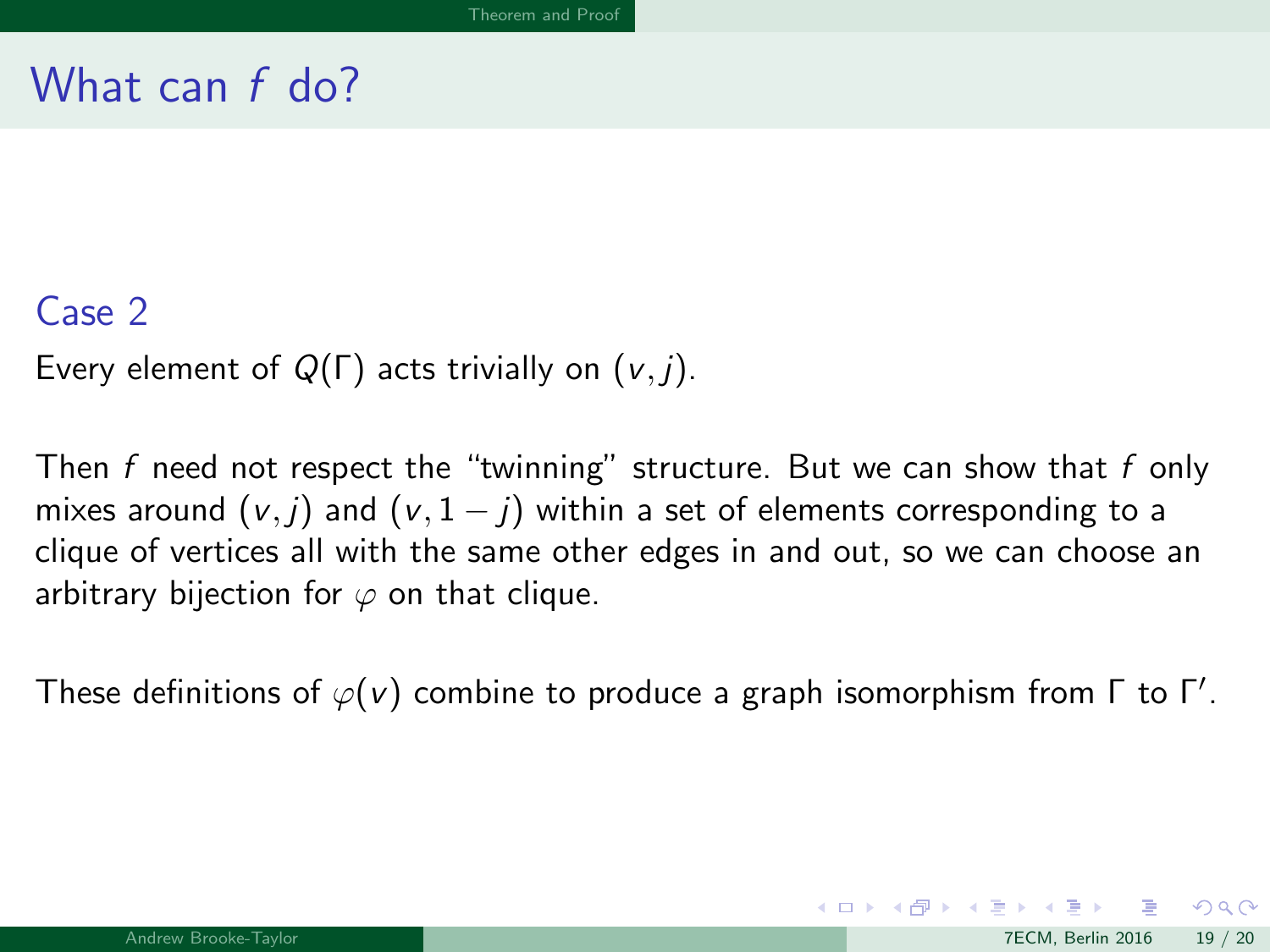## <span id="page-56-0"></span>Open question

#### Is there an encoding map  $Q: Graphs \rightarrow Quantles$  that is functorial?

 $299$